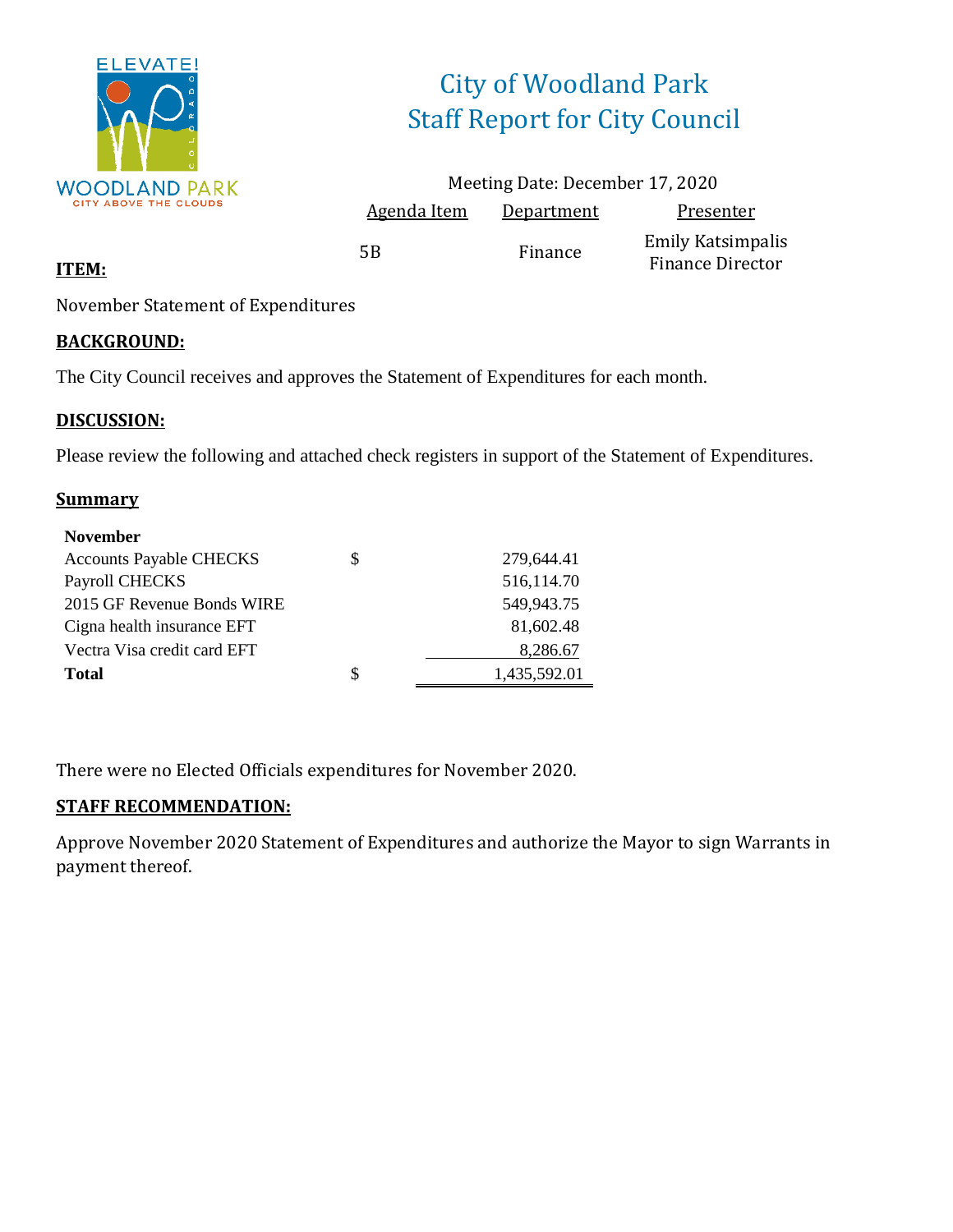## **Year End Payment Register City of Woodland Park 12.07.2020 16:07**

**Page 1 of 13 USER: EKAT**

| Pay Date<br>Void Batch<br>Number   Type   ID<br>Name<br><b>SRC</b><br>INV<br>Amount<br>Discounts<br>ACCOUNTS PAYABLE (719)687-9246<br>For Bank Account:<br>VECTRA BANK COLORADO<br>$\mathbf{1}$<br>110924 CHK A AIS SPECIALTY PRODUCTS, INC<br>0.00<br>1,152.00 2020-11-05<br>41129<br>3074 1<br>1,152.00<br>PS1368304<br>0.00<br>HAND SANITIZER & MASKS<br>1,152.00<br>1,152.00<br>0.00<br>110925 CHK A<br>5243<br>40.85<br>40.85 2020-11-05 VOID 41129<br>AMERICAN FLAGS<br>1<br>VETERANS FLAG - LIONS PARK<br>176298<br>40.85<br>0.00<br>40.85<br>110926 CHK A<br>5208<br>840.00<br>0.00<br>840.00 2020-11-05<br>41129<br>BRIAN E. BUNDY<br>1<br>10302020<br>0.00<br>ACCOUNT SUPPORT SERVICES<br>840.00<br>840.00<br>CDW GOVERNMENT, INC.<br>2302<br>13,657.45<br>0.00<br>13,657.45 2020-11-05<br>110927 CHK A<br>$\mathbf{1}$<br>41129<br>MICROSOFT & ADOBE LICENSES<br>ZWM4904<br>13,657.45<br>0.00<br>13,657.45<br>0.00<br>4342<br>558.40<br>558.40 2020-11-05<br>110928 CHK A<br>CENTURYLINK<br>4<br>41129<br>10/2020 CHARGES<br>10252020<br>558.40<br>0.00<br>257.30<br>10/2020 CHARGES<br>0.00<br>49.96<br>10252020<br>558.40<br>10/2020 CHARGES<br>10252020<br>0.00<br>113.26<br>558.40<br>0.00<br>10/2020 CHARGES<br>10252020<br>558.40<br>137.88<br>CHAD MILDBRANDT<br>5159 1<br>90.00<br>0.00<br>90.00 2020-11-05<br>110929 CHK A<br>41129<br>11022020<br>90.00<br>0.00<br>90.00<br>BARTENDING - UPCC<br>0.00<br>110930 CHK A<br>CINTAS FIRE PROTECTION<br>3604<br>460.00<br>460.00 2020-11-05<br>2<br>41129<br>FIRE INSPECTION - WAC<br>OF47556260<br>320.00<br>0.00<br>320.00<br>INSPECTION - SPRINKLER SYSTEM OF47556485<br>140.00<br>0.00<br>140.00<br>110931 CHK A<br>COLORADO CANYON SIGNS<br>0.00<br>195.00 2020-11-05<br>115<br>$\mathbf{1}$<br>195.00<br>41129<br>21680<br>0.00<br>BANNER<br>195.00<br>195.00<br>110932 CHK A<br>1192<br>5<br>31,563.17<br>0.00<br>31,563.17 2020-11-05<br>DELL MARKETING L.P.<br>41129<br>COMPUTERS, HARDWARE, WEB CAM 10418682281<br>21,884.28<br>0.00<br>21,884.28<br>CABLE - METER KIT<br>216.48<br>0.00<br>216.48<br>10419375711<br>20 DELL DOCKS<br>10424479470<br>4,019.40<br>0.00<br>4,019.40<br>21 HEADSETS<br>5,133.03<br>0.00<br>10430629511<br>5,133.03<br>309.98<br>0.00<br>SYSTEM SERVICE TAGS<br>10431722518<br>309.98<br>110933 CHK A DOCUMART COPIES & PRINTING 3252 1 20.00<br>0.00<br>20.00 2020-11-05 41129<br>BUSINESS CARDS - LAWSON<br>364291<br>20.00<br>0.00<br>20.00<br>97.75<br>110934 CHK A ENGER, JANE<br>3876 1<br>$0.00$ 97.75 2020-11-05 41129<br>INSTRUCTOR - P&R<br>97.75<br>$0.00$ 97.75<br>11022020<br>282 2 225.03<br>0.00<br>110935 CHK A GRAINGER INC.<br>225.03 2020-11-05<br>41129<br>9683403555 187.24<br>$0.00$ 187.24<br>SUPPLIES - WWTP<br>9686550501 37.79<br>0.00<br>SUPPLIES - WWTP<br>37.79<br>5217 1<br>0.00<br>110936 CHK A KS STATEBANK<br>377.98<br>377.98 2020-11-05 41129<br>11252020<br>377.98<br>0.00<br>KYOCERA COPIER CONTRACT<br>377.98<br>110937 CHK A LAW FIRM OF SUZANNE M. ROGERS, 5054 1 3,185.60 0.00 3,185.60 2020-11-05 41129<br>10/2020 LEGAL SERVICES 11042020 3,185.60<br>$0.00$ 3,185.60<br>110938 CHK A LEWAN & ASSOCIATES, INC. 398 1 1,318.79<br>$0.00$ 1,318.79 2020-11-05 41129<br>10/2020-11/2020 USAGE 1N1152886 1,318.79<br>$0.00$ 1,318.79<br>110939 CHK A MCDANIEL, KANDY<br>4750 1<br>98.71<br>0.00<br>98.71  2020-11-05  41129 | Payment |  |  | Num | Gross |  | Net Payment | HP |  |
|--------------------------------------------------------------------------------------------------------------------------------------------------------------------------------------------------------------------------------------------------------------------------------------------------------------------------------------------------------------------------------------------------------------------------------------------------------------------------------------------------------------------------------------------------------------------------------------------------------------------------------------------------------------------------------------------------------------------------------------------------------------------------------------------------------------------------------------------------------------------------------------------------------------------------------------------------------------------------------------------------------------------------------------------------------------------------------------------------------------------------------------------------------------------------------------------------------------------------------------------------------------------------------------------------------------------------------------------------------------------------------------------------------------------------------------------------------------------------------------------------------------------------------------------------------------------------------------------------------------------------------------------------------------------------------------------------------------------------------------------------------------------------------------------------------------------------------------------------------------------------------------------------------------------------------------------------------------------------------------------------------------------------------------------------------------------------------------------------------------------------------------------------------------------------------------------------------------------------------------------------------------------------------------------------------------------------------------------------------------------------------------------------------------------------------------------------------------------------------------------------------------------------------------------------------------------------------------------------------------------------------------------------------------------------------------------------------------------------------------------------------------------------------------------------------------------------------------------------------------------------------------------------------------------------------------------------------------------------------------------------------------------------------------------------------------------------------------------------------------------------------------------------------------------------------------------------------------------------------------------------------------------------------------------------------------------------------------------------------------------------|---------|--|--|-----|-------|--|-------------|----|--|
|                                                                                                                                                                                                                                                                                                                                                                                                                                                                                                                                                                                                                                                                                                                                                                                                                                                                                                                                                                                                                                                                                                                                                                                                                                                                                                                                                                                                                                                                                                                                                                                                                                                                                                                                                                                                                                                                                                                                                                                                                                                                                                                                                                                                                                                                                                                                                                                                                                                                                                                                                                                                                                                                                                                                                                                                                                                                                                                                                                                                                                                                                                                                                                                                                                                                                                                                                                          |         |  |  |     |       |  |             |    |  |
|                                                                                                                                                                                                                                                                                                                                                                                                                                                                                                                                                                                                                                                                                                                                                                                                                                                                                                                                                                                                                                                                                                                                                                                                                                                                                                                                                                                                                                                                                                                                                                                                                                                                                                                                                                                                                                                                                                                                                                                                                                                                                                                                                                                                                                                                                                                                                                                                                                                                                                                                                                                                                                                                                                                                                                                                                                                                                                                                                                                                                                                                                                                                                                                                                                                                                                                                                                          |         |  |  |     |       |  |             |    |  |
|                                                                                                                                                                                                                                                                                                                                                                                                                                                                                                                                                                                                                                                                                                                                                                                                                                                                                                                                                                                                                                                                                                                                                                                                                                                                                                                                                                                                                                                                                                                                                                                                                                                                                                                                                                                                                                                                                                                                                                                                                                                                                                                                                                                                                                                                                                                                                                                                                                                                                                                                                                                                                                                                                                                                                                                                                                                                                                                                                                                                                                                                                                                                                                                                                                                                                                                                                                          |         |  |  |     |       |  |             |    |  |
|                                                                                                                                                                                                                                                                                                                                                                                                                                                                                                                                                                                                                                                                                                                                                                                                                                                                                                                                                                                                                                                                                                                                                                                                                                                                                                                                                                                                                                                                                                                                                                                                                                                                                                                                                                                                                                                                                                                                                                                                                                                                                                                                                                                                                                                                                                                                                                                                                                                                                                                                                                                                                                                                                                                                                                                                                                                                                                                                                                                                                                                                                                                                                                                                                                                                                                                                                                          |         |  |  |     |       |  |             |    |  |
|                                                                                                                                                                                                                                                                                                                                                                                                                                                                                                                                                                                                                                                                                                                                                                                                                                                                                                                                                                                                                                                                                                                                                                                                                                                                                                                                                                                                                                                                                                                                                                                                                                                                                                                                                                                                                                                                                                                                                                                                                                                                                                                                                                                                                                                                                                                                                                                                                                                                                                                                                                                                                                                                                                                                                                                                                                                                                                                                                                                                                                                                                                                                                                                                                                                                                                                                                                          |         |  |  |     |       |  |             |    |  |
|                                                                                                                                                                                                                                                                                                                                                                                                                                                                                                                                                                                                                                                                                                                                                                                                                                                                                                                                                                                                                                                                                                                                                                                                                                                                                                                                                                                                                                                                                                                                                                                                                                                                                                                                                                                                                                                                                                                                                                                                                                                                                                                                                                                                                                                                                                                                                                                                                                                                                                                                                                                                                                                                                                                                                                                                                                                                                                                                                                                                                                                                                                                                                                                                                                                                                                                                                                          |         |  |  |     |       |  |             |    |  |
|                                                                                                                                                                                                                                                                                                                                                                                                                                                                                                                                                                                                                                                                                                                                                                                                                                                                                                                                                                                                                                                                                                                                                                                                                                                                                                                                                                                                                                                                                                                                                                                                                                                                                                                                                                                                                                                                                                                                                                                                                                                                                                                                                                                                                                                                                                                                                                                                                                                                                                                                                                                                                                                                                                                                                                                                                                                                                                                                                                                                                                                                                                                                                                                                                                                                                                                                                                          |         |  |  |     |       |  |             |    |  |
|                                                                                                                                                                                                                                                                                                                                                                                                                                                                                                                                                                                                                                                                                                                                                                                                                                                                                                                                                                                                                                                                                                                                                                                                                                                                                                                                                                                                                                                                                                                                                                                                                                                                                                                                                                                                                                                                                                                                                                                                                                                                                                                                                                                                                                                                                                                                                                                                                                                                                                                                                                                                                                                                                                                                                                                                                                                                                                                                                                                                                                                                                                                                                                                                                                                                                                                                                                          |         |  |  |     |       |  |             |    |  |
|                                                                                                                                                                                                                                                                                                                                                                                                                                                                                                                                                                                                                                                                                                                                                                                                                                                                                                                                                                                                                                                                                                                                                                                                                                                                                                                                                                                                                                                                                                                                                                                                                                                                                                                                                                                                                                                                                                                                                                                                                                                                                                                                                                                                                                                                                                                                                                                                                                                                                                                                                                                                                                                                                                                                                                                                                                                                                                                                                                                                                                                                                                                                                                                                                                                                                                                                                                          |         |  |  |     |       |  |             |    |  |
|                                                                                                                                                                                                                                                                                                                                                                                                                                                                                                                                                                                                                                                                                                                                                                                                                                                                                                                                                                                                                                                                                                                                                                                                                                                                                                                                                                                                                                                                                                                                                                                                                                                                                                                                                                                                                                                                                                                                                                                                                                                                                                                                                                                                                                                                                                                                                                                                                                                                                                                                                                                                                                                                                                                                                                                                                                                                                                                                                                                                                                                                                                                                                                                                                                                                                                                                                                          |         |  |  |     |       |  |             |    |  |
|                                                                                                                                                                                                                                                                                                                                                                                                                                                                                                                                                                                                                                                                                                                                                                                                                                                                                                                                                                                                                                                                                                                                                                                                                                                                                                                                                                                                                                                                                                                                                                                                                                                                                                                                                                                                                                                                                                                                                                                                                                                                                                                                                                                                                                                                                                                                                                                                                                                                                                                                                                                                                                                                                                                                                                                                                                                                                                                                                                                                                                                                                                                                                                                                                                                                                                                                                                          |         |  |  |     |       |  |             |    |  |
|                                                                                                                                                                                                                                                                                                                                                                                                                                                                                                                                                                                                                                                                                                                                                                                                                                                                                                                                                                                                                                                                                                                                                                                                                                                                                                                                                                                                                                                                                                                                                                                                                                                                                                                                                                                                                                                                                                                                                                                                                                                                                                                                                                                                                                                                                                                                                                                                                                                                                                                                                                                                                                                                                                                                                                                                                                                                                                                                                                                                                                                                                                                                                                                                                                                                                                                                                                          |         |  |  |     |       |  |             |    |  |
|                                                                                                                                                                                                                                                                                                                                                                                                                                                                                                                                                                                                                                                                                                                                                                                                                                                                                                                                                                                                                                                                                                                                                                                                                                                                                                                                                                                                                                                                                                                                                                                                                                                                                                                                                                                                                                                                                                                                                                                                                                                                                                                                                                                                                                                                                                                                                                                                                                                                                                                                                                                                                                                                                                                                                                                                                                                                                                                                                                                                                                                                                                                                                                                                                                                                                                                                                                          |         |  |  |     |       |  |             |    |  |
|                                                                                                                                                                                                                                                                                                                                                                                                                                                                                                                                                                                                                                                                                                                                                                                                                                                                                                                                                                                                                                                                                                                                                                                                                                                                                                                                                                                                                                                                                                                                                                                                                                                                                                                                                                                                                                                                                                                                                                                                                                                                                                                                                                                                                                                                                                                                                                                                                                                                                                                                                                                                                                                                                                                                                                                                                                                                                                                                                                                                                                                                                                                                                                                                                                                                                                                                                                          |         |  |  |     |       |  |             |    |  |
|                                                                                                                                                                                                                                                                                                                                                                                                                                                                                                                                                                                                                                                                                                                                                                                                                                                                                                                                                                                                                                                                                                                                                                                                                                                                                                                                                                                                                                                                                                                                                                                                                                                                                                                                                                                                                                                                                                                                                                                                                                                                                                                                                                                                                                                                                                                                                                                                                                                                                                                                                                                                                                                                                                                                                                                                                                                                                                                                                                                                                                                                                                                                                                                                                                                                                                                                                                          |         |  |  |     |       |  |             |    |  |
|                                                                                                                                                                                                                                                                                                                                                                                                                                                                                                                                                                                                                                                                                                                                                                                                                                                                                                                                                                                                                                                                                                                                                                                                                                                                                                                                                                                                                                                                                                                                                                                                                                                                                                                                                                                                                                                                                                                                                                                                                                                                                                                                                                                                                                                                                                                                                                                                                                                                                                                                                                                                                                                                                                                                                                                                                                                                                                                                                                                                                                                                                                                                                                                                                                                                                                                                                                          |         |  |  |     |       |  |             |    |  |
|                                                                                                                                                                                                                                                                                                                                                                                                                                                                                                                                                                                                                                                                                                                                                                                                                                                                                                                                                                                                                                                                                                                                                                                                                                                                                                                                                                                                                                                                                                                                                                                                                                                                                                                                                                                                                                                                                                                                                                                                                                                                                                                                                                                                                                                                                                                                                                                                                                                                                                                                                                                                                                                                                                                                                                                                                                                                                                                                                                                                                                                                                                                                                                                                                                                                                                                                                                          |         |  |  |     |       |  |             |    |  |
|                                                                                                                                                                                                                                                                                                                                                                                                                                                                                                                                                                                                                                                                                                                                                                                                                                                                                                                                                                                                                                                                                                                                                                                                                                                                                                                                                                                                                                                                                                                                                                                                                                                                                                                                                                                                                                                                                                                                                                                                                                                                                                                                                                                                                                                                                                                                                                                                                                                                                                                                                                                                                                                                                                                                                                                                                                                                                                                                                                                                                                                                                                                                                                                                                                                                                                                                                                          |         |  |  |     |       |  |             |    |  |
|                                                                                                                                                                                                                                                                                                                                                                                                                                                                                                                                                                                                                                                                                                                                                                                                                                                                                                                                                                                                                                                                                                                                                                                                                                                                                                                                                                                                                                                                                                                                                                                                                                                                                                                                                                                                                                                                                                                                                                                                                                                                                                                                                                                                                                                                                                                                                                                                                                                                                                                                                                                                                                                                                                                                                                                                                                                                                                                                                                                                                                                                                                                                                                                                                                                                                                                                                                          |         |  |  |     |       |  |             |    |  |
|                                                                                                                                                                                                                                                                                                                                                                                                                                                                                                                                                                                                                                                                                                                                                                                                                                                                                                                                                                                                                                                                                                                                                                                                                                                                                                                                                                                                                                                                                                                                                                                                                                                                                                                                                                                                                                                                                                                                                                                                                                                                                                                                                                                                                                                                                                                                                                                                                                                                                                                                                                                                                                                                                                                                                                                                                                                                                                                                                                                                                                                                                                                                                                                                                                                                                                                                                                          |         |  |  |     |       |  |             |    |  |
|                                                                                                                                                                                                                                                                                                                                                                                                                                                                                                                                                                                                                                                                                                                                                                                                                                                                                                                                                                                                                                                                                                                                                                                                                                                                                                                                                                                                                                                                                                                                                                                                                                                                                                                                                                                                                                                                                                                                                                                                                                                                                                                                                                                                                                                                                                                                                                                                                                                                                                                                                                                                                                                                                                                                                                                                                                                                                                                                                                                                                                                                                                                                                                                                                                                                                                                                                                          |         |  |  |     |       |  |             |    |  |
|                                                                                                                                                                                                                                                                                                                                                                                                                                                                                                                                                                                                                                                                                                                                                                                                                                                                                                                                                                                                                                                                                                                                                                                                                                                                                                                                                                                                                                                                                                                                                                                                                                                                                                                                                                                                                                                                                                                                                                                                                                                                                                                                                                                                                                                                                                                                                                                                                                                                                                                                                                                                                                                                                                                                                                                                                                                                                                                                                                                                                                                                                                                                                                                                                                                                                                                                                                          |         |  |  |     |       |  |             |    |  |
|                                                                                                                                                                                                                                                                                                                                                                                                                                                                                                                                                                                                                                                                                                                                                                                                                                                                                                                                                                                                                                                                                                                                                                                                                                                                                                                                                                                                                                                                                                                                                                                                                                                                                                                                                                                                                                                                                                                                                                                                                                                                                                                                                                                                                                                                                                                                                                                                                                                                                                                                                                                                                                                                                                                                                                                                                                                                                                                                                                                                                                                                                                                                                                                                                                                                                                                                                                          |         |  |  |     |       |  |             |    |  |
|                                                                                                                                                                                                                                                                                                                                                                                                                                                                                                                                                                                                                                                                                                                                                                                                                                                                                                                                                                                                                                                                                                                                                                                                                                                                                                                                                                                                                                                                                                                                                                                                                                                                                                                                                                                                                                                                                                                                                                                                                                                                                                                                                                                                                                                                                                                                                                                                                                                                                                                                                                                                                                                                                                                                                                                                                                                                                                                                                                                                                                                                                                                                                                                                                                                                                                                                                                          |         |  |  |     |       |  |             |    |  |
|                                                                                                                                                                                                                                                                                                                                                                                                                                                                                                                                                                                                                                                                                                                                                                                                                                                                                                                                                                                                                                                                                                                                                                                                                                                                                                                                                                                                                                                                                                                                                                                                                                                                                                                                                                                                                                                                                                                                                                                                                                                                                                                                                                                                                                                                                                                                                                                                                                                                                                                                                                                                                                                                                                                                                                                                                                                                                                                                                                                                                                                                                                                                                                                                                                                                                                                                                                          |         |  |  |     |       |  |             |    |  |
|                                                                                                                                                                                                                                                                                                                                                                                                                                                                                                                                                                                                                                                                                                                                                                                                                                                                                                                                                                                                                                                                                                                                                                                                                                                                                                                                                                                                                                                                                                                                                                                                                                                                                                                                                                                                                                                                                                                                                                                                                                                                                                                                                                                                                                                                                                                                                                                                                                                                                                                                                                                                                                                                                                                                                                                                                                                                                                                                                                                                                                                                                                                                                                                                                                                                                                                                                                          |         |  |  |     |       |  |             |    |  |
|                                                                                                                                                                                                                                                                                                                                                                                                                                                                                                                                                                                                                                                                                                                                                                                                                                                                                                                                                                                                                                                                                                                                                                                                                                                                                                                                                                                                                                                                                                                                                                                                                                                                                                                                                                                                                                                                                                                                                                                                                                                                                                                                                                                                                                                                                                                                                                                                                                                                                                                                                                                                                                                                                                                                                                                                                                                                                                                                                                                                                                                                                                                                                                                                                                                                                                                                                                          |         |  |  |     |       |  |             |    |  |
|                                                                                                                                                                                                                                                                                                                                                                                                                                                                                                                                                                                                                                                                                                                                                                                                                                                                                                                                                                                                                                                                                                                                                                                                                                                                                                                                                                                                                                                                                                                                                                                                                                                                                                                                                                                                                                                                                                                                                                                                                                                                                                                                                                                                                                                                                                                                                                                                                                                                                                                                                                                                                                                                                                                                                                                                                                                                                                                                                                                                                                                                                                                                                                                                                                                                                                                                                                          |         |  |  |     |       |  |             |    |  |
|                                                                                                                                                                                                                                                                                                                                                                                                                                                                                                                                                                                                                                                                                                                                                                                                                                                                                                                                                                                                                                                                                                                                                                                                                                                                                                                                                                                                                                                                                                                                                                                                                                                                                                                                                                                                                                                                                                                                                                                                                                                                                                                                                                                                                                                                                                                                                                                                                                                                                                                                                                                                                                                                                                                                                                                                                                                                                                                                                                                                                                                                                                                                                                                                                                                                                                                                                                          |         |  |  |     |       |  |             |    |  |
|                                                                                                                                                                                                                                                                                                                                                                                                                                                                                                                                                                                                                                                                                                                                                                                                                                                                                                                                                                                                                                                                                                                                                                                                                                                                                                                                                                                                                                                                                                                                                                                                                                                                                                                                                                                                                                                                                                                                                                                                                                                                                                                                                                                                                                                                                                                                                                                                                                                                                                                                                                                                                                                                                                                                                                                                                                                                                                                                                                                                                                                                                                                                                                                                                                                                                                                                                                          |         |  |  |     |       |  |             |    |  |
|                                                                                                                                                                                                                                                                                                                                                                                                                                                                                                                                                                                                                                                                                                                                                                                                                                                                                                                                                                                                                                                                                                                                                                                                                                                                                                                                                                                                                                                                                                                                                                                                                                                                                                                                                                                                                                                                                                                                                                                                                                                                                                                                                                                                                                                                                                                                                                                                                                                                                                                                                                                                                                                                                                                                                                                                                                                                                                                                                                                                                                                                                                                                                                                                                                                                                                                                                                          |         |  |  |     |       |  |             |    |  |
|                                                                                                                                                                                                                                                                                                                                                                                                                                                                                                                                                                                                                                                                                                                                                                                                                                                                                                                                                                                                                                                                                                                                                                                                                                                                                                                                                                                                                                                                                                                                                                                                                                                                                                                                                                                                                                                                                                                                                                                                                                                                                                                                                                                                                                                                                                                                                                                                                                                                                                                                                                                                                                                                                                                                                                                                                                                                                                                                                                                                                                                                                                                                                                                                                                                                                                                                                                          |         |  |  |     |       |  |             |    |  |
|                                                                                                                                                                                                                                                                                                                                                                                                                                                                                                                                                                                                                                                                                                                                                                                                                                                                                                                                                                                                                                                                                                                                                                                                                                                                                                                                                                                                                                                                                                                                                                                                                                                                                                                                                                                                                                                                                                                                                                                                                                                                                                                                                                                                                                                                                                                                                                                                                                                                                                                                                                                                                                                                                                                                                                                                                                                                                                                                                                                                                                                                                                                                                                                                                                                                                                                                                                          |         |  |  |     |       |  |             |    |  |
|                                                                                                                                                                                                                                                                                                                                                                                                                                                                                                                                                                                                                                                                                                                                                                                                                                                                                                                                                                                                                                                                                                                                                                                                                                                                                                                                                                                                                                                                                                                                                                                                                                                                                                                                                                                                                                                                                                                                                                                                                                                                                                                                                                                                                                                                                                                                                                                                                                                                                                                                                                                                                                                                                                                                                                                                                                                                                                                                                                                                                                                                                                                                                                                                                                                                                                                                                                          |         |  |  |     |       |  |             |    |  |
|                                                                                                                                                                                                                                                                                                                                                                                                                                                                                                                                                                                                                                                                                                                                                                                                                                                                                                                                                                                                                                                                                                                                                                                                                                                                                                                                                                                                                                                                                                                                                                                                                                                                                                                                                                                                                                                                                                                                                                                                                                                                                                                                                                                                                                                                                                                                                                                                                                                                                                                                                                                                                                                                                                                                                                                                                                                                                                                                                                                                                                                                                                                                                                                                                                                                                                                                                                          |         |  |  |     |       |  |             |    |  |
|                                                                                                                                                                                                                                                                                                                                                                                                                                                                                                                                                                                                                                                                                                                                                                                                                                                                                                                                                                                                                                                                                                                                                                                                                                                                                                                                                                                                                                                                                                                                                                                                                                                                                                                                                                                                                                                                                                                                                                                                                                                                                                                                                                                                                                                                                                                                                                                                                                                                                                                                                                                                                                                                                                                                                                                                                                                                                                                                                                                                                                                                                                                                                                                                                                                                                                                                                                          |         |  |  |     |       |  |             |    |  |
|                                                                                                                                                                                                                                                                                                                                                                                                                                                                                                                                                                                                                                                                                                                                                                                                                                                                                                                                                                                                                                                                                                                                                                                                                                                                                                                                                                                                                                                                                                                                                                                                                                                                                                                                                                                                                                                                                                                                                                                                                                                                                                                                                                                                                                                                                                                                                                                                                                                                                                                                                                                                                                                                                                                                                                                                                                                                                                                                                                                                                                                                                                                                                                                                                                                                                                                                                                          |         |  |  |     |       |  |             |    |  |
|                                                                                                                                                                                                                                                                                                                                                                                                                                                                                                                                                                                                                                                                                                                                                                                                                                                                                                                                                                                                                                                                                                                                                                                                                                                                                                                                                                                                                                                                                                                                                                                                                                                                                                                                                                                                                                                                                                                                                                                                                                                                                                                                                                                                                                                                                                                                                                                                                                                                                                                                                                                                                                                                                                                                                                                                                                                                                                                                                                                                                                                                                                                                                                                                                                                                                                                                                                          |         |  |  |     |       |  |             |    |  |
|                                                                                                                                                                                                                                                                                                                                                                                                                                                                                                                                                                                                                                                                                                                                                                                                                                                                                                                                                                                                                                                                                                                                                                                                                                                                                                                                                                                                                                                                                                                                                                                                                                                                                                                                                                                                                                                                                                                                                                                                                                                                                                                                                                                                                                                                                                                                                                                                                                                                                                                                                                                                                                                                                                                                                                                                                                                                                                                                                                                                                                                                                                                                                                                                                                                                                                                                                                          |         |  |  |     |       |  |             |    |  |
|                                                                                                                                                                                                                                                                                                                                                                                                                                                                                                                                                                                                                                                                                                                                                                                                                                                                                                                                                                                                                                                                                                                                                                                                                                                                                                                                                                                                                                                                                                                                                                                                                                                                                                                                                                                                                                                                                                                                                                                                                                                                                                                                                                                                                                                                                                                                                                                                                                                                                                                                                                                                                                                                                                                                                                                                                                                                                                                                                                                                                                                                                                                                                                                                                                                                                                                                                                          |         |  |  |     |       |  |             |    |  |
|                                                                                                                                                                                                                                                                                                                                                                                                                                                                                                                                                                                                                                                                                                                                                                                                                                                                                                                                                                                                                                                                                                                                                                                                                                                                                                                                                                                                                                                                                                                                                                                                                                                                                                                                                                                                                                                                                                                                                                                                                                                                                                                                                                                                                                                                                                                                                                                                                                                                                                                                                                                                                                                                                                                                                                                                                                                                                                                                                                                                                                                                                                                                                                                                                                                                                                                                                                          |         |  |  |     |       |  |             |    |  |
|                                                                                                                                                                                                                                                                                                                                                                                                                                                                                                                                                                                                                                                                                                                                                                                                                                                                                                                                                                                                                                                                                                                                                                                                                                                                                                                                                                                                                                                                                                                                                                                                                                                                                                                                                                                                                                                                                                                                                                                                                                                                                                                                                                                                                                                                                                                                                                                                                                                                                                                                                                                                                                                                                                                                                                                                                                                                                                                                                                                                                                                                                                                                                                                                                                                                                                                                                                          |         |  |  |     |       |  |             |    |  |
|                                                                                                                                                                                                                                                                                                                                                                                                                                                                                                                                                                                                                                                                                                                                                                                                                                                                                                                                                                                                                                                                                                                                                                                                                                                                                                                                                                                                                                                                                                                                                                                                                                                                                                                                                                                                                                                                                                                                                                                                                                                                                                                                                                                                                                                                                                                                                                                                                                                                                                                                                                                                                                                                                                                                                                                                                                                                                                                                                                                                                                                                                                                                                                                                                                                                                                                                                                          |         |  |  |     |       |  |             |    |  |
|                                                                                                                                                                                                                                                                                                                                                                                                                                                                                                                                                                                                                                                                                                                                                                                                                                                                                                                                                                                                                                                                                                                                                                                                                                                                                                                                                                                                                                                                                                                                                                                                                                                                                                                                                                                                                                                                                                                                                                                                                                                                                                                                                                                                                                                                                                                                                                                                                                                                                                                                                                                                                                                                                                                                                                                                                                                                                                                                                                                                                                                                                                                                                                                                                                                                                                                                                                          |         |  |  |     |       |  |             |    |  |
|                                                                                                                                                                                                                                                                                                                                                                                                                                                                                                                                                                                                                                                                                                                                                                                                                                                                                                                                                                                                                                                                                                                                                                                                                                                                                                                                                                                                                                                                                                                                                                                                                                                                                                                                                                                                                                                                                                                                                                                                                                                                                                                                                                                                                                                                                                                                                                                                                                                                                                                                                                                                                                                                                                                                                                                                                                                                                                                                                                                                                                                                                                                                                                                                                                                                                                                                                                          |         |  |  |     |       |  |             |    |  |
|                                                                                                                                                                                                                                                                                                                                                                                                                                                                                                                                                                                                                                                                                                                                                                                                                                                                                                                                                                                                                                                                                                                                                                                                                                                                                                                                                                                                                                                                                                                                                                                                                                                                                                                                                                                                                                                                                                                                                                                                                                                                                                                                                                                                                                                                                                                                                                                                                                                                                                                                                                                                                                                                                                                                                                                                                                                                                                                                                                                                                                                                                                                                                                                                                                                                                                                                                                          |         |  |  |     |       |  |             |    |  |
|                                                                                                                                                                                                                                                                                                                                                                                                                                                                                                                                                                                                                                                                                                                                                                                                                                                                                                                                                                                                                                                                                                                                                                                                                                                                                                                                                                                                                                                                                                                                                                                                                                                                                                                                                                                                                                                                                                                                                                                                                                                                                                                                                                                                                                                                                                                                                                                                                                                                                                                                                                                                                                                                                                                                                                                                                                                                                                                                                                                                                                                                                                                                                                                                                                                                                                                                                                          |         |  |  |     |       |  |             |    |  |
|                                                                                                                                                                                                                                                                                                                                                                                                                                                                                                                                                                                                                                                                                                                                                                                                                                                                                                                                                                                                                                                                                                                                                                                                                                                                                                                                                                                                                                                                                                                                                                                                                                                                                                                                                                                                                                                                                                                                                                                                                                                                                                                                                                                                                                                                                                                                                                                                                                                                                                                                                                                                                                                                                                                                                                                                                                                                                                                                                                                                                                                                                                                                                                                                                                                                                                                                                                          |         |  |  |     |       |  |             |    |  |
|                                                                                                                                                                                                                                                                                                                                                                                                                                                                                                                                                                                                                                                                                                                                                                                                                                                                                                                                                                                                                                                                                                                                                                                                                                                                                                                                                                                                                                                                                                                                                                                                                                                                                                                                                                                                                                                                                                                                                                                                                                                                                                                                                                                                                                                                                                                                                                                                                                                                                                                                                                                                                                                                                                                                                                                                                                                                                                                                                                                                                                                                                                                                                                                                                                                                                                                                                                          |         |  |  |     |       |  |             |    |  |
|                                                                                                                                                                                                                                                                                                                                                                                                                                                                                                                                                                                                                                                                                                                                                                                                                                                                                                                                                                                                                                                                                                                                                                                                                                                                                                                                                                                                                                                                                                                                                                                                                                                                                                                                                                                                                                                                                                                                                                                                                                                                                                                                                                                                                                                                                                                                                                                                                                                                                                                                                                                                                                                                                                                                                                                                                                                                                                                                                                                                                                                                                                                                                                                                                                                                                                                                                                          |         |  |  |     |       |  |             |    |  |
|                                                                                                                                                                                                                                                                                                                                                                                                                                                                                                                                                                                                                                                                                                                                                                                                                                                                                                                                                                                                                                                                                                                                                                                                                                                                                                                                                                                                                                                                                                                                                                                                                                                                                                                                                                                                                                                                                                                                                                                                                                                                                                                                                                                                                                                                                                                                                                                                                                                                                                                                                                                                                                                                                                                                                                                                                                                                                                                                                                                                                                                                                                                                                                                                                                                                                                                                                                          |         |  |  |     |       |  |             |    |  |
|                                                                                                                                                                                                                                                                                                                                                                                                                                                                                                                                                                                                                                                                                                                                                                                                                                                                                                                                                                                                                                                                                                                                                                                                                                                                                                                                                                                                                                                                                                                                                                                                                                                                                                                                                                                                                                                                                                                                                                                                                                                                                                                                                                                                                                                                                                                                                                                                                                                                                                                                                                                                                                                                                                                                                                                                                                                                                                                                                                                                                                                                                                                                                                                                                                                                                                                                                                          |         |  |  |     |       |  |             |    |  |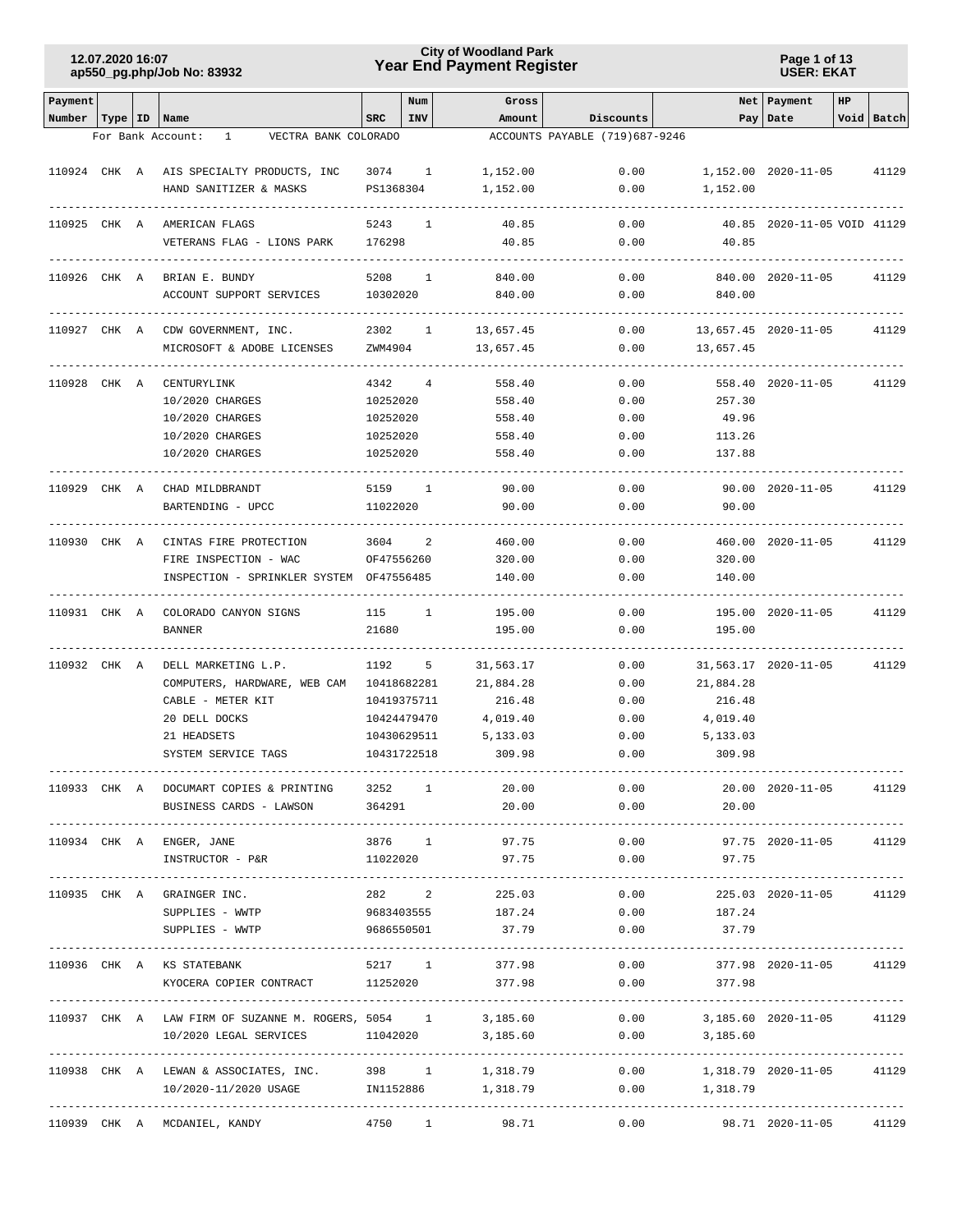## **Year End Payment Register City of Woodland Park 12.07.2020 16:07**

**Page 2 of 13 USER: EKAT**

| Payment      |           |                                                 |                        | Num          | Gross                |              |              | Net   Payment           | HP |            |
|--------------|-----------|-------------------------------------------------|------------------------|--------------|----------------------|--------------|--------------|-------------------------|----|------------|
| Number       | Type   ID | Name                                            | <b>SRC</b>             | INV          | Amount               | Discounts    |              | Pay Date                |    | Void Batch |
|              |           | REIMBURSEMENT - HALLOWEEN                       | 1027                   |              | 98.71                | 0.00         | 98.71        |                         |    |            |
| 110940 CHK A |           | IMAGE BEARERS CLEANING, LLC                     | $\mathbf{1}$           | 1            | 41.94                | 0.00         |              | 41.94 2020-11-05        |    | 41129      |
|              |           | REIMB.BATTERIES COVID EXPENSE 10262020          |                        |              | 41.94                | 0.00         | 41.94        |                         |    |            |
|              |           |                                                 |                        |              |                      |              |              |                         |    |            |
| 110941 CHK A |           | MARGARET & JOHANNA STEELE                       | $\mathbf{1}$           | $\mathbf{1}$ | 17.44                | 0.00         |              | 17.44 2020-11-05        |    | 41129      |
|              |           | UTILITY DEPOSIT REFUND                          | 1391.03                |              | 17.44                | 0.00         | 17.44        |                         |    |            |
| 110942 CHK A |           | CHRISTOPHER MANKA                               | $1 \quad \blacksquare$ | 1            | 33.92                | 0.00         |              | 33.92 2020-11-05        |    | 41129      |
|              |           | UTILITY REFUND                                  | 4696.08                |              | 33.92                | 0.00         | 33.92        |                         |    |            |
|              |           |                                                 |                        |              |                      |              |              |                         |    |            |
| 110943 CHK A |           | LINDY & RYAN MULLIN                             | $\mathbf{1}$           | 1            | 61.65                | 0.00         |              | 61.65 2020-11-05        |    | 41129      |
|              |           | UTILITY REFUND                                  | 5279.08                |              | 61.65                | 0.00         | 61.65        |                         |    |            |
| 110944 CHK A |           | NANCY WAGONER                                   | $\mathbf{1}$           | $\mathbf{1}$ | 58.54                | 0.00         |              | 58.54 2020-11-05        |    | 41129      |
|              |           | UTILITY REFUND                                  | 930.05                 |              | 58.54                | 0.00         | 58.54        |                         |    |            |
|              |           |                                                 |                        |              |                      |              |              |                         |    |            |
| 110945 CHK A |           | MISSION COMMUNICATIONS, LLC                     | 4748                   | $\mathbf{1}$ | 1,318.20             | 0.00         |              | 1,318.20 2020-11-05     |    | 41129      |
|              |           | ANNUAL SERVICE - WWTP                           | 1045770                |              | 1,318.20             | 0.00         | 1,318.20     |                         |    |            |
|              |           |                                                 |                        |              |                      |              |              |                         |    |            |
|              |           | 110946 CHK A NAPA AUTO PARTS<br>10/2020 CHARGES | 2048<br>10312020       | 3            | 1,355.58<br>1,355.58 | 0.00<br>0.00 | 188.97       | 1,355.58 2020-11-05     |    | 41129      |
|              |           | 10/2020 CHARGES                                 | 10312020               |              | 1,355.58             | 0.00         | 4.18         |                         |    |            |
|              |           | 10/2020 CHARGES                                 | 10312020               |              | 1,355.58             | 0.00         | 1,162.43     |                         |    |            |
|              |           |                                                 |                        |              |                      |              |              |                         |    |            |
| 110947 CHK A |           | NEW PIG CORP.                                   | 1429                   | $\mathbf{1}$ | 288.49               | 0.00         |              | 288.49 2020-11-05       |    | 41129      |
|              |           | MAT - WWTP                                      | 4911106-00             |              | 288.49               | 0.00         | 288.49       |                         |    |            |
| 110948 CHK A |           | NORTHERN SAFETY & INDUSTRIAL CO 2417            |                        | 2            | 242.77               | 0.00         |              | 242.77 2020-11-05       |    | 41129      |
|              |           | SAFETY SUPPLIES - F/S                           | 904179770              |              | 242.77               | 0.00         | 157.80       |                         |    |            |
|              |           | SAFETY SUPPLIES - F/S                           | 904179770              |              | 242.77               | 0.00         | 84.97        |                         |    |            |
|              |           |                                                 |                        |              |                      |              |              |                         |    |            |
| 110949 CHK A |           | OVERHEAD DOOR CORPORATION<br>12 FOOT DOOR       | 5126<br>18454305       | 1            | 135.00<br>135.00     | 0.00<br>0.00 | 135.00       | 135.00 2020-11-05       |    | 41129      |
|              |           |                                                 |                        |              |                      |              |              |                         |    |            |
| 110950 CHK A |           | PEAK INTERNET                                   | 3141                   | 6            | 19,291.79            | 0.00         |              | 19,291.79 2020-11-05    |    | 41129      |
|              |           | 11/2020 CHARGES                                 | 132696                 |              | 15,806.36            | 0.00         | 1,156.48     |                         |    |            |
|              |           | 11/2020 CHARGES                                 | 132696                 |              | 15,806.36            | 0.00         | 800.00       |                         |    |            |
|              |           | 11/2020 CHARGES                                 | 132696                 |              | 15,806.36            | 0.00         | 800.00       |                         |    |            |
|              |           | 11/2020 CHARGES                                 | 132696                 |              | 15,806.36            | 0.00         | 13,049.88    |                         |    |            |
|              |           | 11/2020 CHARGES                                 | 132697                 |              | 3,425.48             | 0.00         | 3,425.48     |                         |    |            |
|              |           | 11/2020 CHARGES                                 | 335342                 |              | 59.95                | 0.00         | 59.95        |                         |    |            |
|              |           | 110951 CHK A POTESTIO BROTHERS EQUIP INC        | 2312 1                 |              | 19.95                | 0.00         |              | 19.95 2020-11-05        |    | 41129      |
|              |           | EDGER BLADES                                    | 7729P                  |              | 19.95                |              | $0.00$ 19.95 |                         |    |            |
|              |           |                                                 |                        |              |                      |              |              |                         |    |            |
|              |           | 110952 CHK A QUADIENT FINANCE USA, INC 5204 1   |                        |              | 500.00               | 0.00         |              | 500.00 2020-11-05       |    | 41129      |
|              |           | POSTAGE METER REFILL                            |                        |              | 10282020<br>500.00   | 0.00         | 500.00       |                         |    |            |
|              |           | 110953 CHK A RAMPART SUPPLY, INC.               | 528 1                  |              | 48.51                | 0.00         |              | 48.51 2020-11-05 41129  |    |            |
|              |           | SUPPLIES - B&G                                  | 2531664-00             |              | 48.51                | 0.00         | 48.51        |                         |    |            |
|              |           |                                                 |                        |              |                      |              |              |                         |    |            |
|              |           | 110954 CHK A ROSZCZEWSKI, ALICE JEAN 4440 1     |                        |              | 213.75               |              | 0.00         | 213.75 2020-11-05 41129 |    |            |
|              |           | INSTRUCTOR - DOG TRAINING 10282020              |                        |              | 213.75               | 0.00         | 213.75       |                         |    |            |
|              |           |                                                 |                        |              |                      |              |              |                         |    |            |
|              |           | 110955 CHK A SCHUMACHER'S                       | 561 1                  |              | 149.95               |              | 0.00         | 149.95 2020-11-05       |    | 41129      |
|              |           | #26 - REPAIR                                    | 68410                  |              | 149.95               | 0.00         | 149.95       |                         |    |            |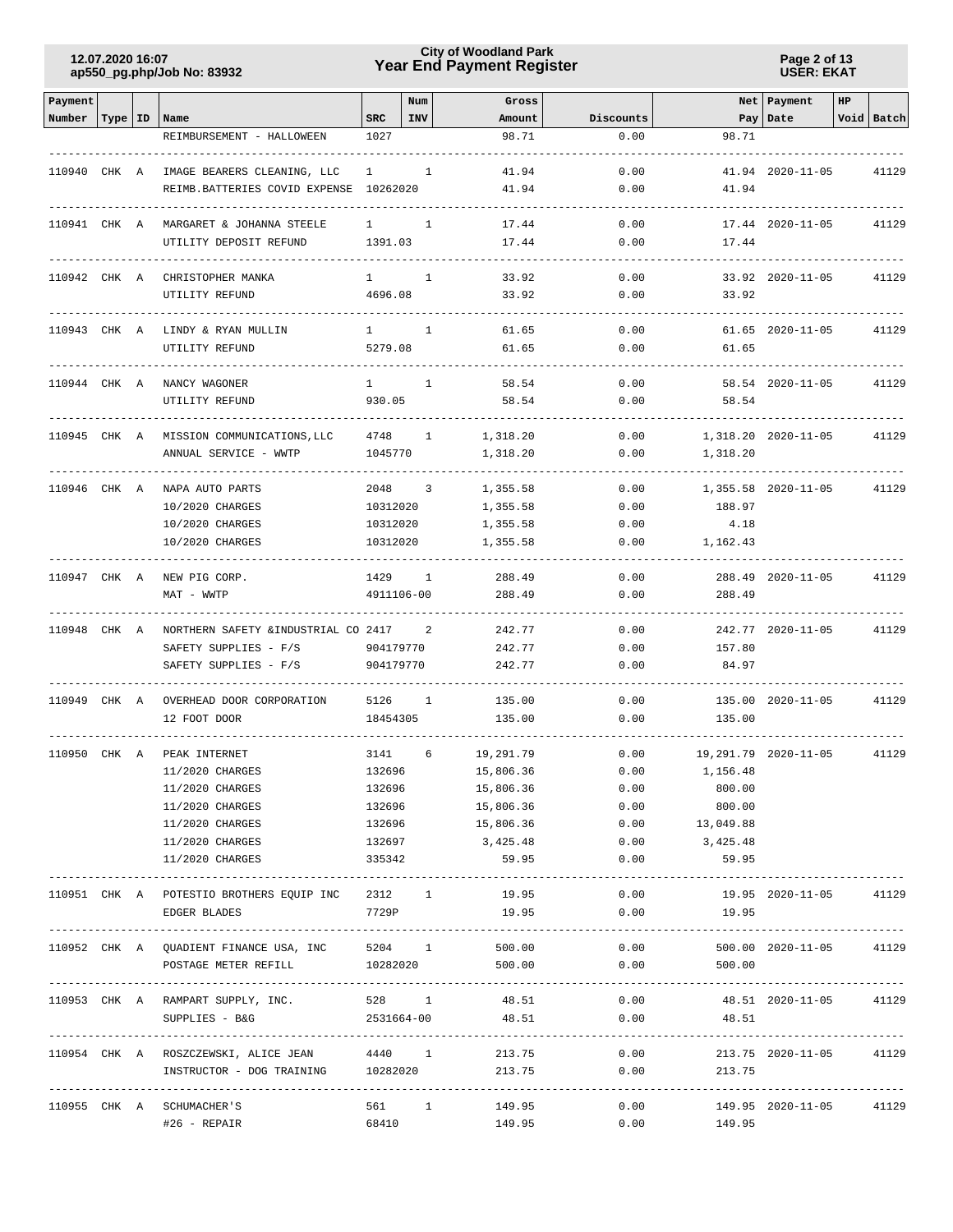## **Year End Payment Register City of Woodland Park 12.07.2020 16:07**

**Page 3 of 13 USER: EKAT**

| Payment      |           |                                                    |            | Num                     | Gross    |           |                | Net   Payment           | HP |            |
|--------------|-----------|----------------------------------------------------|------------|-------------------------|----------|-----------|----------------|-------------------------|----|------------|
| Number       | Type   ID | Name                                               | <b>SRC</b> | INV                     | Amount   | Discounts |                | Pay   Date              |    | Void Batch |
|              |           |                                                    |            |                         |          |           |                |                         |    |            |
| 110956 CHK A |           | SHERWIN-WILLIAMS                                   | 1890       | 4                       | 480.23   | 0.00      |                | 480.23 2020-11-05       |    | 41129      |
|              |           | BERGSTROM PARK REPAIR                              | $5567 - 2$ |                         | 49.03    | 0.00      | 49.03          |                         |    |            |
|              |           | ACM - PAINT - B&G                                  | $5660 - 5$ |                         | 37.74    | 0.00      | 37.74          |                         |    |            |
|              |           | ATHLETIC FIELD PAINT                               | $8334 - 8$ |                         | 369.60   | 0.00      | 369.60         |                         |    |            |
|              |           | CITY HALL REPAIR                                   | 8401-5     |                         | 23.86    | 0.00      | 23.86          |                         |    |            |
|              |           |                                                    |            |                         |          |           |                |                         |    |            |
| 110957 CHK A |           | SUNSTATE EQUIPMENT                                 | 2731       | $\mathbf{1}$            | 837.25   | 0.00      |                | 837.25 2020-11-05       |    | 41129      |
|              |           | BOOM LIFT RENTAL - B&G                             |            | 8635261-001             | 837.25   | 0.00      | 837.25         |                         |    |            |
|              |           |                                                    |            |                         |          |           |                |                         |    |            |
| 110958 CHK A |           | RED BARON CAR WASH                                 | 4191       | 2                       | 95.60    | 0.00      |                | 95.60 2020-11-05        |    | 41129      |
|              |           | 09/2020 CHARGES                                    | 1731       |                         | 95.60    | 0.00      | 85.60          |                         |    |            |
|              |           | 09/2020 CHARGES                                    | 1731       |                         | 95.60    | 0.00      | 10.00          |                         |    |            |
|              |           |                                                    |            |                         |          |           |                |                         |    |            |
| 110959 CHK A |           | TELLER COUNTY WASTE                                | 4158       | 5                       | 962.50   | 0.00      |                | 962.50 2020-11-05       |    | 41129      |
|              |           | 2020 Teller County Waste                           | 10062020   |                         | 612.50   | 0.00      | 149.75         |                         |    |            |
|              |           | 2020 Teller County Waste                           | 10062020   |                         | 612.50   | 0.00      | 39.00          |                         |    |            |
|              |           | 2020 Teller County Waste                           | 10062020   |                         | 612.50   | 0.00      | 13.75          |                         |    |            |
|              |           | 2020 Teller County Waste                           | 10062020   |                         | 612.50   | 0.00      | 410.00         |                         |    |            |
|              |           | 10/2020 PORTALET SERVICE                           | 10701      |                         | 350.00   | 0.00      | 350.00         |                         |    |            |
|              |           |                                                    |            |                         |          |           |                |                         |    |            |
|              |           | 110960 CHK A THE AQUEOUS SOLUTION, INC.            | 3016       | $\mathbf{1}$            | 797.06   | 0.00      |                | 797.06 2020-11-05       |    | 41129      |
|              |           | CHEMICALS - WAC                                    | 84182      |                         | 797.06   | 0.00      | 797.06         |                         |    |            |
|              |           |                                                    |            |                         |          |           |                |                         |    |            |
| 110961 CHK A |           | UNCC UTILITY NOTIFICATION CNTR 2012                |            | 2                       | 226.48   | 0.00      |                | 226.48 2020-11-05       |    | 41129      |
|              |           | UTILITY LOCATES                                    | 220101360  |                         | 226.48   | 0.00      | 79.26          |                         |    |            |
|              |           | UTILITY LOCATES                                    | 220101360  |                         | 226.48   | 0.00      | 147.22         |                         |    |            |
|              |           |                                                    |            |                         |          |           |                |                         |    |            |
| 110962 CHK A |           | UNITED REPROGRAPHIC SUPPLY                         | 4285       | $\mathbf{1}$            | 98.00    | 0.00      |                | 98.00 2020-11-05        |    | 41129      |
|              |           | 11/2020 CONTRACT                                   | IN247016   |                         | 98.00    | 0.00      | 98.00          |                         |    |            |
|              |           |                                                    |            |                         |          |           |                |                         |    |            |
| 110963 CHK A |           | UNIVAR USA INC.                                    | 2762 1     |                         | 896.14   | 0.00      |                | 896.14 2020-11-05       |    | 41129      |
|              |           | CHEMICALS - WWTP                                   | 48777375   |                         | 896.14   | 0.00      | 896.14         |                         |    |            |
|              |           |                                                    |            |                         |          |           |                |                         |    |            |
| 110964 CHK A |           | UPS STORE #1374                                    | 416        | $\overline{\mathbf{3}}$ | 280.66   | 0.00      |                | 280.66 2020-11-05       |    | 41129      |
|              |           | 09/2020 CHARGES                                    | 100320     |                         | 159.10   | 0.00      | 159.10         |                         |    |            |
|              |           | 10/2020 CHARGES                                    | 10312020   |                         | 121.56   | 0.00      | 107.55         |                         |    |            |
|              |           | 10/2020 CHARGES                                    | 10312020   |                         | 121.56   | 0.00      | 14.01          |                         |    |            |
|              |           |                                                    |            |                         |          |           |                |                         |    |            |
|              |           | 110965 CHK A USA BLUEBOOK                          |            | 1779 2                  | 1,002.21 | 0.00      |                | 1,002.21 2020-11-05     |    | 41129      |
|              |           | JACKETS - WWTP                                     | 390476     |                         | 125.83   | 0.00      | 125.83         |                         |    |            |
|              |           | BOOSTER PUMP - F/S                                 | 391877     |                         | 876.38   | 0.00      | 876.38         |                         |    |            |
|              |           |                                                    |            |                         |          |           |                |                         |    |            |
|              |           | 110966 CHK A VERIZON                               |            | 3856 5                  | 2,803.52 |           | 0.00           | 2,803.52 2020-11-05     |    | 41129      |
|              |           | 10/2020 CHARGES                                    |            | 9865779773              | 2,803.52 | 0.00      | 86.89          |                         |    |            |
|              |           | 10/2020 CHARGES                                    |            | 9865779773              | 2,803.52 | 0.00      | 240.20         |                         |    |            |
|              |           | 10/2020 CHARGES                                    |            | 9865779773              | 2,803.52 | 0.00      | 310.16         |                         |    |            |
|              |           | 10/2020 CHARGES                                    |            | 9865779773              | 2,803.52 | 0.00      | 1,871.73       |                         |    |            |
|              |           | 10/2020 CHARGES                                    |            | 9865779773              | 2,803.52 | 0.00      | 294.54         |                         |    |            |
|              |           |                                                    |            |                         |          |           |                |                         |    |            |
|              |           | 110967 CHK A WASTE MANAGEMENT WOODLAND PARK 3004 1 |            |                         | 245.91   | 0.00      |                | 245.91 2020-11-05 41129 |    |            |
|              |           | 10/2020 TRASH SERVICE - WWTP 0682735-2517-7 245.91 |            |                         |          | 0.00      | 245.91         |                         |    |            |
|              |           |                                                    |            |                         |          |           |                |                         |    |            |
|              |           | 110968 CHK A WAXIE SANITARY SUPPLY 4189 2 599.04   |            |                         |          |           | 0.00           | 599.04 2020-11-05       |    | 41129      |
|              |           | CUSTODIAL SUPPLIES - B&G $79526319$ 364.34         |            |                         |          |           | 0.00<br>364.34 |                         |    |            |
|              |           | CUSTODIAL SUPPLIES - B&G 79562515                  |            |                         | 234.70   | 0.00      | 234.70         |                         |    |            |
|              |           |                                                    |            |                         |          |           |                |                         |    |            |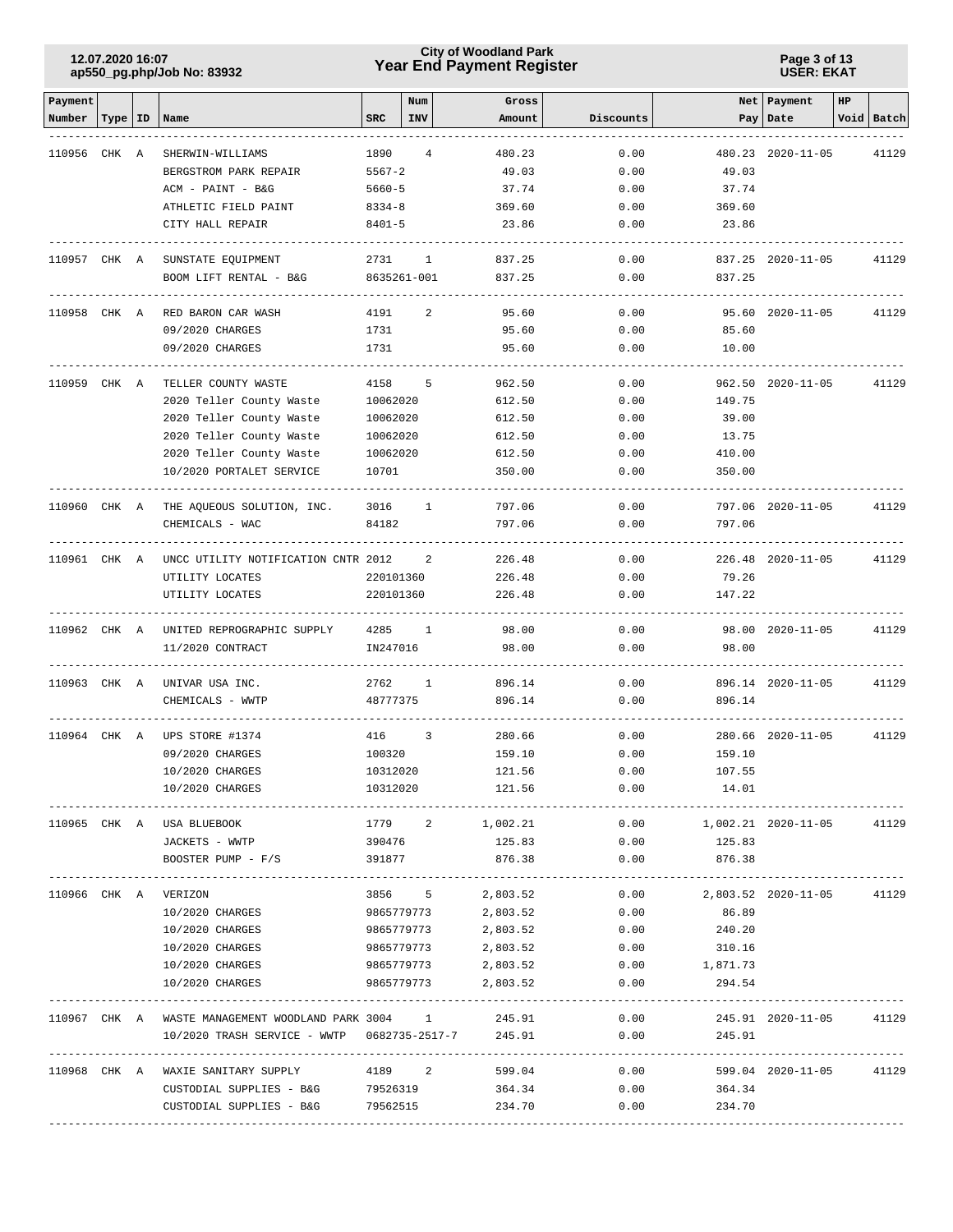## **Year End Payment Register City of Woodland Park 12.07.2020 16:07**

**Page 4 of 13 USER: EKAT**

| Payment      |           |   |                                                                                      |             | Num          | Gross                       |              |                                 | Net Payment               | HP |            |
|--------------|-----------|---|--------------------------------------------------------------------------------------|-------------|--------------|-----------------------------|--------------|---------------------------------|---------------------------|----|------------|
| Number       | Type   ID |   | Name                                                                                 | <b>SRC</b>  | <b>INV</b>   | Amount                      | Discounts    |                                 | Pay   Date                |    | Void Batch |
| 110969       | CHK       | A | WIN-911 SOFTWARE                                                                     | 5088        | 1            | 495.00                      | 0.00         | 495.00                          | $2020 - 11 - 05$          |    | 41129      |
|              |           |   | WIN - 911 - 2021 MAINTENANCE                                                         |             |              | 252XT800-20201231<br>495.00 | 0.00         | 495.00                          |                           |    |            |
| 110970 CHK A |           |   | WIRELESS WATCHDOGS, LLC                                                              | 5102        | 1            | 272.00                      | 0.00         |                                 | 272.00 2020-11-05         |    | 41129      |
|              |           |   | 09/2020 MAINTENANCE                                                                  | IN0078451   |              | 272.00                      | 0.00         | 272.00                          |                           |    |            |
|              |           |   |                                                                                      |             |              |                             |              |                                 |                           |    |            |
| 110971 CHK A |           |   | WOODLAND PARK CHAMBER COMMERCE 688                                                   |             | 1            | 8,563.75                    | 0.00         |                                 | 8,563.75 2020-11-05       |    | 41129      |
|              |           |   | 4TH Q VISITOR CENTER CONTRACT 22944                                                  |             |              | 8,563.75                    | 0.00         | 8,563.75                        |                           |    |            |
| 110972 CHK A |           |   | WOODLAND PARK SCHOOL DIST RE-2 1262                                                  |             | 1            | 265,031.34                  | 0.00         |                                 | 265,031.34 2020-11-05     |    | 41129      |
|              |           |   | 09/2020 SALES TAX                                                                    | 11042020    |              | 265,031.34                  | 0.00         | 265,031.34                      |                           |    |            |
| 110973 CHK P |           |   | PARK STATE BANK & TRUST                                                              | 487         | $\mathbf{1}$ | 3,197.16                    | 0.00         |                                 | 3, 197. 16 2020 - 11 - 06 |    | 41133      |
|              |           |   | HSA EE Con:1736:264:10/31/20                                                         | 1736:82     |              | 3,197.16                    | 0.00         | 3,197.16                        |                           |    |            |
| 110974 CHK P |           |   | PARK STATE BANK & TRUST                                                              | 4764        | 2            | 3,958.42                    | 0.00         |                                 | 3,958.42 2020-11-06       |    | 41133      |
|              |           |   | HSA ID EPB:1736:762:10/31/20                                                         | 1736:83     |              | 1,083.42                    | 0.00         | 1,083.42                        |                           |    |            |
|              |           |   | HSA FM EPB:1736:763:10/31/20                                                         | 1736:84     |              | 2,875.00                    | 0.00         | 2,875.00                        |                           |    |            |
| 43           | EFT A     |   | WEX BANK                                                                             | 5187        | $\mathbf{1}$ | 7,093.95                    | 0.00         |                                 | 7,093.95 2020-11-06 HP    |    | 41174      |
|              |           |   | WEX October 2020                                                                     | 103120      |              | 7,093.95                    | 0.00         | 7,093.95                        |                           |    |            |
| 110975 CHK A |           |   | AFFORDABLE FLAGS & FIREWORKS                                                         | 24          | 2            | 292.62                      | 0.00         |                                 | 292.62 2020-11-12         |    | 41175      |
|              |           |   | PARTS - B&G                                                                          | 105042      |              | 216.72                      | 0.00         | 216.72                          |                           |    |            |
|              |           |   | PARTS - B&G                                                                          | 105155      |              | 75.90                       | 0.00         | 75.90                           |                           |    |            |
| 110976 CHK A |           |   | AT&T MOBILITY LLC                                                                    | 5118        | $\mathbf{1}$ | 125.99                      | 0.00         |                                 | 125.99 2020-11-12         |    | 41175      |
|              |           |   | WIRELESS CHARGES                                                                     |             |              | 287290137930X1028202125.99  | 0.00         | 125.99                          |                           |    |            |
| 110977 CHK A |           |   |                                                                                      | 5244        | 1            | 11,500.00                   | 0.00         |                                 | 11,500.00 2020-11-12      |    |            |
|              |           |   | BANG THE TABLE USA LLC<br>LICENSE & IMPLEMENTATION                                   | INV-0492    |              | 11,500.00                   | 0.00         | 11,500.00                       |                           |    | 41175      |
|              |           |   |                                                                                      |             |              |                             |              |                                 |                           |    |            |
| 110978 CHK A |           |   | BENEDETTI, PAUL C.                                                                   | 4038        | 1            | 750.00                      | 0.00         |                                 | 750.00 2020-11-12         |    | 41175      |
|              |           |   | LEGAL SERVICES - DDA                                                                 | 10312020    |              | 750.00                      | 0.00         | 750.00                          |                           |    |            |
| 110979 CHK A |           |   | <b>BIRCHAM'S</b>                                                                     | 75          | 1            | 714.29                      | 0.00         |                                 | 714.29 2020-11-12         |    | 41175      |
|              |           |   | 10/2020 USAGE                                                                        | 321612      |              | 714.29                      | 0.00         | 714.29                          |                           |    |            |
|              |           |   | 110980 CHK A BURLAP BAG CLOTHING/BOOTS 1356 1 284.60                                 |             |              |                             | 0.00         |                                 | 284.60 2020-11-12 41175   |    |            |
|              |           |   | UNIFORM - DERRINGTON                                                                 | $20 - 7997$ |              | 284.60                      | 0.00         | 284.60                          |                           |    |            |
|              |           |   |                                                                                      |             |              |                             |              |                                 |                           |    |            |
|              |           |   | 110981 CHK A CINTAS CORPORATION NO 2 4977 1 61.80<br>UNIFORMS - FLEET                |             |              | 4065299012 61.80            | 0.00<br>0.00 | 61.80 2020-11-12 41175<br>61.80 |                           |    |            |
|              |           |   |                                                                                      |             |              |                             |              |                                 |                           |    |            |
|              |           |   | 110982 CHK A CITY OF COLORADO SPRINGS 1916 1 3,330.00 0.00 3,330.00 2020-11-12 41175 |             |              |                             |              |                                 |                           |    |            |
|              |           |   | USER RADIO MAINTENANCE RAD2099 3,330.00 0.00 3,330.00                                |             |              |                             |              |                                 |                           |    |            |
|              |           |   | 110983 CHK A CORE & MAIN LP                                                          |             |              | $4980$ $4$ $1,487.04$       | 0.00         | 1,487.04 2020-11-12 41175       |                           |    |            |
|              |           |   | PARTS - $F/S$                                                                        | N162794     |              | 219.30                      | 0.00         | 219.30                          |                           |    |            |
|              |           |   | PARTS - F/S                                                                          | N167819     |              | 446.24                      | 0.00         | 446.24                          |                           |    |            |
|              |           |   | PARTS - $F/S$                                                                        | N177124     |              | 336.06                      | 0.00         | 336.06                          |                           |    |            |
|              |           |   | CURB BOX $- F/S$                                                                     | N177864     |              | 485.44                      | 0.00         | 485.44                          |                           |    |            |
|              |           |   | $110984$ CHK A CPS DISTRIBUTORS, INC $194$ 1 $511.44$                                |             |              |                             |              | 0.00                            | 511.44 2020-11-12 41175   |    |            |
|              |           |   | ICE MELT - B&G                                                                       |             |              | 0003917393-001 511.44       |              | $0.00$ 511.44                   |                           |    |            |
|              |           |   | 110985 CHK A DANIEL ALVAREZ                                                          |             |              | 5069 1 135.00               | 0.00         | 135.00 2020-11-12 41175         |                           |    |            |
|              |           |   |                                                                                      |             |              |                             |              |                                 |                           |    |            |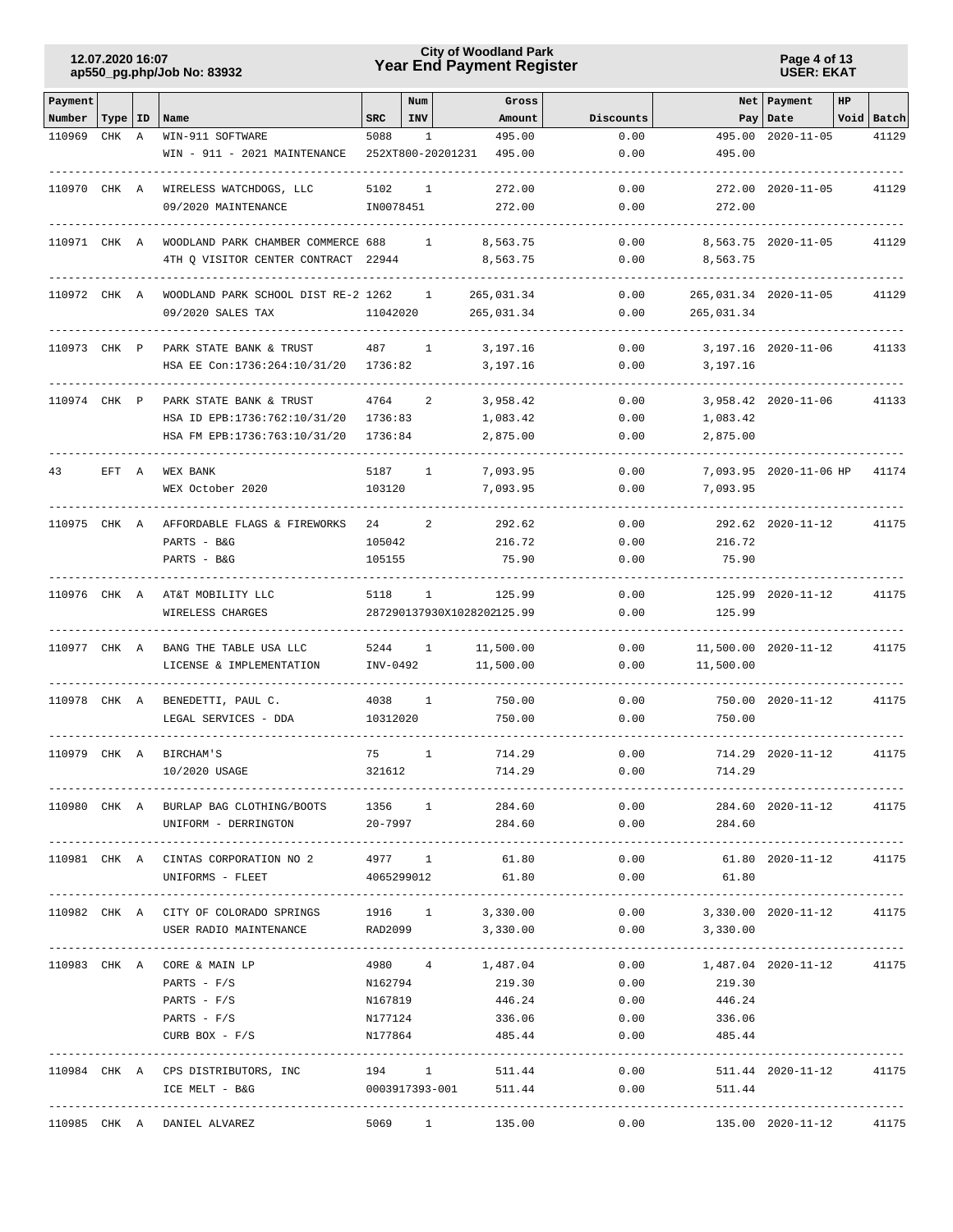## **Year End Payment Register City of Woodland Park 12.07.2020 16:07**

**Page 5 of 13 USER: EKAT**

| SRC<br>INV  <br>Void Batch<br>Number  <br>Type   ID   Name<br>Amount<br>Discounts<br>Pay Date<br>092320DA<br>135.00<br>0.00<br>135.00<br>INTERPRETER<br>110986 CHK A DISCOVERY BENEFITS<br>168.00<br>0.00<br>168.00 2020-11-12<br>3877<br>1<br>41175<br>10/2020 COBRA/FSA<br>0001240449-IN<br>168.00<br>0.00<br>168.00<br>110987 CHK A HIGH MOUNTAIN MESSENGER LLC<br>4971<br>$\mathbf{1}$<br>50.00<br>0.00<br>50.00 2020-11-12<br>41175<br>12870<br>50.00<br>0.00<br>50.00<br>SPONSORSHIP<br>HOME DEPOT CREDIT SERVICES<br>1758<br>1<br>527.18<br>0.00<br>527.18 2020-11-12<br>41175<br>110988 CHK A<br>10/2020 CHARGES<br>102920<br>527.18<br>0.00<br>527.18<br>5082 1<br>3,958.38<br>0.00<br>3,958.38 2020-11-12<br>110989 CHK A<br>IMAGE BEARERS CLEANING LLC<br>41175<br>2580<br>CLEANING CONTRACT<br>3,958.38<br>0.00<br>3,958.38<br>IREA<br>343 3<br>9,087.63<br>0.00<br>9,087.63 2020-11-12<br>110990 CHK A<br>41175<br>10/2020 ELECTRICAL CHARGES<br>110320A<br>9,087.63<br>0.00<br>747.63<br>10/2020 ELECTRICAL CHARGES<br>110320A<br>9,087.63<br>0.00<br>40.23<br>10/2020 ELECTRICAL CHARGES<br>9,087.63<br>0.00<br>8,299.77<br>110320A<br>4333<br>500.00<br>0.00<br>500.00 2020-11-12<br>110991 CHK A KENYON, P JORDAN PH.D.<br>1<br>41175<br>$2210 - 5$<br>0.00<br>PRE-EMPLOYMENT PSYCH TEST<br>500.00<br>500.00<br>5123 9<br>1,729.92<br>0.00<br>1,729.92 2020-11-12<br>110992 CHK A<br>L.N. CURTIS & SONS<br>41175<br>0.00<br>UNIFORM - WPPD<br>INV432839<br>301.65<br>301.65<br>UNIFORM - WPPD<br>INV432970<br>89.20<br>0.00<br>89.20<br>UNIFORM - WPPD<br>INV433420<br>140.85<br>0.00<br>140.85<br>UNIFORM - WPPD<br>INV434807<br>36.99<br>0.00<br>36.99<br>UNIFORM - WPPD<br>36.99<br>0.00<br>36.99<br>INV434817<br>UNIFORM - WPPD<br>INV434835<br>36.99<br>0.00<br>36.99<br>73.98<br>0.00<br>UNIFORM - WPPD<br>INV435023<br>73.98<br>UNIFORM - WPPD<br>905.00<br>0.00<br>905.00<br>INV436075<br>0.00<br>UNIFORM - WPPD<br>INV436086<br>108.27<br>108.27<br>MCCANDLESS TRUCK CENTER LLC<br>2792<br>$\mathbf{1}$<br>64.98<br>0.00<br>64.98 2020-11-12<br>41175<br>110993 CHK A<br>64.98<br>P103069282:01<br>0.00<br>64.98<br>SWEEPER - STREETS<br>0.00<br>550.00 2020-11-12<br>110994 CHK A PAULA FOX<br>$\mathbf{1}$<br>$\mathbf{1}$<br>550.00<br>41175<br>CEMETERY PLOT REFUND<br>09152020B<br>550.00<br>0.00<br>550.00<br>110995 CHK A PURPLE MOUNTAIN HOSPITALITY II 1 1 1<br>15,261.40<br>$0.00$ 15, 261.40 2020-11-12<br>41175<br>0.00<br>TIF REIMBURSEMENT<br>11032020<br>15,261.40<br>15,261.40<br>$1 \qquad \qquad 1 \qquad \qquad$<br>0.00<br>110996 CHK A MARILYN GLOVER<br>114.20<br>114.20 2020-11-12<br>41175<br>RESTITUTION 20AN245 1152020<br>0.00<br>114.20<br>114.20<br>110997 CHK A DORMAN PROPERTY MGMT 1 1 1<br>$0.00$ $43.16$ $2020-11-12$<br>43.16<br>41175<br>43.16<br>0.00<br>UTILITY REFUND<br>3357.15<br>43.16<br>$1 \quad 1$<br>0.00<br>110998 CHK A CYNTHIA MEYER<br>270.00<br>270.00 2020-11-12 41175<br>511<br>0.00<br>REFUND - WAC<br>270.00<br>270.00<br>$1 \quad 1 \quad 1$<br>110999 CHK A MARY ANN SPERRY<br>225.00<br>0.00<br>225.00 2020-11-12 41175<br>512<br>REFUND - WAC<br>225.00<br>0.00<br>225.00<br>111000 CHK A KRISTINA & JOEL DRYER 1 1<br>18.65<br>0.00<br>$18.65$ 2020-11-12<br>41175<br>734.06<br>18.65<br>0.00<br>UTILITY REFUND<br>18.65 | Payment |  |  | Num | Gross |  | Net Payment | HP |  |
|----------------------------------------------------------------------------------------------------------------------------------------------------------------------------------------------------------------------------------------------------------------------------------------------------------------------------------------------------------------------------------------------------------------------------------------------------------------------------------------------------------------------------------------------------------------------------------------------------------------------------------------------------------------------------------------------------------------------------------------------------------------------------------------------------------------------------------------------------------------------------------------------------------------------------------------------------------------------------------------------------------------------------------------------------------------------------------------------------------------------------------------------------------------------------------------------------------------------------------------------------------------------------------------------------------------------------------------------------------------------------------------------------------------------------------------------------------------------------------------------------------------------------------------------------------------------------------------------------------------------------------------------------------------------------------------------------------------------------------------------------------------------------------------------------------------------------------------------------------------------------------------------------------------------------------------------------------------------------------------------------------------------------------------------------------------------------------------------------------------------------------------------------------------------------------------------------------------------------------------------------------------------------------------------------------------------------------------------------------------------------------------------------------------------------------------------------------------------------------------------------------------------------------------------------------------------------------------------------------------------------------------------------------------------------------------------------------------------------------------------------------------------------------------------------------------------------------------------------------------------------------------------------------------------------------------------------------------------------------------------------------------------------------------------------------------------------------------------------------------------------------------------------------------------------------------------------------------------------------------------------------------------------------------------------------------|---------|--|--|-----|-------|--|-------------|----|--|
|                                                                                                                                                                                                                                                                                                                                                                                                                                                                                                                                                                                                                                                                                                                                                                                                                                                                                                                                                                                                                                                                                                                                                                                                                                                                                                                                                                                                                                                                                                                                                                                                                                                                                                                                                                                                                                                                                                                                                                                                                                                                                                                                                                                                                                                                                                                                                                                                                                                                                                                                                                                                                                                                                                                                                                                                                                                                                                                                                                                                                                                                                                                                                                                                                                                                                                                |         |  |  |     |       |  |             |    |  |
|                                                                                                                                                                                                                                                                                                                                                                                                                                                                                                                                                                                                                                                                                                                                                                                                                                                                                                                                                                                                                                                                                                                                                                                                                                                                                                                                                                                                                                                                                                                                                                                                                                                                                                                                                                                                                                                                                                                                                                                                                                                                                                                                                                                                                                                                                                                                                                                                                                                                                                                                                                                                                                                                                                                                                                                                                                                                                                                                                                                                                                                                                                                                                                                                                                                                                                                |         |  |  |     |       |  |             |    |  |
|                                                                                                                                                                                                                                                                                                                                                                                                                                                                                                                                                                                                                                                                                                                                                                                                                                                                                                                                                                                                                                                                                                                                                                                                                                                                                                                                                                                                                                                                                                                                                                                                                                                                                                                                                                                                                                                                                                                                                                                                                                                                                                                                                                                                                                                                                                                                                                                                                                                                                                                                                                                                                                                                                                                                                                                                                                                                                                                                                                                                                                                                                                                                                                                                                                                                                                                |         |  |  |     |       |  |             |    |  |
|                                                                                                                                                                                                                                                                                                                                                                                                                                                                                                                                                                                                                                                                                                                                                                                                                                                                                                                                                                                                                                                                                                                                                                                                                                                                                                                                                                                                                                                                                                                                                                                                                                                                                                                                                                                                                                                                                                                                                                                                                                                                                                                                                                                                                                                                                                                                                                                                                                                                                                                                                                                                                                                                                                                                                                                                                                                                                                                                                                                                                                                                                                                                                                                                                                                                                                                |         |  |  |     |       |  |             |    |  |
|                                                                                                                                                                                                                                                                                                                                                                                                                                                                                                                                                                                                                                                                                                                                                                                                                                                                                                                                                                                                                                                                                                                                                                                                                                                                                                                                                                                                                                                                                                                                                                                                                                                                                                                                                                                                                                                                                                                                                                                                                                                                                                                                                                                                                                                                                                                                                                                                                                                                                                                                                                                                                                                                                                                                                                                                                                                                                                                                                                                                                                                                                                                                                                                                                                                                                                                |         |  |  |     |       |  |             |    |  |
|                                                                                                                                                                                                                                                                                                                                                                                                                                                                                                                                                                                                                                                                                                                                                                                                                                                                                                                                                                                                                                                                                                                                                                                                                                                                                                                                                                                                                                                                                                                                                                                                                                                                                                                                                                                                                                                                                                                                                                                                                                                                                                                                                                                                                                                                                                                                                                                                                                                                                                                                                                                                                                                                                                                                                                                                                                                                                                                                                                                                                                                                                                                                                                                                                                                                                                                |         |  |  |     |       |  |             |    |  |
|                                                                                                                                                                                                                                                                                                                                                                                                                                                                                                                                                                                                                                                                                                                                                                                                                                                                                                                                                                                                                                                                                                                                                                                                                                                                                                                                                                                                                                                                                                                                                                                                                                                                                                                                                                                                                                                                                                                                                                                                                                                                                                                                                                                                                                                                                                                                                                                                                                                                                                                                                                                                                                                                                                                                                                                                                                                                                                                                                                                                                                                                                                                                                                                                                                                                                                                |         |  |  |     |       |  |             |    |  |
|                                                                                                                                                                                                                                                                                                                                                                                                                                                                                                                                                                                                                                                                                                                                                                                                                                                                                                                                                                                                                                                                                                                                                                                                                                                                                                                                                                                                                                                                                                                                                                                                                                                                                                                                                                                                                                                                                                                                                                                                                                                                                                                                                                                                                                                                                                                                                                                                                                                                                                                                                                                                                                                                                                                                                                                                                                                                                                                                                                                                                                                                                                                                                                                                                                                                                                                |         |  |  |     |       |  |             |    |  |
|                                                                                                                                                                                                                                                                                                                                                                                                                                                                                                                                                                                                                                                                                                                                                                                                                                                                                                                                                                                                                                                                                                                                                                                                                                                                                                                                                                                                                                                                                                                                                                                                                                                                                                                                                                                                                                                                                                                                                                                                                                                                                                                                                                                                                                                                                                                                                                                                                                                                                                                                                                                                                                                                                                                                                                                                                                                                                                                                                                                                                                                                                                                                                                                                                                                                                                                |         |  |  |     |       |  |             |    |  |
|                                                                                                                                                                                                                                                                                                                                                                                                                                                                                                                                                                                                                                                                                                                                                                                                                                                                                                                                                                                                                                                                                                                                                                                                                                                                                                                                                                                                                                                                                                                                                                                                                                                                                                                                                                                                                                                                                                                                                                                                                                                                                                                                                                                                                                                                                                                                                                                                                                                                                                                                                                                                                                                                                                                                                                                                                                                                                                                                                                                                                                                                                                                                                                                                                                                                                                                |         |  |  |     |       |  |             |    |  |
|                                                                                                                                                                                                                                                                                                                                                                                                                                                                                                                                                                                                                                                                                                                                                                                                                                                                                                                                                                                                                                                                                                                                                                                                                                                                                                                                                                                                                                                                                                                                                                                                                                                                                                                                                                                                                                                                                                                                                                                                                                                                                                                                                                                                                                                                                                                                                                                                                                                                                                                                                                                                                                                                                                                                                                                                                                                                                                                                                                                                                                                                                                                                                                                                                                                                                                                |         |  |  |     |       |  |             |    |  |
|                                                                                                                                                                                                                                                                                                                                                                                                                                                                                                                                                                                                                                                                                                                                                                                                                                                                                                                                                                                                                                                                                                                                                                                                                                                                                                                                                                                                                                                                                                                                                                                                                                                                                                                                                                                                                                                                                                                                                                                                                                                                                                                                                                                                                                                                                                                                                                                                                                                                                                                                                                                                                                                                                                                                                                                                                                                                                                                                                                                                                                                                                                                                                                                                                                                                                                                |         |  |  |     |       |  |             |    |  |
|                                                                                                                                                                                                                                                                                                                                                                                                                                                                                                                                                                                                                                                                                                                                                                                                                                                                                                                                                                                                                                                                                                                                                                                                                                                                                                                                                                                                                                                                                                                                                                                                                                                                                                                                                                                                                                                                                                                                                                                                                                                                                                                                                                                                                                                                                                                                                                                                                                                                                                                                                                                                                                                                                                                                                                                                                                                                                                                                                                                                                                                                                                                                                                                                                                                                                                                |         |  |  |     |       |  |             |    |  |
|                                                                                                                                                                                                                                                                                                                                                                                                                                                                                                                                                                                                                                                                                                                                                                                                                                                                                                                                                                                                                                                                                                                                                                                                                                                                                                                                                                                                                                                                                                                                                                                                                                                                                                                                                                                                                                                                                                                                                                                                                                                                                                                                                                                                                                                                                                                                                                                                                                                                                                                                                                                                                                                                                                                                                                                                                                                                                                                                                                                                                                                                                                                                                                                                                                                                                                                |         |  |  |     |       |  |             |    |  |
|                                                                                                                                                                                                                                                                                                                                                                                                                                                                                                                                                                                                                                                                                                                                                                                                                                                                                                                                                                                                                                                                                                                                                                                                                                                                                                                                                                                                                                                                                                                                                                                                                                                                                                                                                                                                                                                                                                                                                                                                                                                                                                                                                                                                                                                                                                                                                                                                                                                                                                                                                                                                                                                                                                                                                                                                                                                                                                                                                                                                                                                                                                                                                                                                                                                                                                                |         |  |  |     |       |  |             |    |  |
|                                                                                                                                                                                                                                                                                                                                                                                                                                                                                                                                                                                                                                                                                                                                                                                                                                                                                                                                                                                                                                                                                                                                                                                                                                                                                                                                                                                                                                                                                                                                                                                                                                                                                                                                                                                                                                                                                                                                                                                                                                                                                                                                                                                                                                                                                                                                                                                                                                                                                                                                                                                                                                                                                                                                                                                                                                                                                                                                                                                                                                                                                                                                                                                                                                                                                                                |         |  |  |     |       |  |             |    |  |
|                                                                                                                                                                                                                                                                                                                                                                                                                                                                                                                                                                                                                                                                                                                                                                                                                                                                                                                                                                                                                                                                                                                                                                                                                                                                                                                                                                                                                                                                                                                                                                                                                                                                                                                                                                                                                                                                                                                                                                                                                                                                                                                                                                                                                                                                                                                                                                                                                                                                                                                                                                                                                                                                                                                                                                                                                                                                                                                                                                                                                                                                                                                                                                                                                                                                                                                |         |  |  |     |       |  |             |    |  |
|                                                                                                                                                                                                                                                                                                                                                                                                                                                                                                                                                                                                                                                                                                                                                                                                                                                                                                                                                                                                                                                                                                                                                                                                                                                                                                                                                                                                                                                                                                                                                                                                                                                                                                                                                                                                                                                                                                                                                                                                                                                                                                                                                                                                                                                                                                                                                                                                                                                                                                                                                                                                                                                                                                                                                                                                                                                                                                                                                                                                                                                                                                                                                                                                                                                                                                                |         |  |  |     |       |  |             |    |  |
|                                                                                                                                                                                                                                                                                                                                                                                                                                                                                                                                                                                                                                                                                                                                                                                                                                                                                                                                                                                                                                                                                                                                                                                                                                                                                                                                                                                                                                                                                                                                                                                                                                                                                                                                                                                                                                                                                                                                                                                                                                                                                                                                                                                                                                                                                                                                                                                                                                                                                                                                                                                                                                                                                                                                                                                                                                                                                                                                                                                                                                                                                                                                                                                                                                                                                                                |         |  |  |     |       |  |             |    |  |
|                                                                                                                                                                                                                                                                                                                                                                                                                                                                                                                                                                                                                                                                                                                                                                                                                                                                                                                                                                                                                                                                                                                                                                                                                                                                                                                                                                                                                                                                                                                                                                                                                                                                                                                                                                                                                                                                                                                                                                                                                                                                                                                                                                                                                                                                                                                                                                                                                                                                                                                                                                                                                                                                                                                                                                                                                                                                                                                                                                                                                                                                                                                                                                                                                                                                                                                |         |  |  |     |       |  |             |    |  |
|                                                                                                                                                                                                                                                                                                                                                                                                                                                                                                                                                                                                                                                                                                                                                                                                                                                                                                                                                                                                                                                                                                                                                                                                                                                                                                                                                                                                                                                                                                                                                                                                                                                                                                                                                                                                                                                                                                                                                                                                                                                                                                                                                                                                                                                                                                                                                                                                                                                                                                                                                                                                                                                                                                                                                                                                                                                                                                                                                                                                                                                                                                                                                                                                                                                                                                                |         |  |  |     |       |  |             |    |  |
|                                                                                                                                                                                                                                                                                                                                                                                                                                                                                                                                                                                                                                                                                                                                                                                                                                                                                                                                                                                                                                                                                                                                                                                                                                                                                                                                                                                                                                                                                                                                                                                                                                                                                                                                                                                                                                                                                                                                                                                                                                                                                                                                                                                                                                                                                                                                                                                                                                                                                                                                                                                                                                                                                                                                                                                                                                                                                                                                                                                                                                                                                                                                                                                                                                                                                                                |         |  |  |     |       |  |             |    |  |
|                                                                                                                                                                                                                                                                                                                                                                                                                                                                                                                                                                                                                                                                                                                                                                                                                                                                                                                                                                                                                                                                                                                                                                                                                                                                                                                                                                                                                                                                                                                                                                                                                                                                                                                                                                                                                                                                                                                                                                                                                                                                                                                                                                                                                                                                                                                                                                                                                                                                                                                                                                                                                                                                                                                                                                                                                                                                                                                                                                                                                                                                                                                                                                                                                                                                                                                |         |  |  |     |       |  |             |    |  |
|                                                                                                                                                                                                                                                                                                                                                                                                                                                                                                                                                                                                                                                                                                                                                                                                                                                                                                                                                                                                                                                                                                                                                                                                                                                                                                                                                                                                                                                                                                                                                                                                                                                                                                                                                                                                                                                                                                                                                                                                                                                                                                                                                                                                                                                                                                                                                                                                                                                                                                                                                                                                                                                                                                                                                                                                                                                                                                                                                                                                                                                                                                                                                                                                                                                                                                                |         |  |  |     |       |  |             |    |  |
|                                                                                                                                                                                                                                                                                                                                                                                                                                                                                                                                                                                                                                                                                                                                                                                                                                                                                                                                                                                                                                                                                                                                                                                                                                                                                                                                                                                                                                                                                                                                                                                                                                                                                                                                                                                                                                                                                                                                                                                                                                                                                                                                                                                                                                                                                                                                                                                                                                                                                                                                                                                                                                                                                                                                                                                                                                                                                                                                                                                                                                                                                                                                                                                                                                                                                                                |         |  |  |     |       |  |             |    |  |
|                                                                                                                                                                                                                                                                                                                                                                                                                                                                                                                                                                                                                                                                                                                                                                                                                                                                                                                                                                                                                                                                                                                                                                                                                                                                                                                                                                                                                                                                                                                                                                                                                                                                                                                                                                                                                                                                                                                                                                                                                                                                                                                                                                                                                                                                                                                                                                                                                                                                                                                                                                                                                                                                                                                                                                                                                                                                                                                                                                                                                                                                                                                                                                                                                                                                                                                |         |  |  |     |       |  |             |    |  |
|                                                                                                                                                                                                                                                                                                                                                                                                                                                                                                                                                                                                                                                                                                                                                                                                                                                                                                                                                                                                                                                                                                                                                                                                                                                                                                                                                                                                                                                                                                                                                                                                                                                                                                                                                                                                                                                                                                                                                                                                                                                                                                                                                                                                                                                                                                                                                                                                                                                                                                                                                                                                                                                                                                                                                                                                                                                                                                                                                                                                                                                                                                                                                                                                                                                                                                                |         |  |  |     |       |  |             |    |  |
|                                                                                                                                                                                                                                                                                                                                                                                                                                                                                                                                                                                                                                                                                                                                                                                                                                                                                                                                                                                                                                                                                                                                                                                                                                                                                                                                                                                                                                                                                                                                                                                                                                                                                                                                                                                                                                                                                                                                                                                                                                                                                                                                                                                                                                                                                                                                                                                                                                                                                                                                                                                                                                                                                                                                                                                                                                                                                                                                                                                                                                                                                                                                                                                                                                                                                                                |         |  |  |     |       |  |             |    |  |
|                                                                                                                                                                                                                                                                                                                                                                                                                                                                                                                                                                                                                                                                                                                                                                                                                                                                                                                                                                                                                                                                                                                                                                                                                                                                                                                                                                                                                                                                                                                                                                                                                                                                                                                                                                                                                                                                                                                                                                                                                                                                                                                                                                                                                                                                                                                                                                                                                                                                                                                                                                                                                                                                                                                                                                                                                                                                                                                                                                                                                                                                                                                                                                                                                                                                                                                |         |  |  |     |       |  |             |    |  |
|                                                                                                                                                                                                                                                                                                                                                                                                                                                                                                                                                                                                                                                                                                                                                                                                                                                                                                                                                                                                                                                                                                                                                                                                                                                                                                                                                                                                                                                                                                                                                                                                                                                                                                                                                                                                                                                                                                                                                                                                                                                                                                                                                                                                                                                                                                                                                                                                                                                                                                                                                                                                                                                                                                                                                                                                                                                                                                                                                                                                                                                                                                                                                                                                                                                                                                                |         |  |  |     |       |  |             |    |  |
|                                                                                                                                                                                                                                                                                                                                                                                                                                                                                                                                                                                                                                                                                                                                                                                                                                                                                                                                                                                                                                                                                                                                                                                                                                                                                                                                                                                                                                                                                                                                                                                                                                                                                                                                                                                                                                                                                                                                                                                                                                                                                                                                                                                                                                                                                                                                                                                                                                                                                                                                                                                                                                                                                                                                                                                                                                                                                                                                                                                                                                                                                                                                                                                                                                                                                                                |         |  |  |     |       |  |             |    |  |
|                                                                                                                                                                                                                                                                                                                                                                                                                                                                                                                                                                                                                                                                                                                                                                                                                                                                                                                                                                                                                                                                                                                                                                                                                                                                                                                                                                                                                                                                                                                                                                                                                                                                                                                                                                                                                                                                                                                                                                                                                                                                                                                                                                                                                                                                                                                                                                                                                                                                                                                                                                                                                                                                                                                                                                                                                                                                                                                                                                                                                                                                                                                                                                                                                                                                                                                |         |  |  |     |       |  |             |    |  |
|                                                                                                                                                                                                                                                                                                                                                                                                                                                                                                                                                                                                                                                                                                                                                                                                                                                                                                                                                                                                                                                                                                                                                                                                                                                                                                                                                                                                                                                                                                                                                                                                                                                                                                                                                                                                                                                                                                                                                                                                                                                                                                                                                                                                                                                                                                                                                                                                                                                                                                                                                                                                                                                                                                                                                                                                                                                                                                                                                                                                                                                                                                                                                                                                                                                                                                                |         |  |  |     |       |  |             |    |  |
|                                                                                                                                                                                                                                                                                                                                                                                                                                                                                                                                                                                                                                                                                                                                                                                                                                                                                                                                                                                                                                                                                                                                                                                                                                                                                                                                                                                                                                                                                                                                                                                                                                                                                                                                                                                                                                                                                                                                                                                                                                                                                                                                                                                                                                                                                                                                                                                                                                                                                                                                                                                                                                                                                                                                                                                                                                                                                                                                                                                                                                                                                                                                                                                                                                                                                                                |         |  |  |     |       |  |             |    |  |
|                                                                                                                                                                                                                                                                                                                                                                                                                                                                                                                                                                                                                                                                                                                                                                                                                                                                                                                                                                                                                                                                                                                                                                                                                                                                                                                                                                                                                                                                                                                                                                                                                                                                                                                                                                                                                                                                                                                                                                                                                                                                                                                                                                                                                                                                                                                                                                                                                                                                                                                                                                                                                                                                                                                                                                                                                                                                                                                                                                                                                                                                                                                                                                                                                                                                                                                |         |  |  |     |       |  |             |    |  |
|                                                                                                                                                                                                                                                                                                                                                                                                                                                                                                                                                                                                                                                                                                                                                                                                                                                                                                                                                                                                                                                                                                                                                                                                                                                                                                                                                                                                                                                                                                                                                                                                                                                                                                                                                                                                                                                                                                                                                                                                                                                                                                                                                                                                                                                                                                                                                                                                                                                                                                                                                                                                                                                                                                                                                                                                                                                                                                                                                                                                                                                                                                                                                                                                                                                                                                                |         |  |  |     |       |  |             |    |  |
|                                                                                                                                                                                                                                                                                                                                                                                                                                                                                                                                                                                                                                                                                                                                                                                                                                                                                                                                                                                                                                                                                                                                                                                                                                                                                                                                                                                                                                                                                                                                                                                                                                                                                                                                                                                                                                                                                                                                                                                                                                                                                                                                                                                                                                                                                                                                                                                                                                                                                                                                                                                                                                                                                                                                                                                                                                                                                                                                                                                                                                                                                                                                                                                                                                                                                                                |         |  |  |     |       |  |             |    |  |
|                                                                                                                                                                                                                                                                                                                                                                                                                                                                                                                                                                                                                                                                                                                                                                                                                                                                                                                                                                                                                                                                                                                                                                                                                                                                                                                                                                                                                                                                                                                                                                                                                                                                                                                                                                                                                                                                                                                                                                                                                                                                                                                                                                                                                                                                                                                                                                                                                                                                                                                                                                                                                                                                                                                                                                                                                                                                                                                                                                                                                                                                                                                                                                                                                                                                                                                |         |  |  |     |       |  |             |    |  |
|                                                                                                                                                                                                                                                                                                                                                                                                                                                                                                                                                                                                                                                                                                                                                                                                                                                                                                                                                                                                                                                                                                                                                                                                                                                                                                                                                                                                                                                                                                                                                                                                                                                                                                                                                                                                                                                                                                                                                                                                                                                                                                                                                                                                                                                                                                                                                                                                                                                                                                                                                                                                                                                                                                                                                                                                                                                                                                                                                                                                                                                                                                                                                                                                                                                                                                                |         |  |  |     |       |  |             |    |  |
|                                                                                                                                                                                                                                                                                                                                                                                                                                                                                                                                                                                                                                                                                                                                                                                                                                                                                                                                                                                                                                                                                                                                                                                                                                                                                                                                                                                                                                                                                                                                                                                                                                                                                                                                                                                                                                                                                                                                                                                                                                                                                                                                                                                                                                                                                                                                                                                                                                                                                                                                                                                                                                                                                                                                                                                                                                                                                                                                                                                                                                                                                                                                                                                                                                                                                                                |         |  |  |     |       |  |             |    |  |
|                                                                                                                                                                                                                                                                                                                                                                                                                                                                                                                                                                                                                                                                                                                                                                                                                                                                                                                                                                                                                                                                                                                                                                                                                                                                                                                                                                                                                                                                                                                                                                                                                                                                                                                                                                                                                                                                                                                                                                                                                                                                                                                                                                                                                                                                                                                                                                                                                                                                                                                                                                                                                                                                                                                                                                                                                                                                                                                                                                                                                                                                                                                                                                                                                                                                                                                |         |  |  |     |       |  |             |    |  |
|                                                                                                                                                                                                                                                                                                                                                                                                                                                                                                                                                                                                                                                                                                                                                                                                                                                                                                                                                                                                                                                                                                                                                                                                                                                                                                                                                                                                                                                                                                                                                                                                                                                                                                                                                                                                                                                                                                                                                                                                                                                                                                                                                                                                                                                                                                                                                                                                                                                                                                                                                                                                                                                                                                                                                                                                                                                                                                                                                                                                                                                                                                                                                                                                                                                                                                                |         |  |  |     |       |  |             |    |  |
|                                                                                                                                                                                                                                                                                                                                                                                                                                                                                                                                                                                                                                                                                                                                                                                                                                                                                                                                                                                                                                                                                                                                                                                                                                                                                                                                                                                                                                                                                                                                                                                                                                                                                                                                                                                                                                                                                                                                                                                                                                                                                                                                                                                                                                                                                                                                                                                                                                                                                                                                                                                                                                                                                                                                                                                                                                                                                                                                                                                                                                                                                                                                                                                                                                                                                                                |         |  |  |     |       |  |             |    |  |
|                                                                                                                                                                                                                                                                                                                                                                                                                                                                                                                                                                                                                                                                                                                                                                                                                                                                                                                                                                                                                                                                                                                                                                                                                                                                                                                                                                                                                                                                                                                                                                                                                                                                                                                                                                                                                                                                                                                                                                                                                                                                                                                                                                                                                                                                                                                                                                                                                                                                                                                                                                                                                                                                                                                                                                                                                                                                                                                                                                                                                                                                                                                                                                                                                                                                                                                |         |  |  |     |       |  |             |    |  |
|                                                                                                                                                                                                                                                                                                                                                                                                                                                                                                                                                                                                                                                                                                                                                                                                                                                                                                                                                                                                                                                                                                                                                                                                                                                                                                                                                                                                                                                                                                                                                                                                                                                                                                                                                                                                                                                                                                                                                                                                                                                                                                                                                                                                                                                                                                                                                                                                                                                                                                                                                                                                                                                                                                                                                                                                                                                                                                                                                                                                                                                                                                                                                                                                                                                                                                                |         |  |  |     |       |  |             |    |  |
|                                                                                                                                                                                                                                                                                                                                                                                                                                                                                                                                                                                                                                                                                                                                                                                                                                                                                                                                                                                                                                                                                                                                                                                                                                                                                                                                                                                                                                                                                                                                                                                                                                                                                                                                                                                                                                                                                                                                                                                                                                                                                                                                                                                                                                                                                                                                                                                                                                                                                                                                                                                                                                                                                                                                                                                                                                                                                                                                                                                                                                                                                                                                                                                                                                                                                                                |         |  |  |     |       |  |             |    |  |
|                                                                                                                                                                                                                                                                                                                                                                                                                                                                                                                                                                                                                                                                                                                                                                                                                                                                                                                                                                                                                                                                                                                                                                                                                                                                                                                                                                                                                                                                                                                                                                                                                                                                                                                                                                                                                                                                                                                                                                                                                                                                                                                                                                                                                                                                                                                                                                                                                                                                                                                                                                                                                                                                                                                                                                                                                                                                                                                                                                                                                                                                                                                                                                                                                                                                                                                |         |  |  |     |       |  |             |    |  |
|                                                                                                                                                                                                                                                                                                                                                                                                                                                                                                                                                                                                                                                                                                                                                                                                                                                                                                                                                                                                                                                                                                                                                                                                                                                                                                                                                                                                                                                                                                                                                                                                                                                                                                                                                                                                                                                                                                                                                                                                                                                                                                                                                                                                                                                                                                                                                                                                                                                                                                                                                                                                                                                                                                                                                                                                                                                                                                                                                                                                                                                                                                                                                                                                                                                                                                                |         |  |  |     |       |  |             |    |  |
|                                                                                                                                                                                                                                                                                                                                                                                                                                                                                                                                                                                                                                                                                                                                                                                                                                                                                                                                                                                                                                                                                                                                                                                                                                                                                                                                                                                                                                                                                                                                                                                                                                                                                                                                                                                                                                                                                                                                                                                                                                                                                                                                                                                                                                                                                                                                                                                                                                                                                                                                                                                                                                                                                                                                                                                                                                                                                                                                                                                                                                                                                                                                                                                                                                                                                                                |         |  |  |     |       |  |             |    |  |
|                                                                                                                                                                                                                                                                                                                                                                                                                                                                                                                                                                                                                                                                                                                                                                                                                                                                                                                                                                                                                                                                                                                                                                                                                                                                                                                                                                                                                                                                                                                                                                                                                                                                                                                                                                                                                                                                                                                                                                                                                                                                                                                                                                                                                                                                                                                                                                                                                                                                                                                                                                                                                                                                                                                                                                                                                                                                                                                                                                                                                                                                                                                                                                                                                                                                                                                |         |  |  |     |       |  |             |    |  |
|                                                                                                                                                                                                                                                                                                                                                                                                                                                                                                                                                                                                                                                                                                                                                                                                                                                                                                                                                                                                                                                                                                                                                                                                                                                                                                                                                                                                                                                                                                                                                                                                                                                                                                                                                                                                                                                                                                                                                                                                                                                                                                                                                                                                                                                                                                                                                                                                                                                                                                                                                                                                                                                                                                                                                                                                                                                                                                                                                                                                                                                                                                                                                                                                                                                                                                                |         |  |  |     |       |  |             |    |  |
|                                                                                                                                                                                                                                                                                                                                                                                                                                                                                                                                                                                                                                                                                                                                                                                                                                                                                                                                                                                                                                                                                                                                                                                                                                                                                                                                                                                                                                                                                                                                                                                                                                                                                                                                                                                                                                                                                                                                                                                                                                                                                                                                                                                                                                                                                                                                                                                                                                                                                                                                                                                                                                                                                                                                                                                                                                                                                                                                                                                                                                                                                                                                                                                                                                                                                                                |         |  |  |     |       |  |             |    |  |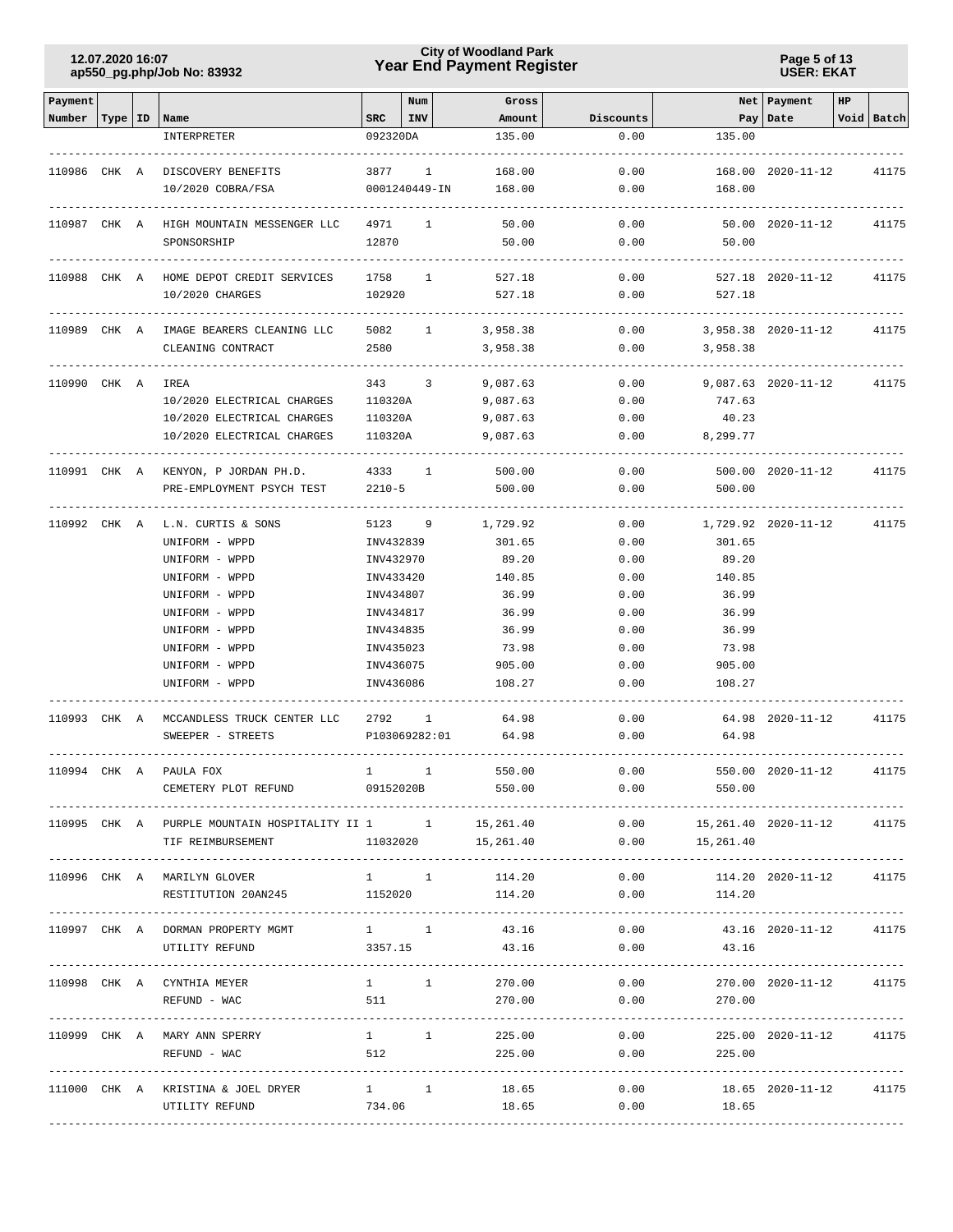## **Year End Payment Register City of Woodland Park 12.07.2020 16:07**

**Page 6 of 13 USER: EKAT**

| Payment      |           |   |                                                                                  |              | Num                      | Gross            |              |                                                    | Net Payment             | HP |            |
|--------------|-----------|---|----------------------------------------------------------------------------------|--------------|--------------------------|------------------|--------------|----------------------------------------------------|-------------------------|----|------------|
| Number       | Type   ID |   | Name                                                                             | SRC          | INV                      | Amount           | Discounts    |                                                    | Pay   Date              |    | Void Batch |
| 111001       | CHK       | A | MUNICIPAL CODE CORPORATION<br>11/2020-10/2021 ONLINE HOSTING 00351034            | 3345         | 1                        | 950.00<br>950.00 | 0.00<br>0.00 | 950.00<br>950.00                                   | $2020 - 11 - 12$        |    | 41175      |
| 111002 CHK A |           |   | MUTUAL OF OMAHA INSURANCE COMP 5128                                              |              | $\mathbf{1}$             | 3,865.95         | 0.00         |                                                    | $3,865.95$ 2020-11-12   |    | 41175      |
|              |           |   | 11/2020 STD, LTD, & LIFE                                                         |              | 001133685927             | 3,865.95         | 0.00         | 3,865.95                                           |                         |    |            |
| 111003 CHK A |           |   | O'REILLY AUTOMOTIVE STORES, IN 4531                                              |              | 1                        | 89.46            | 0.00         |                                                    | 89.46 2020-11-12        |    | 41175      |
|              |           |   | 10/2020 CHARGES                                                                  | 102820       |                          | 89.46            | 0.00         | 89.46                                              |                         |    |            |
| 111004 CHK A |           |   | PAVEMENT REPAIR & SUPPLIES INC 3202                                              |              | -1                       | 863.00           | 0.00         |                                                    | 863.00 2020-11-12       |    | 41175      |
|              |           |   | PERMA PATCH - STREETS                                                            | $2020 - 653$ |                          | 863.00           | 0.00         | 863.00                                             |                         |    |            |
| 111005 CHK A |           |   | PIPESTONE EQUIPMENT, LLC                                                         | 5127         | 1                        | 423.27           | 0.00         |                                                    | 423.27 2020-11-12       |    | 41175      |
|              |           |   | VALVE - RCV                                                                      | 000010288    |                          | 423.27           | 0.00         | 423.27                                             |                         |    |            |
| 111006 CHK A |           |   | PITNEY BOWES GLOBAL FINANCIAL 2479                                               |              | $\mathbf{1}$             | 90.00            | 0.00         |                                                    | 90.00 2020-11-12        |    | 41175      |
|              |           |   | 11/2020 POSTAGE - WPPD                                                           | 3312331992   |                          | 90.00            | 0.00         | 90.00                                              |                         |    |            |
| 111007 CHK A |           |   | REMCO EQUIPMENT CO                                                               | 534          | 1                        | 350.09           | 0.00         |                                                    | 350.09 2020-11-12       |    | 41175      |
|              |           |   | SUPPLIES - WTP                                                                   | 24839        |                          | 350.09           | 0.00         | 350.09                                             |                         |    |            |
| 111008 CHK A |           |   | RYDER M JAMES                                                                    | 5247         | 1                        | 60.00            | 0.00         |                                                    | 60.00 2020-11-12        |    | 41175      |
|              |           |   | OFFICIAL - P&R                                                                   | 11092020     |                          | 60.00            | 0.00         | 60.00                                              |                         |    |            |
| 111009 CHK A |           |   | SCHUMACHER'S                                                                     | 561          | $\mathbf{1}$             | 84.00            | 0.00         |                                                    | 84.00 2020-11-12        |    | 41175      |
|              |           |   | #75 REPAIR                                                                       | 68447        |                          | 84.00            | 0.00         | 84.00                                              |                         |    |            |
| 111010 CHK A |           |   | STANLEY CONVERGENT SECURITY SO 4042                                              |              | $\overline{\phantom{a}}$ | 376.23           | 0.00         |                                                    | 376.23 2020-11-12       |    | 41175      |
|              |           |   | 12/2020 QUONSET                                                                  | 17866559     |                          | 79.48            | 0.00         | 79.48                                              |                         |    |            |
|              |           |   | 12/2020 MAIN BLDG                                                                | 17876158     |                          | 181.24           | 0.00         | 181.24                                             |                         |    |            |
|              |           |   | 12/2020 - FLEET                                                                  | 17881869     |                          | 115.51           | 0.00         | 115.51                                             |                         |    |            |
| 111011 CHK A |           |   | TREATMENT TECH, INC.                                                             | 1494         | $\mathbf{1}$             | 2,417.00         | 0.00         |                                                    | 2,417.00 2020-11-12     |    | 41175      |
|              |           |   | SODA ASH - WTP                                                                   | 183347       |                          | 2,417.00         | 0.00         | 2,417.00                                           |                         |    |            |
| 111012 CHK A |           |   | VSP-VISION SERVICE PLAN                                                          | 664          | $\mathbf{1}$             | 879.55           | 0.00         |                                                    | 879.55 2020-11-12       |    | 41175      |
|              |           |   | 11/2020 VISION                                                                   | 10182020     |                          | 879.55           | 0.00         | 879.55                                             |                         |    |            |
|              |           |   | 111013 CHK A WASTE MANAGEMENT WOODLAND PARK 3004 1 251.46                        |              |                          |                  |              | 0.00                                               | 251.46 2020-11-12       |    | 41175      |
|              |           |   | 11/2020 TRASH SERVICE 0684068-2517-1 251.46                                      |              |                          |                  |              | 0.00<br>251.46                                     |                         |    |            |
|              |           |   | 111014 CHK A WHISLER INDUSTRIAL SUPPLY 682 2                                     |              |                          | 221.22           | 0.00         |                                                    | 221.22 2020-11-12 41175 |    |            |
|              |           |   | $PARTS - F/S$                                                                    | 2395680      |                          | 221.22           | 0.00         | 143.80                                             |                         |    |            |
|              |           |   | $PARTS - F/S$                                                                    | 2395680      |                          | 221.22           | 0.00         | 77.42                                              |                         |    |            |
|              |           |   | 111015 CHK A WOODLAND HARDWARE & RENTAL 2739 2 1,167.74 0.00 1,167.74 2020-11-12 |              |                          |                  |              |                                                    |                         |    | 41175      |
|              |           |   | 10/2020 CHARGES                                                                  |              | 103120                   |                  | 1,167.74     | $0.00$ 941.49                                      |                         |    |            |
|              |           |   | 10/2020 CHARGES                                                                  |              |                          | 103120 1,167.74  |              | $0.00$ 226.25                                      |                         |    |            |
|              |           |   | 111016 CHK A AIS SPECIALTY PRODUCTS, INC 3074 1                                  |              |                          | 365.00           | 0.00         |                                                    | 365.00 2020-11-19 41195 |    |            |
|              |           |   | PS1370887<br>OIL ABSORBMENT                                                      |              |                          | 365.00           | 0.00         | 365.00                                             |                         |    |            |
|              |           |   | 111017 CHK A BRADY'S EVERGREEN NURSERY 2421 1                                    |              |                          | 1,020.00         |              | --------------<br>$0.00$ 1,020.00 2020-11-19 41195 |                         |    |            |
|              |           |   | TREES - MEMORIAL PARK 2-117947 1,020.00                                          |              |                          |                  |              | $0.00$ 1,020.00                                    |                         |    |            |
|              |           |   | 111018 CHK A CARQUEST AUTO PARTS                                                 |              |                          | 582 1 119.49     |              | 0.00                                               | 119.49 2020-11-19 41195 |    |            |
|              |           |   | 10/2020 CHARGES                                                                  | 103120       |                          | 119.49           |              | 0.00<br>119.49                                     |                         |    |            |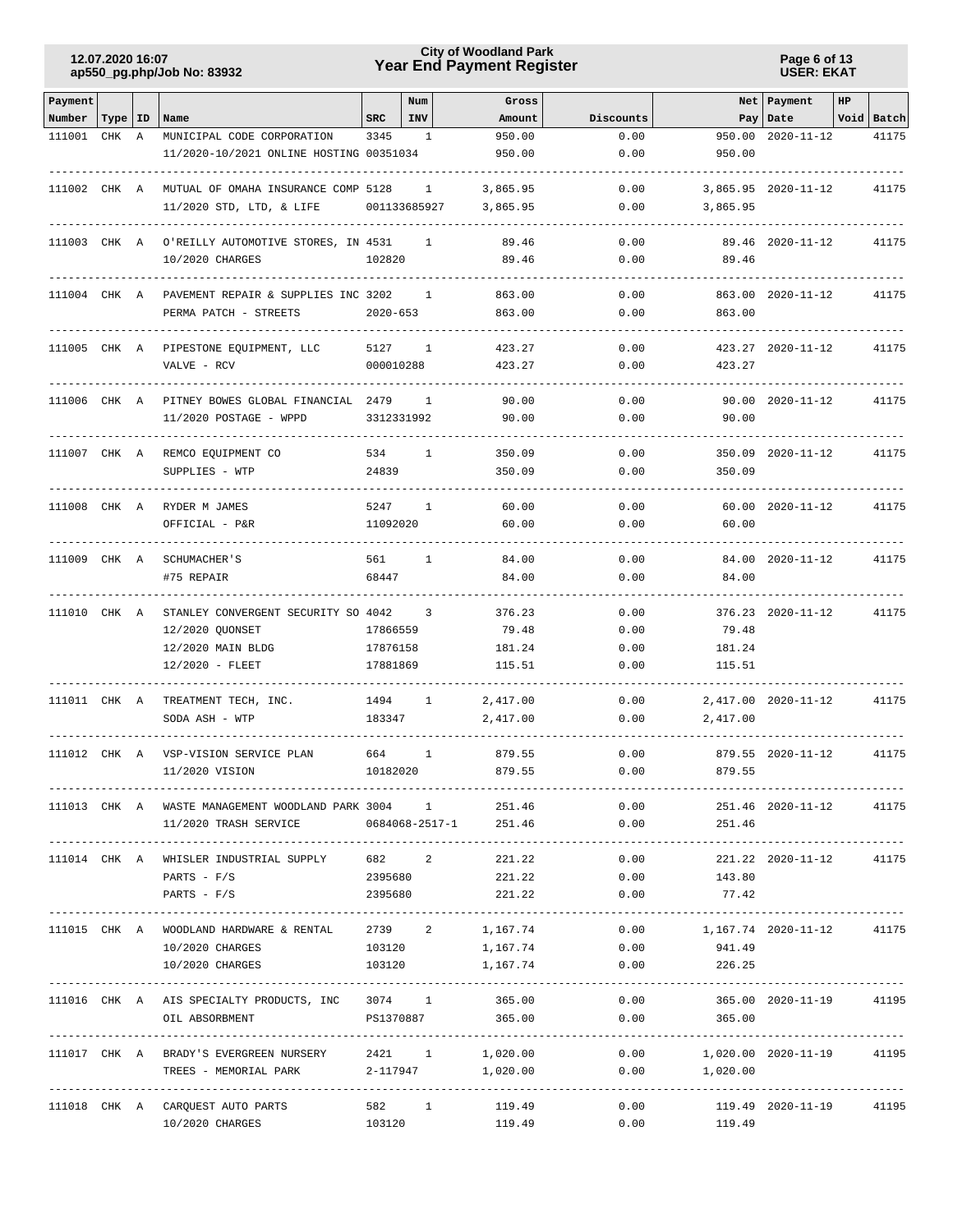## **Year End Payment Register City of Woodland Park 12.07.2020 16:07**

**Page 7 of 13 USER: EKAT**

| Payment      |           |                                                                     |            | Num            | Gross            |              |                                  | Net Payment             | HP |            |
|--------------|-----------|---------------------------------------------------------------------|------------|----------------|------------------|--------------|----------------------------------|-------------------------|----|------------|
| Number       | Type   ID | Name                                                                | <b>SRC</b> | <b>INV</b>     | Amount           | Discounts    |                                  | Pay   Date              |    | Void Batch |
| 111019 CHK A |           | CASELLE INC                                                         | 2356       | 2              | 498.00           | 0.00         |                                  | 498.00 2020-11-19       |    | 41195      |
|              |           | 12/2020 CONTRACT                                                    | 105560     |                | 498.00           | 0.00         | 323.70                           |                         |    |            |
|              |           | 12/2020 CONTRACT                                                    | 105560     |                | 498.00           | 0.00         | 174.30                           |                         |    |            |
|              |           |                                                                     |            |                |                  |              |                                  |                         |    |            |
| 111020 CHK A |           | CENTURA VENTURES                                                    | 5095       | 1              | 155.00           | 0.00         |                                  | 155.00 2020-11-19       |    | 41195      |
|              |           | PRE-EMPLOYMENT PHYSICAL                                             | 272703     |                | 155.00           | 0.00         | 155.00                           |                         |    |            |
| 111021 CHK A |           | CINTAS CORPORATION NO 2                                             | 4977       | 1              | 61.80            | 0.00         |                                  | 61.80 2020-11-19        |    | 41195      |
|              |           | UNIFORMS - FLEET                                                    | 4065911795 |                | 61.80            | 0.00         | 61.80                            |                         |    |            |
| 111022 CHK A |           | COLORADO ANALYTICAL LAB                                             | 4028       | 1              | 122.00           | 0.00         |                                  | 122.00 2020-11-19       |    | 41195      |
|              |           | LAB SERVICES - WWTP                                                 | 201103044  |                | 122.00           | 0.00         | 122.00                           |                         |    |            |
|              |           |                                                                     |            |                |                  |              |                                  |                         |    |            |
| 111023 CHK A |           | CREATIVE CONCEPTS OF AMERICA                                        | 2676       | 1              | 213.90           | 0.00         |                                  | 213.90 2020-11-19       |    | 41195      |
|              |           | UNIFORMS - B&G                                                      | 2775       |                | 213.90           | 0.00         | 213.90                           |                         |    |            |
|              |           | 111024 CHK A FOXWORTH-GALBRAITH LUMBER CO                           | 96 —       | 1              | 744.71           | 0.00         |                                  | 744.71 2020-11-19       |    | 41195      |
|              |           | 10/2020 CHARGES                                                     | 103120     |                | 744.71           | 0.00         | 744.71                           |                         |    |            |
|              |           |                                                                     |            |                |                  |              |                                  |                         |    |            |
| 111025 CHK A |           | GOODBULB LLC                                                        | 5246       | 1              | 363.93           | 0.00         |                                  | 363.93 2020-11-19       |    | 41195      |
|              |           | LIGHT BULBS                                                         | 20912467   |                | 363.93           | 0.00         | 363.93                           |                         |    |            |
| 111026 CHK A |           | GRAINGER INC.                                                       | 282        | 2              | 329.24           | 0.00         |                                  | 329.24 2020-11-19       |    | 41195      |
|              |           | SUPPLIES - WWTP                                                     | 9693623531 |                | 267.36           | 0.00         | 267.36                           |                         |    |            |
|              |           | SUPPLIES - WWTP                                                     | 9706209583 |                | 61.88            | 0.00         | 61.88                            |                         |    |            |
|              |           |                                                                     |            |                |                  |              |                                  |                         |    |            |
| 111027 CHK A |           | HAWKEYE STRIPING                                                    | 4115       | $\overline{1}$ | 2,170.00         | 0.00         |                                  | 2,170.00 2020-11-19     |    | 41195      |
|              |           | REPAINT-SOCCER & BALL FIELD                                         | 3392       |                | 2,170.00         | 0.00         | 2,170.00                         |                         |    |            |
| 111028 CHK A |           | HAWKINS ELECTRICAL SERVICE COM 5242                                 |            | $\mathbf{1}$   | 699.94           | 0.00         |                                  | 699.94 2020-11-19       |    | 41195      |
|              |           | REPAIR - SR. CENTER                                                 | 0981091-IN |                | 699.94           | 0.00         | 699.94                           |                         |    |            |
| 111029 CHK A |           | IREA                                                                | 343        | 3              | 17,416.45        | 0.00         |                                  | 17, 416.45 2020-11-19   |    | 41195      |
|              |           | 11/2020 CHARGES                                                     | 111020B    |                | 17,416.45        | 0.00         | 8,886.48                         |                         |    |            |
|              |           | 11/2020 CHARGES                                                     | 111020B    |                | 17, 416.45       | 0.00         | 3,257.93                         |                         |    |            |
|              |           | 11/2020 CHARGES                                                     | 111020B    |                | 17,416.45        | 0.00         | 5,272.04                         |                         |    |            |
|              |           |                                                                     |            |                |                  |              |                                  | ---------------------   |    |            |
|              |           | 111030 CHK A KROGER-KING SOOPERS CUST CHGS 145 1<br>11/2020 CHARGES | 110720     |                | 118.19<br>118.19 | 0.00<br>0.00 | 118.19                           | 118.19 2020-11-19       |    | 41195      |
|              |           |                                                                     |            |                |                  |              |                                  |                         |    |            |
|              |           | 111031 CHK A L.N. CURTIS & SONS                                     |            |                | 5123 5 506.10    | 0.00         |                                  | 506.10 2020-11-19       |    | 41195      |
|              |           | UNIFORM - WPPD                                                      |            |                | INV437190 30.00  |              | 0.00<br>30.00                    |                         |    |            |
|              |           | UNIFORM - WPPD                                                      |            |                | INV437504 359.20 |              | $0.00$ 359.20                    |                         |    |            |
|              |           | UNIFORM - WPPD                                                      | INV437543  |                | 12.75            | 0.00         | 12.75                            |                         |    |            |
|              |           | UNIFORM - WPPD                                                      | INV437545  |                | 12.75            | 0.00         | 12.75                            |                         |    |            |
|              |           | UNIFORM - WPPD                                                      | INV437925  |                | 91.40            | 0.00         | 91.40                            |                         |    |            |
|              |           | 111032 CHK A LILLIAN URBAN                                          | 5248 1     |                | 96.00            | 0.00         |                                  | 96.00 2020-11-19 41195  |    |            |
|              |           | OFFICIAL - P&R                                                      | 10212020   |                | 96.00            | 0.00         | 96.00                            |                         |    |            |
|              |           |                                                                     |            |                |                  |              |                                  |                         |    |            |
|              |           | 111033 CHK A LOSS, LEEANN 3628 1 266.00                             |            |                |                  |              | 0.00                             | 266.00 2020-11-19 41195 |    |            |
|              |           | 11/2020 TAE KWON DO 11162020 266.00<br>-------------------          |            |                |                  |              | $0.00$ 266.00                    |                         |    |            |
|              |           | 111034 CHK A LSC TRANSPORTATION CONSULTANTS 4837 1 2,935.00         |            |                |                  |              | $0.00$ 2,935.00 2020-11-19 41195 |                         |    |            |
|              |           |                                                                     |            |                |                  |              |                                  |                         |    |            |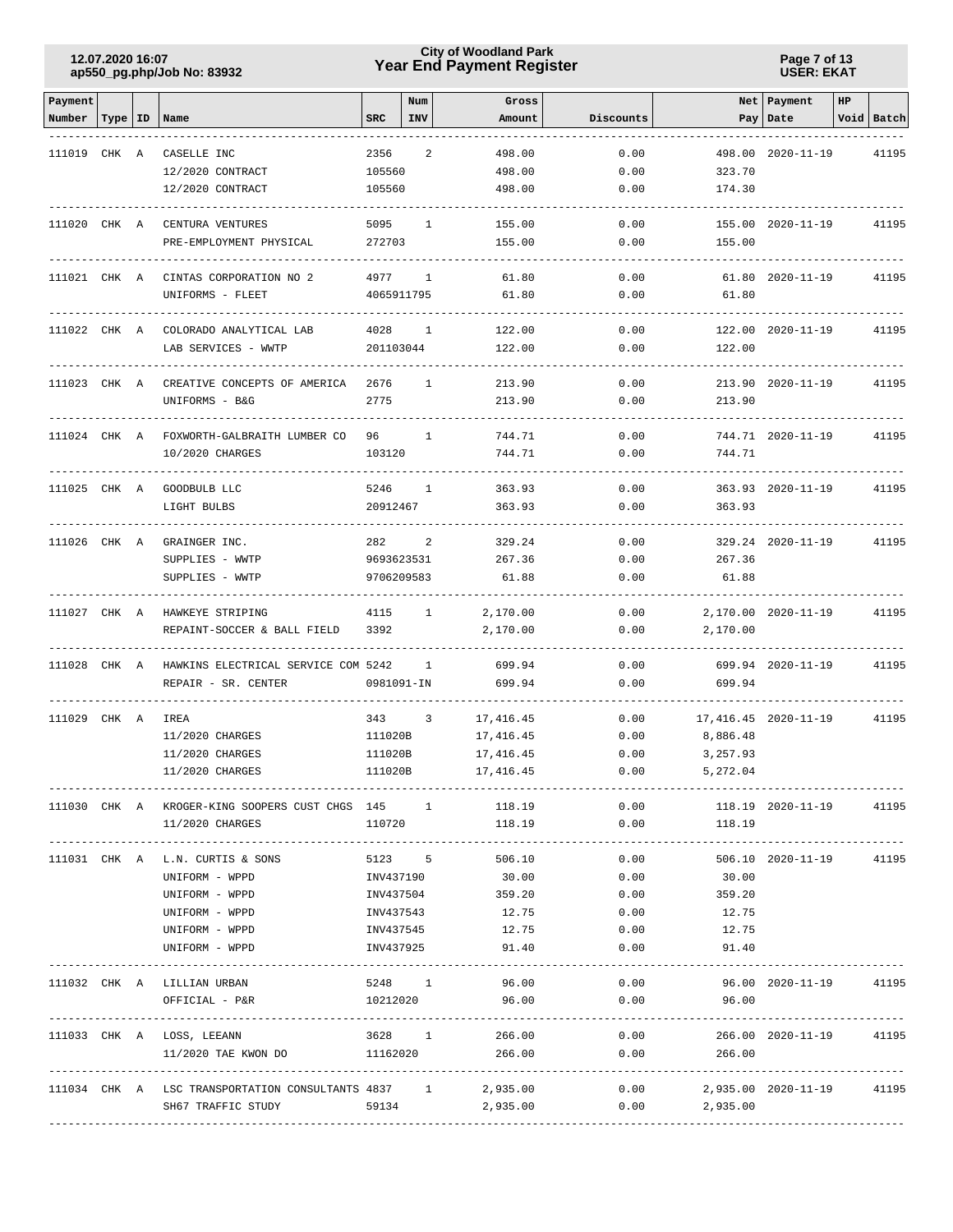## **Year End Payment Register City of Woodland Park 12.07.2020 16:07**

**Page 8 of 13 USER: EKAT**

| Payment      |           |   |                                                             |              | Num           | Gross           |           |                                  | Net Payment               | HP |            |
|--------------|-----------|---|-------------------------------------------------------------|--------------|---------------|-----------------|-----------|----------------------------------|---------------------------|----|------------|
| Number       | Type   ID |   | Name                                                        | <b>SRC</b>   | <b>INV</b>    | Amount          | Discounts |                                  | Pay Date                  |    | Void Batch |
| 111035       | CHK       | Α | MCCANDLESS TRUCK CENTER LLC                                 | 2792         | 2             | 221.00          | 0.00      | 221.00                           | $2020 - 11 - 19$          |    | 41195      |
|              |           |   | REPAIR                                                      |              | S103015325:01 | 221.00          | 0.00      | 143.65                           |                           |    |            |
|              |           |   | <b>REPAIR</b>                                               |              | S103015325:01 | 221.00          | 0.00      | 77.35                            |                           |    |            |
| 111036 CHK A |           |   | AMY JACOB                                                   | 1            | 1             | 241.85          | 0.00      |                                  | 241.85 2020-11-19         |    | 41195      |
|              |           |   | REIMB. GIFT CARDS-WELLNESS                                  | 11052020     |               | 241.85          | 0.00      | 241.85                           |                           |    |            |
|              |           |   |                                                             |              |               |                 |           |                                  |                           |    |            |
| 111037 CHK A |           |   | MARGARET KIRKPATRICK                                        | $\mathbf{1}$ | 1             | 567.50          | 0.00      |                                  | 567.50 2020-11-19         |    | 41195      |
|              |           |   | WEDDING RECEPTION REFUND-COVID 11122020                     |              |               | 567.50          | 0.00      | 567.50                           |                           |    |            |
| 111038 CHK A |           |   | JOHN S THOMPSON                                             | $\mathbf{1}$ | 2             | 806.48          | 0.00      |                                  | 806.48 2020-11-19         |    | 41195      |
|              |           |   | UTILITY REFUND                                              | 3147.04      |               | 806.48          | 0.00      | 776.08                           |                           |    |            |
|              |           |   | UTILITY REFUND                                              | 3147.04      |               | 806.48          | 0.00      | 30.40                            |                           |    |            |
|              |           |   |                                                             |              |               |                 |           |                                  |                           |    |            |
| 111039 CHK A |           |   | TASTE OF HOME                                               | $\mathbf{1}$ | 1             | 184.00          | 0.00      |                                  | 184.00 2020-11-19         |    | 41195      |
|              |           |   | INVOICE #1812                                               | 43282        |               | 184.00          | 0.00      | 184.00                           |                           |    |            |
| 111040 CHK A |           |   | ERIN & RANDY GILEY                                          | $\mathbf{1}$ | 1             | 14.22           | 0.00      |                                  | 14.22 2020-11-19          |    | 41195      |
|              |           |   | UTILITY REFUND                                              | 5324.06      |               | 14.22           | 0.00      | 14.22                            |                           |    |            |
|              |           |   |                                                             |              |               |                 |           |                                  |                           |    |            |
| 111041 CHK A |           |   | NATIVE SUN CONSTRUCTION                                     | 1            | 1             | 264.20          | 0.00      |                                  | 264.20 2020-11-19         |    | 41195      |
|              |           |   | UTILITY REFUND                                              | 6029.01      |               | 264.20          | 0.00      | 264.20                           |                           |    |            |
|              |           |   |                                                             |              |               |                 |           |                                  |                           |    |            |
| 111042 CHK A |           |   | LORI JOHNSON                                                | $1 \quad$    | 1             | 23.19           | 0.00      |                                  | 23.19 2020-11-19          |    | 41195      |
|              |           |   | UTILITY REFUND                                              | 742.03       |               | 23.19           | 0.00      | 23.19                            |                           |    |            |
|              |           |   | 111043 CHK A ERIE LANDMARK COMPANY                          | 3637         | $\mathbf{1}$  | 224.00          | 0.00      |                                  | 224.00 2020-11-19         |    | 41195      |
|              |           |   | CORRECTED DEPOT PLAQUE                                      | 50244        |               | 224.00          | 0.00      | 224.00                           |                           |    |            |
|              |           |   |                                                             |              |               |                 |           |                                  |                           |    |            |
| 111044 CHK A |           |   | SAFETY STATION LLC                                          | 4946         | 1             | 65.89           | 0.00      |                                  | 65.89 2020-11-19          |    | 41195      |
|              |           |   | SAFETY ITEMS - B&G                                          | 16166B       |               | 65.89           | 0.00      | 65.89                            |                           |    |            |
| 111045 CHK A |           |   | SNO-WHITE LINEN & UNIFORM, INC 581                          |              | 1             | 137.78          | 0.00      |                                  | 137.78 2020-11-19         |    | 41195      |
|              |           |   | EVENTS EXPENSE - UPCC                                       | S32720       |               | 137.78          | 0.00      | 137.78                           |                           |    |            |
|              |           |   |                                                             |              |               |                 |           |                                  |                           |    |            |
| 111046 CHK A |           |   | TELLER COUNTY WASTE                                         | 4158         | 1             | 350.00          | 0.00      |                                  | 350.00 2020-11-19         |    | 41195      |
|              |           |   | 11/2020 PORTALET SERVICE                                    | 11295        |               | 350.00          | 0.00      | 350.00                           |                           |    |            |
|              |           |   |                                                             |              |               |                 |           |                                  |                           |    |            |
|              |           |   | 111047 CHK A THE LOCK SHOP                                  | 2431 1       |               | 200.00          |           | 0.00                             | 200.00 2020-11-19         |    | 41195      |
|              |           |   | REPLACEMENT KEY #40                                         |              |               | 000800 200.00   |           | 0.00<br>200.00                   |                           |    |            |
|              |           |   | 111048 CHK A THOMAS HOFF & ASSOCIATES 4010 1 175.00         |              |               |                 | 0.00      |                                  | 175.00 2020-11-19 41195   |    |            |
|              |           |   | PRE-EMPLOYMENT POLY 06TH389 175.00                          |              |               |                 |           | $0.00$ 175.00                    |                           |    |            |
|              |           |   |                                                             |              |               |                 |           |                                  |                           |    |            |
|              |           |   | 111049 CHK A TIAA COMMERCIAL FINANCE, INC 5175 1            |              |               | 1,188.00        | 0.00      | 1,188.00  2020-11-19  41195      |                           |    |            |
|              |           |   | KYOCERA RENTAL PAYMENT 7673395                              |              |               | 1,188.00        | 0.00      | 1,188.00                         |                           |    |            |
|              |           |   | 111050 CHK A TIMBER LINE ELEC/CONTROL CORP 1145 1 18,644.00 |              |               |                 |           | $0.00$ 18,644.00 2020-11-19      |                           |    | 41195      |
|              |           |   | SCADA-RTV-PLC UPGRADE                                       |              | 20845         | 18,644.00       |           | $0.00$ 18,644.00                 |                           |    |            |
|              |           |   |                                                             |              |               |                 |           |                                  |                           |    |            |
|              |           |   | 111051 CHK A TREATMENT TECH, INC. 1994 1 2,417.00           |              |               |                 |           | $0.00$ 2,417.00 2020-11-19 41195 |                           |    |            |
|              |           |   | SODA ASH - WTP                                              |              |               | 183399 2,417.00 |           | $0.00$ 2,417.00                  |                           |    |            |
|              |           |   |                                                             |              |               |                 |           |                                  |                           |    |            |
|              |           |   | 111052 CHK A UCH-MHS                                        |              | 4703 1        | 874.92          | 0.00      |                                  | 874.92  2020-11-19  41195 |    |            |
|              |           |   | MED. SERVICES-TAYLOR, RABEKAH D 189300872                   |              |               | 874.92          | 0.00      | 874.92                           |                           |    |            |
|              |           |   | 111053 CHK A USA BLUEBOOK                                   |              |               | 1779 1 35.95    |           | $0.00$ 35.95 2020-11-19 41195    |                           |    |            |
|              |           |   |                                                             |              |               |                 |           |                                  |                           |    |            |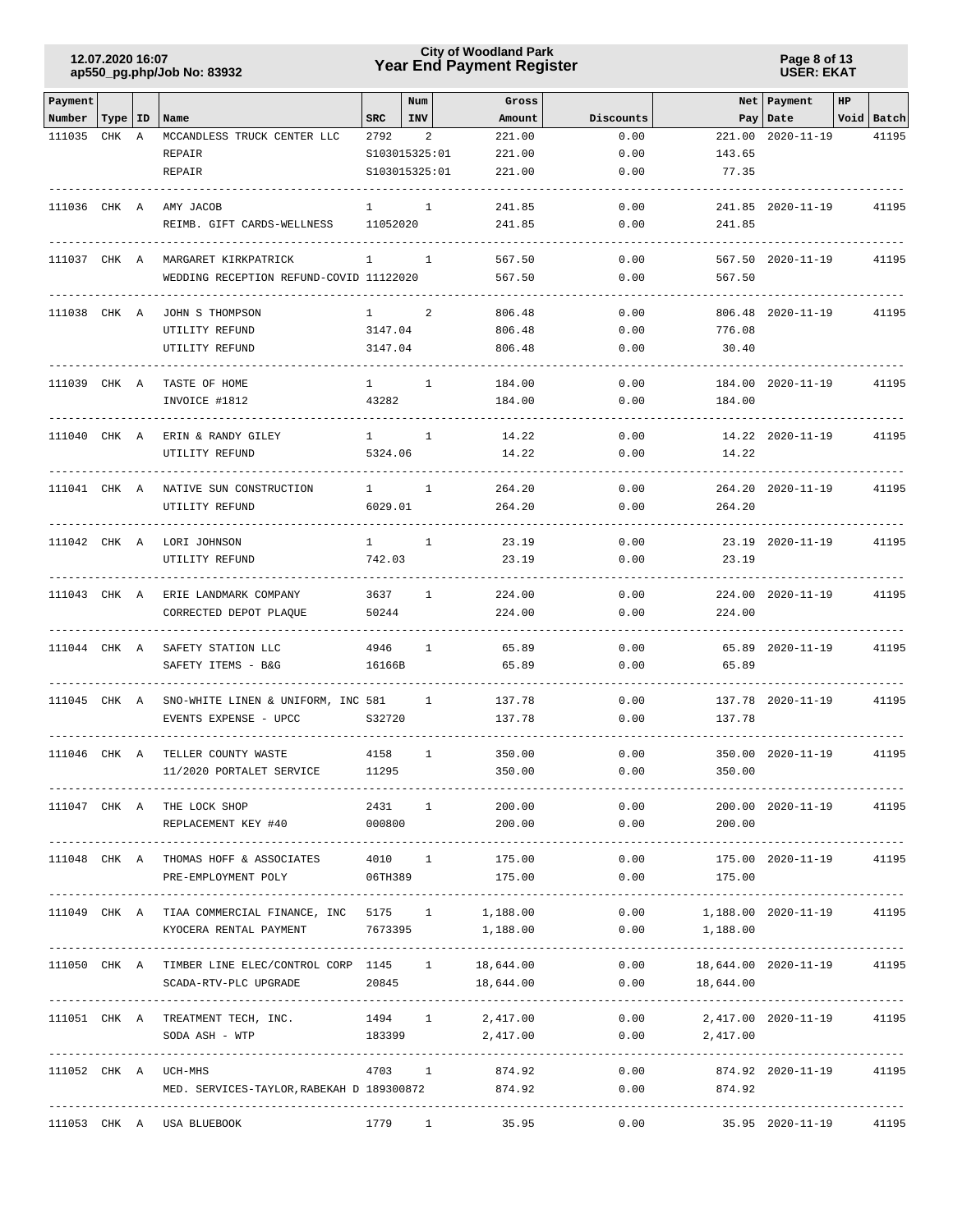## **Year End Payment Register City of Woodland Park 12.07.2020 16:07**

**Page 9 of 13 USER: EKAT**

| Payment            |                  |                             |                                                  |              | Num                      | Gross                |                                                             |            | Net   Payment                              | HP |                |
|--------------------|------------------|-----------------------------|--------------------------------------------------|--------------|--------------------------|----------------------|-------------------------------------------------------------|------------|--------------------------------------------|----|----------------|
| Number   Type   ID |                  |                             | Name                                             | SRC          | <b>INV</b>               | Amount               | Discounts                                                   |            | Pay Date                                   |    | Void Batch     |
|                    |                  |                             | SAFETY CLOTHING - WWTP                           | 403161       |                          | 35.95                | 0.00                                                        | 35.95      |                                            |    |                |
|                    |                  |                             |                                                  |              |                          |                      |                                                             |            |                                            |    |                |
|                    |                  |                             | 111054 CHK A WASTE MANAGEMENT WOODLAND PARK 3004 |              | $\overline{\phantom{1}}$ | 26.60                | 0.00                                                        |            | 26.60 2020-11-19                           |    | 41195          |
|                    |                  |                             | XTRA TRASH SERVICE - STREETS                     |              | 0005865-2517-2           | 26.60                | 0.00                                                        | 26.60      |                                            |    |                |
|                    |                  |                             |                                                  |              |                          |                      |                                                             |            |                                            |    |                |
| 111055 CHK A       |                  |                             | WAXIE SANITARY SUPPLY                            | 4189         | $\mathbf{1}$             | 164.25               | 0.00                                                        |            | 164.25 2020-11-19                          |    | 41195          |
|                    |                  |                             | CUSTODIAL SUPPLIES - B&G                         | 79596957     |                          | 164.25               | 0.00                                                        | 164.25     |                                            |    |                |
|                    |                  |                             |                                                  |              |                          |                      |                                                             |            |                                            |    |                |
| 111056 CHK A       |                  |                             | WHISLER INDUSTRIAL SUPPLY                        |              | $\mathbf{1}$             | 232.70               | 0.00                                                        |            | 232.70 2020-11-19                          |    | 41195          |
|                    |                  |                             | SUPPLIES - WWTP                                  | 2396192      |                          | 232.70               | 0.00                                                        | 232.70     |                                            |    |                |
|                    |                  |                             |                                                  |              |                          |                      |                                                             |            |                                            |    |                |
|                    |                  |                             | 111057 CHK A BRIAN E. BUNDY                      | 5208         | $\mathbf{1}$             | 714.00               | 0.00                                                        |            | 714.00 2020-11-19 VOID 41197               |    |                |
|                    |                  |                             | ACCT.SUPPORT SERVICES                            | 11132020     |                          | 714.00               | 0.00                                                        | 714.00     |                                            |    |                |
| 111058 CHK A       |                  |                             | BRIAN E. BUNDY                                   |              | 5208 1                   | 714.00               | 0.00                                                        |            | 714.00 2020-11-19                          |    | 41199          |
|                    |                  |                             | ACCT. SUPPORT SERVICES                           | 11132020     |                          | 714.00               | 0.00                                                        | 714.00     |                                            |    |                |
|                    |                  |                             |                                                  |              |                          |                      |                                                             |            |                                            |    |                |
|                    |                  |                             | 111059 CHK P PARK STATE BANK & TRUST             | 487 1        |                          | 3,197.16             | 0.00                                                        |            | 3,197.16 2020-11-20                        |    | 41208          |
|                    |                  |                             | HSA EE Con:1741:264:11/14/20 1741:64             |              |                          | 3,197.16             | 0.00                                                        | 3,197.16   |                                            |    |                |
|                    |                  |                             |                                                  |              |                          |                      |                                                             |            |                                            |    |                |
|                    |                  |                             | 111060 CHK A BLACK HILLS ENERGY                  |              | 4035 4                   | 7,540.43             | 0.00                                                        |            | 7,540.43 2020-11-23                        |    | 41211          |
|                    |                  |                             | November 2020                                    | 112020       |                          | 7,540.43             | 0.00                                                        | 1,566.83   |                                            |    |                |
|                    |                  |                             | November 2020                                    | 112020       |                          | 7,540.43             | 0.00                                                        | 1,967.15   |                                            |    |                |
|                    |                  |                             | November 2020                                    | 112020       |                          | 7,540.43             | 0.00                                                        | 3,522.76   |                                            |    |                |
|                    |                  |                             | November 2020                                    | 112020       |                          | 7,540.43             | 0.00                                                        | 483.69     |                                            |    |                |
|                    |                  |                             |                                                  |              |                          |                      |                                                             |            |                                            |    |                |
|                    |                  |                             | REGISTER TOTALS Checks: 136 Voids: 2             |              | 202                      | 506,114.70           | 0.00                                                        | 506,114.70 |                                            |    |                |
|                    |                  |                             | For Bank Account: 99                             |              |                          |                      | VECTRA BANK COLORADO/PAYROLL PAYROLL ACCOUNT (719) 687-9246 |            |                                            |    |                |
|                    |                  |                             |                                                  |              |                          |                      |                                                             |            |                                            |    |                |
| 18648              | CHK P            |                             | JOHNAVON J ALLISON                               | 1258         | $\mathbf{1}$             | 168.00               | 12.84                                                       |            | 155.16 2020-11-06                          |    | 41128          |
| 18649              | CHK              | $\mathbb{P}$                | MICHAEL LAWSON                                   | 5064         | 1                        | 3,910.31             | 1,196.67                                                    |            | 2,713.64 2020-11-06                        |    | 41128          |
| 18650              | CHK              | $\mathbb{P}$                | <b>JASMIN RIVAS</b>                              | 6877         | $\mathbf{1}$             | 1,499.20             | 397.42                                                      |            | 1,101.78 2020-11-06                        |    | 41128          |
| 18651              | CHK              | $\mathbb{P}$                | JOEL SMITH                                       | 7206         | $\mathbf{1}$             | 1,080.00             | 193.39                                                      |            | 886.61 2020-11-06                          |    | 41128          |
| 45482              | NOD              | $\mathbb{P}$                | NINA B ALLMOND                                   | 3306         | 1                        | 2,059.77             | 701.40                                                      |            | 1,358.37 2020-11-06                        |    | 41128          |
| 45483              | NOD              | $\mathbf P$                 | RUSTY L ANTHONY                                  | 1275         | $\mathbf{1}$             | 2,657.90             | 964.06                                                      |            | 1,693.84 2020-11-06                        |    | 41128          |
| 45484              | NOD              | $\mathbf P$                 | RICHARD L AVERY IV                               | 1293         | $\mathbf{1}$             | 3,112.74             | 686.93                                                      |            | 2,425.81 2020-11-06                        |    | 41128          |
| 45485              | NOD              | $\mathbb{P}$                | JUSTIN R BAADE                                   | 1300         | $\mathbf{1}$             | 1,347.05             | 368.49                                                      |            | 978.56 2020-11-06                          |    | 41128          |
| 45486              | NOD              | P                           | NADA BAKER                                       | 1332         | $\mathbf{1}$             | 1,651.20             | 467.01                                                      |            | 1,184.19 2020-11-06                        |    | 41128          |
| 45487              | NOD              | $\mathbb P$                 | JEREMY M BARNES                                  | 1335         | $\mathbf{1}$             | 2,192.40             | 869.76                                                      |            | 1,322.64 2020-11-06                        |    | 41128          |
| 45488              | NOD              | $\, {\bf P}$                | JOANNA E BARTKO                                  | 1339         | $\mathbf{1}$             | 213.50               | 16.33                                                       |            | 197.17 2020-11-06                          |    | 41128          |
| 45489              | NOD              | $\mathbb P$                 | ROBERT L BRAATZ JR                               | 1421         | $\mathbf{1}$             | 1,819.26             | 577.64                                                      |            | 1,241.62 2020-11-06                        |    | 41128          |
| 45490              | NOD              | P                           | TIMOTHY S BRADLEY                                | 1425         | $\mathbf{1}$             | 2,346.98             | 546.06                                                      |            | 1,800.92 2020-11-06                        |    | 41128          |
| 45491              | NOD              | $\mathbb{P}$                | ROBYN BROWN                                      | 1452         | $\mathbf{1}$             | 3,577.55             | 1,648.14                                                    |            | 1,929.41 2020-11-06                        |    | 41128          |
| 45492              | NOD              | $\mathbb{P}$                | JUDITH A BUNDY                                   | 1473         | $\mathbf{1}$             | 1,752.80             | 589.72                                                      |            | 1,163.08 2020-11-06                        |    | 41128          |
| 45493              | NOD              | $\mathbb{P}$                | DAVID J BURGESS                                  | 1472         | 1                        | 1,930.29             | 589.36                                                      |            | 1,340.93 2020-11-06                        |    | 41128          |
| 45494              | NOD              | $\mathbb{P}$                | KAREN BURSACK                                    | 1467         | $\mathbf{1}$             | 618.40               | 121.38                                                      |            | 497.02 2020-11-06                          |    | 41128          |
| 45495              | NOD              | $\mathbb{P}$                | JASON Z CALDWELL                                 | 1495         | $\mathbf{1}$             | 1,701.77             | 574.91                                                      |            | 1,126.86 2020-11-06                        |    | 41128          |
| 45496              | NOD              | $\mathbb{P}$                | SUZANNE M CALVIN-YIM                             | 1494         | $\mathbf{1}$             | 248.68               | 19.03                                                       |            | 229.65 2020-11-06                          |    | 41128          |
| 45497              | NOD              | $\, {\bf P}$                | HEATH CARGILL                                    | 1504         | $\mathbf{1}$             | 1,649.00             | 373.79                                                      |            | 1,275.21 2020-11-06                        |    | 41128          |
| 45498              | NOD              | $\mathbb{P}$                | KENNETH J CASE                                   | 1502         | $\mathbf{1}$             | 2,343.00             | 1,393.90                                                    |            | 949.10 2020-11-06                          |    | 41128          |
| 45499              | NOD              | P                           | JANEL CAVILEE                                    | 1506         | $\mathbf{1}$             | 2,239.72             | 446.51                                                      |            | 1,793.21 2020-11-06                        |    | 41128          |
| 45500              | NOD              | $\, {\bf P}$                | AYDEN J COLLINGE                                 | 1543         | $\mathbf{1}$             | 318.00               | 52.51                                                       |            | 265.49 2020-11-06                          |    | 41128          |
| 45501              |                  |                             |                                                  |              |                          |                      |                                                             |            |                                            |    |                |
|                    | NOD              | $\mathbb{P}$                | KARLA K COLLINS                                  | 1533         | $\mathbf{1}$             | 1,338.25             | 295.83                                                      |            | 1,042.42 2020-11-06                        |    | 41128          |
|                    |                  | $\, {\bf P}$                |                                                  |              | $\mathbf{1}$             |                      |                                                             |            |                                            |    |                |
| 45502              | NOD              |                             | MICHAEL CORNELL                                  | 1541         | $\mathbf{1}$             | 1,388.38             | 374.01                                                      |            | 1,014.37 2020-11-06                        |    | 41128          |
| 45503<br>45504     | NOD<br>$\rm NOD$ | $\mathbb{P}$<br>$\mathbb P$ | HOPE A COUCH<br>DENA M CURRIN                    | 1524<br>1598 | $\mathbf{1}$             | 3,089.85<br>2,715.98 | 720.13<br>1,046.56                                          |            | 2,369.72 2020-11-06<br>1,669.42 2020-11-06 |    | 41128<br>41128 |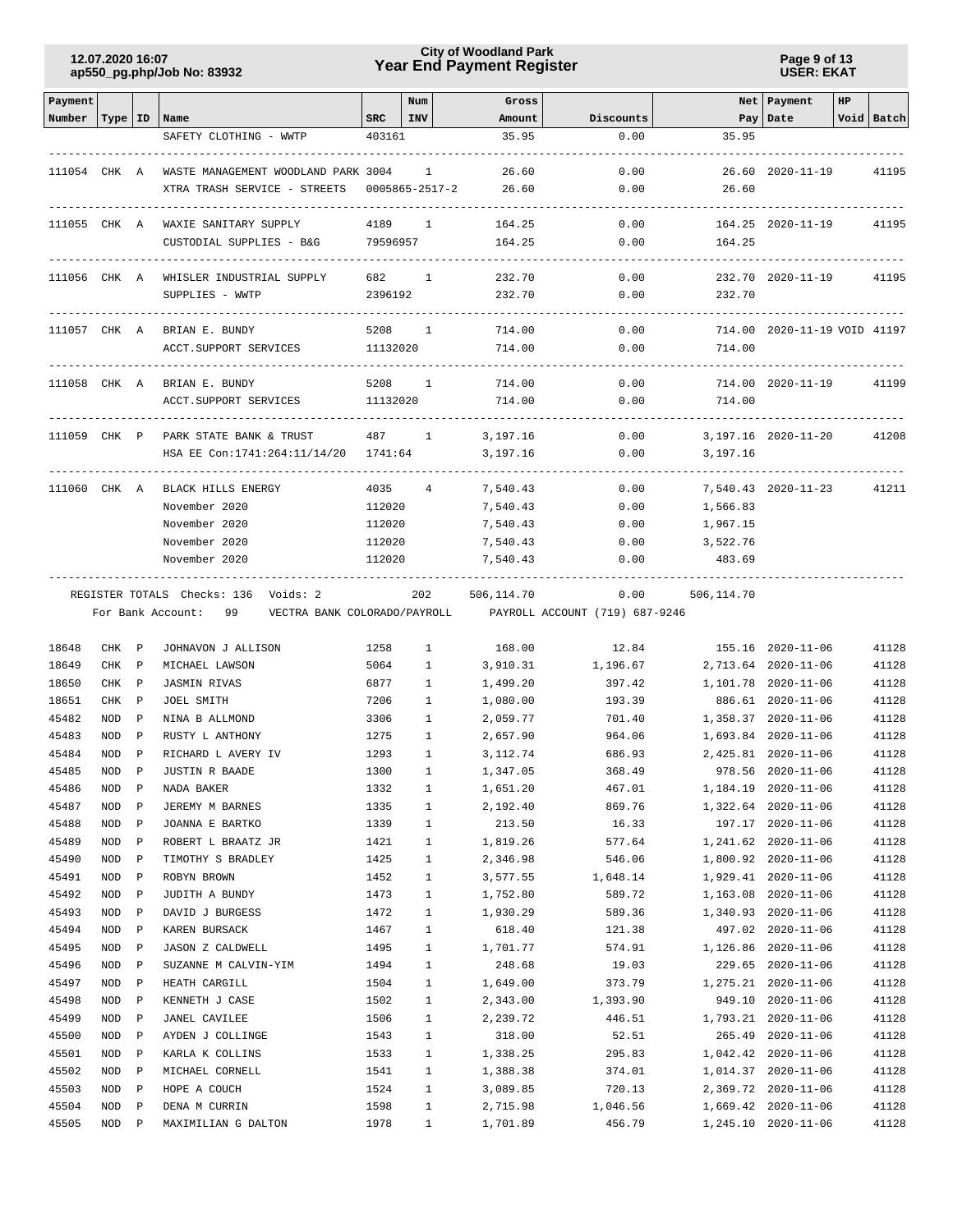## **Year End Payment Register City of Woodland Park 12.07.2020 16:07**

#### **Page 10 of 13 USER: EKAT**

| Payment        |                          |                              |                                         |              | Num                          | Gross                |                    | Net                  | Payment                                    | HP |                |
|----------------|--------------------------|------------------------------|-----------------------------------------|--------------|------------------------------|----------------------|--------------------|----------------------|--------------------------------------------|----|----------------|
| Number         | Type                     | ID                           | Name                                    | <b>SRC</b>   | INV                          | Amount               | Discounts          | Pay                  | Date                                       |    | Void Batch     |
| 45506          | <b>NOD</b>               | $\, {\bf P}$                 | CHARLES DAVIS                           | 1979         | $\mathbf{1}$                 | 135.00               | 10.33              | 124.67               | $2020 - 11 - 06$                           |    | 41128          |
| 45507          | <b>NOD</b>               | $\, {\bf P}$                 | MILES J DE YOUNG                        | 2010         | $\mathbf{1}$                 | 4,221.15             | 1,491.15           | 2,730.00             | $2020 - 11 - 06$                           |    | 41128          |
| 45508          | <b>NOD</b>               | $\, {\bf P}$                 | MANOLO DEJESUS                          | 2011         | $\mathbf{1}$                 | 2,410.89             | 497.36             | 1,913.53             | $2020 - 11 - 06$                           |    | 41128          |
| 45509          | <b>NOD</b>               | $\, {\bf P}$                 | BRUCE L DERINGTON                       | 2025         | $\mathbf{1}$                 | 2,262.14             | 582.61             | 1,679.53             | $2020 - 11 - 06$                           |    | 41128          |
| 45510          | <b>NOD</b>               | $\, {\bf P}$                 | TARYN DIMARITI                          | 2056         | $\mathbf{1}$                 | 1,721.23             | 413.77             | 1,307.46             | $2020 - 11 - 06$                           |    | 41128          |
| 45511          | <b>NOD</b>               | $\, {\bf P}$                 | HUNTER S DRUMMOND                       | 2151         | $\mathbf{1}$                 | 109.95               | 8.41               | 101.54               | $2020 - 11 - 06$                           |    | 41128          |
| 45512          | <b>NOD</b>               | $\, {\bf P}$                 | TINA M EDWARDS                          | 2184         | $\mathbf{1}$<br>$\mathbf{1}$ | 2,663.95             | 869.80             | 1,794.15             | $2020 - 11 - 06$                           |    | 41128          |
| 45513<br>45514 | <b>NOD</b><br><b>NOD</b> | $\mathbf{P}$<br>$\, {\bf P}$ | LUCAS J ELLSWORTH<br>NICOLE S EVANS     | 2194<br>2465 | $\mathbf{1}$                 | 1,587.14<br>1,365.71 | 512.63<br>433.13   | 1,074.51<br>932.58   | $2020 - 11 - 06$<br>$2020 - 11 - 06$       |    | 41128<br>41128 |
| 45515          | <b>NOD</b>               | $\, {\bf P}$                 | SHANNON D EVERHART                      | 2470         | $\mathbf{1}$                 | 2,855.29             | 573.76             | 2,281.53             | $2020 - 11 - 06$                           |    | 41128          |
| 45516          | <b>NOD</b>               | $\, {\bf P}$                 | ROBERT FELTS                            | 2536         | $\mathbf{1}$                 | 2,676.54             | 842.05             | 1,834.49             | $2020 - 11 - 06$                           |    | 41128          |
| 45517          | <b>NOD</b>               | $\, {\bf P}$                 | CHAD FORSETT                            | 2667         | $\mathbf{1}$                 | 1,995.27             | 559.34             | 1,435.93             | $2020 - 11 - 06$                           |    | 41128          |
| 45518          | <b>NOD</b>               | $\, {\bf P}$                 | RYAN J GALBREATH                        | 2989         | $\mathbf{1}$                 | 2,143.38             | 491.11             | 1,652.27             | $2020 - 11 - 06$                           |    | 41128          |
| 45519          | <b>NOD</b>               | $\, {\bf P}$                 | BARRY GAMBLIN                           | 3001         | $\mathbf{1}$                 | 610.88               | 86.05              | 524.83               | $2020 - 11 - 06$                           |    | 41128          |
| 45520          | <b>NOD</b>               | $\, {\bf P}$                 | GEFFREY V GIDDENS                       | 3025         | $\mathbf{1}$                 | 1,527.46             | 432.61             | 1,094.85             | $2020 - 11 - 06$                           |    | 41128          |
| 45521          | <b>NOD</b>               | $\, {\bf P}$                 | ESPERANZA GIPSON                        | 3067         | $\mathbf{1}$                 | 174.00               | 20.10              | 153.90               | $2020 - 11 - 06$                           |    | 41128          |
| 45522          | <b>NOD</b>               | $\, {\bf P}$                 | ANDREW HEINTZELMAN                      | 3367         | $\mathbf{1}$                 | 1,547.17             | 493.28             | 1,053.89             | $2020 - 11 - 06$                           |    | 41128          |
| 45523          | <b>NOD</b>               | $\, {\bf P}$                 | BEVERLY A HODGES                        | 4425         | $\mathbf{1}$                 | 1,896.36             | 565.62             | 1,330.74             | $2020 - 11 - 06$                           |    | 41128          |
| 45524          | <b>NOD</b>               | $\, {\bf P}$                 | RYAN P HOLZWARTH                        | 3434         | $\mathbf{1}$                 | 3,248.86             | 1,231.73           | 2,017.13             | $2020 - 11 - 06$                           |    | 41128          |
| 45525          | <b>NOD</b>               | $\, {\bf P}$                 | CHRISTINE A HUBER                       | 3600         | $\mathbf{1}$                 | 1,587.11             | 501.04             | 1,086.07             | $2020 - 11 - 06$                           |    | 41128          |
| 45526          | <b>NOD</b>               | $\, {\bf P}$                 | DOROTHY E HUBER                         | 3601         | $\mathbf{1}$                 | 2,441.30             | 1,036.06           | 1,405.24             | $2020 - 11 - 06$                           |    | 41128          |
| 45527          | <b>NOD</b>               | $\, {\bf P}$                 | LISA A IVEY                             | 3805         | $\mathbf{1}$                 | 1,872.10             | 413.68             | 1,458.42             | $2020 - 11 - 06$                           |    | 41128          |
| 45528          | <b>NOD</b>               | $\, {\bf P}$                 | MARY J JACKSON                          | 3897         | $\mathbf{1}$                 | 1,054.00             | 306.59             | 747.41               | $2020 - 11 - 06$                           |    | 41128          |
| 45529          | <b>NOD</b>               | $\, {\bf P}$                 | AMY K JACOB                             | 3885         | $\mathbf{1}$                 | 2,203.06             | 839.28             | 1,363.78             | $2020 - 11 - 06$                           |    | 41128          |
| 45530          | <b>NOD</b>               | $\, {\bf P}$                 | <b>GRACE JOHNSON</b>                    | 3969         | $\mathbf{1}$                 | 1,694.40             | 425.52             | 1,268.88             | $2020 - 11 - 06$                           |    | 41128          |
| 45531          | <b>NOD</b>               | $\, {\bf P}$                 | EMILY KATSIMPALIS                       | 3989         | $\mathbf{1}$                 | 3,577.32             | 1,148.28           | 2,429.04             | $2020 - 11 - 06$                           |    | 41128          |
| 45532          | <b>NOD</b>               | $\, {\bf P}$                 | CYNTHIA K KEATING                       | 4200         | $\mathbf{1}$                 | 3,577.32             | 1,215.91           | 2,361.41             | $2020 - 11 - 06$                           |    | 41128          |
| 45533          | <b>NOD</b>               | $\, {\bf P}$                 | KAIDEN KENYON                           | 4208         | $\mathbf{1}$                 | 228.00               | 31.62              | 196.38               | $2020 - 11 - 06$                           |    | 41128          |
| 45534          | <b>NOD</b>               | $\, {\bf P}$                 | SUZANNE LECLERCO                        | 4699         | $\mathbf{1}$                 | 3,577.32             | 2,102.81           | 1,474.51             | $2020 - 11 - 06$                           |    | 41128<br>41128 |
| 45535<br>45536 | <b>NOD</b><br><b>NOD</b> | $\, {\bf P}$<br>$\, {\bf P}$ | JENNIFER LEHTINEN<br>ANDREW A LEIBBRAND | 4703<br>4702 | $\mathbf{1}$<br>$\mathbf{1}$ | 1,547.20<br>3,248.86 | 474.22<br>857.12   | 1,072.98<br>2,391.74 | $2020 - 11 - 06$<br>$2020 - 11 - 06$       |    | 41128          |
| 45537          | <b>NOD</b>               | $\, {\bf P}$                 | ROBIN D LINDBERG                        | 4790         | $\mathbf{1}$                 | 1,882.28             | 522.72             | 1,359.56             | $2020 - 11 - 06$                           |    | 41128          |
| 45538          | <b>NOD</b>               | $\, {\bf P}$                 | REBECCA A LOY                           | 4835         | $\mathbf{1}$                 | 235.56               | 18.02              | 217.54               | $2020 - 11 - 06$                           |    | 41128          |
| 45539          | <b>NOD</b>               | $\, {\bf P}$                 | ROBERT G LUCE                           | 4855         | $\mathbf{1}$                 | 513.60               | 40.28              | 473.32               | $2020 - 11 - 06$                           |    | 41128          |
| 45540          | <b>NOD</b>               | $\, {\bf P}$                 | MARK W MACKEL                           | 5010         | $\mathbf{1}$                 | 2,671.50             | 1,171.00           | 1,500.50             | $2020 - 11 - 06$                           |    | 41128          |
| 45541          | <b>NOD</b>               | $\mathbf{P}$                 | ELIZABETH A MCCLINTOCK                  | 5044         | $\mathbf{1}$                 | 917.61               | 119.65             | 797.96               | $2020 - 11 - 06$                           |    | 41128          |
| 45542          | <b>NOD</b>               | $\mathbf P$                  | DAVID MCCORMICK                         | 5043         | $\mathbf{1}$                 | 1,980.67             | 470.51             | 1,510.16             | $2020 - 11 - 06$                           |    | 41128          |
| 45543          | NOD                      | $\mathbb P$                  | KANDY L MCDANIEL                        | 5055         | $\mathbf 1$                  | 1,547.17             | 524.14             | 1,023.03             | $2020 - 11 - 06$                           |    | 41128          |
| 45544          | NOD                      | $\, {\bf P}$                 | MICHAEL G MCDANIEL                      | 5056         | 1                            | 3,091.46             | 939.48             |                      | 2,151.98 2020-11-06                        |    | 41128          |
| 45545          | NOD                      | $\, {\bf P}$                 | KENNETH J MERENDA                       | 5158         | $\mathbf{1}$                 | 247.52               | 18.93              |                      | 228.59 2020-11-06                          |    | 41128          |
| 45546          | $\rm NOD$                | $\, {\bf P}$                 | BRITTANY MEYERS                         | 5161         | $\mathbf{1}$                 | 531.85               | 40.68              |                      | 491.17 2020-11-06                          |    | 41128          |
| 45547          | NOD                      | $\mathbb{P}$                 | <b>JASON E MEYERS</b>                   | 5160         | $\mathbf{1}$                 | 4,713.66             | 1,501.37           |                      | 3, 212.29 2020-11-06                       |    | 41128          |
| 45548          | NOD                      | $\, {\bf P}$                 | CHAD M MILDBRANDT                       | 5172         | $\mathbf{1}$                 | 387.36               | 32.63              |                      | 354.73 2020-11-06                          |    | 41128          |
| 45549          | NOD                      | $\, {\bf P}$                 | CHRIS E MOORE                           | 5200         | $\mathbf{1}$                 | 1,537.00             | 317.04             |                      | 1,219.96 2020-11-06                        |    | 41128          |
| 45550          | NOD                      | $\, {\bf P}$                 | LAWRENCE W NORQUIST                     | 5606         | $\mathbf{1}$                 | 1,995.65             | 559.47             |                      | 1,436.18 2020-11-06                        |    | 41128          |
| 45551          | NOD                      | $\mathbb{P}$                 | ALEXANDER OFFUTT                        | 5690         | 1                            | 1,312.14             | 342.84             |                      | 969.30 2020-11-06                          |    | 41128          |
| 45552          | NOD                      | $\mathbb{P}$                 | LORETTA PELLEGRINO                      | 6190         | $\mathbf{1}$                 | 2,907.80             | 825.51             |                      | 2,082.29 2020-11-06                        |    | 41128          |
| 45553          | NOD                      | $\mathbb{P}$                 | PHILIP K PYLES                          | 6700         | 1                            | 2,340.49             | 696.35             |                      | 1,644.14 2020-11-06                        |    | 41128          |
| 45554          | NOD                      | $\, {\bf P}$                 | LEVENTE RACZ                            | 6719         | $\mathbf{1}$                 | 2,004.54             | 609.97             |                      | 1,394.57 2020-11-06                        |    | 41128          |
| 45555          | NOD                      | $\mathbb{P}$                 | EUGENE A RAMIREZ                        | 6722         | $\mathbf{1}$                 | 2,688.26             | 892.06             |                      | 1,796.20 2020-11-06                        |    | 41128          |
| 45556          | NOD                      | $\mathbb{P}$                 | JOSEF P RICHARDSON                      | 6782         | $\mathbf{1}$                 | 638.38               | 469.25             |                      | 169.13 2020-11-06                          |    | 41128          |
| 45557<br>45558 | NOD<br>NOD               | $\, {\bf P}$<br>$\, {\bf P}$ | SALLY W RILEY                           | 6800<br>3372 | $\mathbf{1}$<br>$\mathbf{1}$ | 3,832.10<br>2,325.70 | 1,363.70<br>535.28 |                      | 2,468.40 2020-11-06<br>1,790.42 2020-11-06 |    | 41128<br>41128 |
| 45559          | NOD                      | $\, {\bf P}$                 | IVAN RODRIGUEZ<br>CRYSTAL ROE           | 6906         | $\mathbf{1}$                 | 2,076.92             | 558.60             |                      | 1,518.32 2020-11-06                        |    | 41128          |
| 45560          | <b>NOD</b>               | $\, {\bf P}$                 | MITCHELL L ROTH                         | 6903         | $\mathbf{1}$                 | 1,683.20             | 524.64             |                      | 1,158.56 2020-11-06                        |    | 41128          |
| 45561          | NOD                      | $\mathbb{P}$                 | ALLY RUSSO                              | 6966         | $\mathbf{1}$                 | 348.00               | 35.28              |                      | 312.72 2020-11-06                          |    | 41128          |
| 45562          | $\rm NOD$                | $\mathbb{P}$                 | JEFFREY SANCHEZ                         | 6974         | $\mathbf{1}$                 | 2,296.21             | 945.65             |                      | 1,350.56 2020-11-06                        |    | 41128          |
|                |                          |                              |                                         |              |                              |                      |                    |                      |                                            |    |                |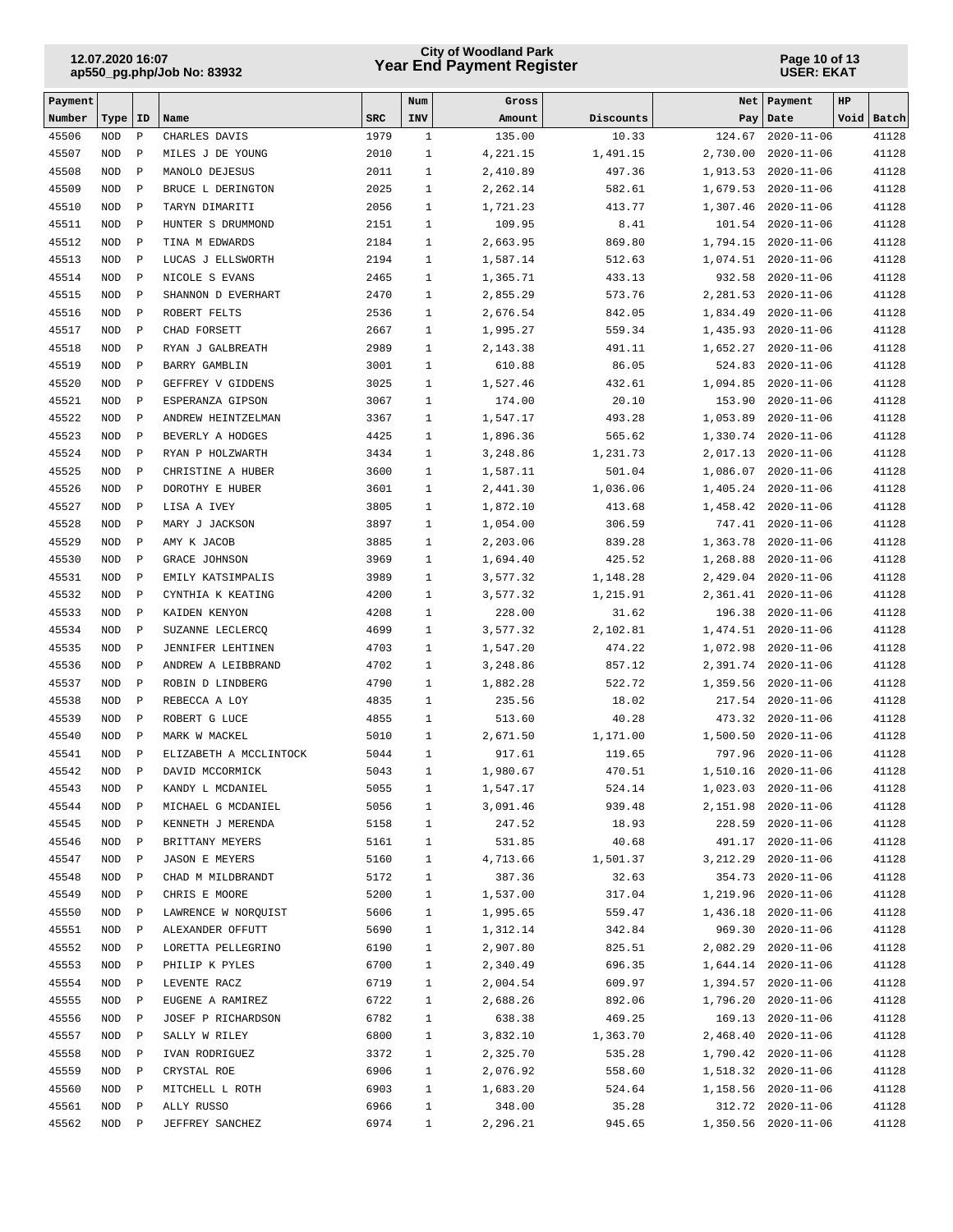## **Year End Payment Register City of Woodland Park 12.07.2020 16:07**

#### **Page 11 of 13 USER: EKAT**

| Payment        |                          |                              |                                            |              | Num                          | Gross                |                    | Net                  | Payment                                  | HP             |  |
|----------------|--------------------------|------------------------------|--------------------------------------------|--------------|------------------------------|----------------------|--------------------|----------------------|------------------------------------------|----------------|--|
| Number         | Type                     | <b>ID</b>                    | Name                                       | <b>SRC</b>   | INV                          | Amount               | Discounts          | Pay                  | Date                                     | Void Batch     |  |
| 45563          | <b>NOD</b>               | $\, {\bf P}$                 | DAVID J SAUER                              | 6988         | $\mathbf{1}$                 | 1,303.07             | 471.50             | 831.57               | $2020 - 11 - 06$                         | 41128          |  |
| 45564          | <b>NOD</b>               | $\, {\bf P}$                 | KELLY A SIMPKINS                           | 7193         | $\mathbf{1}$                 | 2,059.77             | 1,022.44           | 1,037.33             | $2020 - 11 - 06$                         | 41128          |  |
| 45565          | <b>NOD</b>               | $\, {\bf P}$                 | JOHN M SOCZEK                              | 7227         | $\mathbf{1}$                 | 2,262.14             | 795.28             | 1,466.86             | $2020 - 11 - 06$                         | 41128          |  |
| 45566          | <b>NOD</b>               | $\, {\bf P}$                 | RYAN M SOUIRES                             | 7276         | $\mathbf{1}$                 | 1,640.88             | 386.79             | 1,254.09             | $2020 - 11 - 06$                         | 41128          |  |
| 45567          | <b>NOD</b>               | $\, {\bf P}$                 | DANIEL L STOVER                            | 7430         | $\mathbf{1}$                 | 2,808.92             | 1,060.96           | 1,747.96             | $2020 - 11 - 06$                         | 41128          |  |
| 45568          | <b>NOD</b>               | $\, {\bf P}$                 | KYLE D STROM                               | 7447         | $\mathbf{1}$                 | 2,011.15             | 569.70             | 1,441.45             | $2020 - 11 - 06$                         | 41128          |  |
| 45569<br>45570 | <b>NOD</b>               | $\, {\bf P}$                 | DARRIN K TANGEMAN                          | 7477<br>4205 | $\mathbf{1}$<br>$\mathbf{1}$ | 5,918.36             | 1,707.59<br>879.27 | 4,210.77             | $2020 - 11 - 06$                         | 41128<br>41128 |  |
| 45571          | <b>NOD</b><br><b>NOD</b> | $\, {\bf P}$<br>$\, {\bf P}$ | JENNIFER K TOBIAS<br>DARREN TRAYLOR RIVERA | 7766         | $\mathbf{1}$                 | 2,262.14<br>2,150.86 | 732.18             | 1,382.87<br>1,418.68 | $2020 - 11 - 06$<br>$2020 - 11 - 06$     | 41128          |  |
| 45572          | <b>NOD</b>               | $\, {\bf P}$                 | KRISTOFER L TROEGER                        | 7777         | $\mathbf{1}$                 | 1,762.28             | 576.47             | 1,185.81             | $2020 - 11 - 06$                         | 41128          |  |
| 45573          | <b>NOD</b>               | $\, {\bf P}$                 | STEVEN E VARNER                            | 8316         | $\mathbf{1}$                 | 2,262.14             | 518.38             | 1,743.76             | $2020 - 11 - 06$                         | 41128          |  |
| 45574          | <b>NOD</b>               | $\, {\bf P}$                 | ERIKA D VIDA                               | 8355         | $\mathbf{1}$                 | 2,651.30             | 769.93             | 1,881.37             | $2020 - 11 - 06$                         | 41128          |  |
| 45575          | <b>NOD</b>               | $\, {\bf P}$                 | COURTNEY C WADHAM                          | 8475         | $\mathbf{1}$                 | 2,475.83             | 561.09             | 1,914.74             | $2020 - 11 - 06$                         | 41128          |  |
| 45576          | <b>NOD</b>               | $\, {\bf P}$                 | JOE WAGNER                                 | 8597         | $\mathbf{1}$                 | 1,527.46             | 286.19             | 1,241.27             | $2020 - 11 - 06$                         | 41128          |  |
| 45577          | <b>NOD</b>               | $\, {\bf P}$                 | LAWRENCE E WATTERS                         | 8600         | $\mathbf{1}$                 | 3,607.52             | 1,274.99           | 2,332.53             | $2020 - 11 - 06$                         | 41128          |  |
| 45578          | <b>NOD</b>               | $\, {\bf P}$                 | LAINE M WILBERDING                         | 8743         | $\mathbf{1}$                 | 694.94               | 172.03             | 522.91               | $2020 - 11 - 06$                         | 41128          |  |
| 45579          | <b>NOD</b>               | $\, {\bf P}$                 | HARRY H WILEY IV                           | 8744         | $\mathbf{1}$                 | 4,525.11             | 1,995.95           | 2,529.16             | $2020 - 11 - 06$                         | 41128          |  |
| 45580          | <b>NOD</b>               | $\, {\bf P}$                 | AMY C WOLIN                                | 8800         | $\mathbf{1}$                 | 350.75               | 27.84              | 322.91               | $2020 - 11 - 06$                         | 41128          |  |
| 45581          | <b>NOD</b>               | $\, {\bf P}$                 | MATT ZIMMERMAN                             | 9020         | $\mathbf{1}$                 | 1,479.61             | 382.76             | 1,096.85             | $2020 - 11 - 06$                         | 41128          |  |
| 18652          | CHK                      | $\, {\bf P}$                 | JOHNAVON J ALLISON                         | 1258         | $\mathbf{1}$                 | 42.00                | 3.22               | 38.78                | $2020 - 11 - 20$                         | 41193          |  |
| 18653          | CHK                      | $\mathbf{P}$                 | JOEL SMITH                                 | 7206         | $\mathbf{1}$                 | 972.00               | 167.16             | 804.84               | $2020 - 11 - 20$                         | 41193          |  |
| 45582          | <b>NOD</b>               | $\, {\bf P}$                 | NINA B ALLMOND                             | 3306         | $\mathbf{1}$                 | 2,059.77             | 701.39             | 1,358.38             | $2020 - 11 - 20$                         | 41193          |  |
| 45583          | <b>NOD</b>               | $\, {\bf P}$                 | RUSTY L ANTHONY                            | 1275         | $\mathbf{1}$                 | 2,561.84             | 940.62             | 1,621.22             | $2020 - 11 - 20$                         | 41193          |  |
| 45584          | <b>NOD</b>               | $\, {\bf P}$                 | RICHARD L AVERY IV                         | 1293         | $\mathbf{1}$                 | 2,532.86             | 561.45             | 1,971.41             | $2020 - 11 - 20$                         | 41193          |  |
| 45585          | <b>NOD</b>               | $\, {\bf P}$                 | <b>JUSTIN R BAADE</b>                      | 1300         | $\mathbf{1}$                 | 1,272.60             | 359.08             | 913.52               | $2020 - 11 - 20$                         | 41193          |  |
| 45586          | <b>NOD</b>               | $\, {\bf P}$                 | NADA BAKER                                 | 1332         | $\mathbf{1}$                 | 1,224.16             | 345.30             | 878.86               | $2020 - 11 - 20$                         | 41193          |  |
| 45587          | <b>NOD</b>               | $\, {\bf P}$                 | JEREMY M BARNES                            | 1335         | $\mathbf{1}$                 | 2,192.40             | 869.75             | 1,322.65             | $2020 - 11 - 20$                         | 41193          |  |
| 45588          | <b>NOD</b>               | $\, {\bf P}$                 | JOANNA E BARTKO                            | 1339         | $\mathbf{1}$                 | 149.45               | 11.44              | 138.01               | $2020 - 11 - 20$                         | 41193          |  |
| 45589<br>45590 | <b>NOD</b><br><b>NOD</b> | $\, {\bf P}$<br>$\, {\bf P}$ | ROBERT L BRAATZ JR                         | 1421         | $\mathbf{1}$<br>$\mathbf{1}$ | 1,819.26<br>2,262.14 | 577.65             | 1,241.61             | $2020 - 11 - 20$<br>$2020 - 11 - 20$     | 41193<br>41193 |  |
| 45591          | <b>NOD</b>               | $\, {\bf P}$                 | TIMOTHY S BRADLEY<br>ROBYN BROWN           | 1425<br>1452 | $\mathbf{1}$                 | 3,577.55             | 522.16<br>1,648.14 | 1,739.98<br>1,929.41 | $2020 - 11 - 20$                         | 41193          |  |
| 45592          | <b>NOD</b>               | $\, {\bf P}$                 | JUDITH A BUNDY                             | 1473         | $\mathbf{1}$                 | 1,752.81             | 581.83             | 1,170.98             | $2020 - 11 - 20$                         | 41193          |  |
| 45593          | <b>NOD</b>               | $\, {\bf P}$                 | DAVID J BURGESS                            | 1472         | $\mathbf{1}$                 | 1,930.29             | 589.35             | 1,340.94             | $2020 - 11 - 20$                         | 41193          |  |
| 45594          | <b>NOD</b>               | $\, {\bf P}$                 | KAREN BURSACK                              | 1467         | $\mathbf{1}$                 | 618.40               | 121.37             | 497.03               | $2020 - 11 - 20$                         | 41193          |  |
| 45595          | <b>NOD</b>               | $\, {\bf P}$                 | <b>JASON Z CALDWELL</b>                    | 1495         | $\mathbf{1}$                 | 1,701.77             | 574.90             | 1,126.87             | $2020 - 11 - 20$                         | 41193          |  |
| 45596          | <b>NOD</b>               | $\, {\bf P}$                 | SUZANNE M CALVIN-YIM                       | 1494         | $\mathbf{1}$                 | 228.38               | 17.47              | 210.91               | $2020 - 11 - 20$                         | 41193          |  |
| 45597          | <b>NOD</b>               | $\mathbf P$                  | HEATH CARGILL                              | 1504         | $\mathbf{1}$                 | 1,649.00             | 373.78             | 1,275.22             | $2020 - 11 - 20$                         | 41193          |  |
| 45598          | NOD                      | $\mathbf P$                  | KENNETH J CASE                             | 1502         | $\mathbf{1}$                 | 2,343.00             | 1,393.90           | 949.10               | $2020 - 11 - 20$                         | 41193          |  |
| 45599          | NOD                      | $\, {\bf P}$                 | JANEL CAVILEE                              | 1506         | $\mathbf{1}$                 | 2,028.41             | 392.31             |                      | 1,636.10 2020-11-20                      | 41193          |  |
| 45600          | NOD                      | Ρ                            | AYDEN J COLLINGE                           | 1543         | $\mathbf{1}$                 | 321.00               | 53.04              |                      | 267.96 2020-11-20                        | 41193          |  |
| 45601          | $\rm NOD$                | $\, {\bf P}$                 | KARLA K COLLINS                            | 1533         | $\mathbf{1}$                 | 1,205.75             | 263.81             |                      | 941.94 2020-11-20                        | 41193          |  |
| 45602          | NOD                      | $\, {\bf P}$                 | MICHAEL CORNELL                            | 1541         | $\mathbf{1}$                 | 1,276.25             | 343.08             |                      | 933.17 2020-11-20                        | 41193          |  |
| 45603          | $\rm NOD$                | $\, {\bf P}$                 | HOPE A COUCH                               | 1524         | $\mathbf{1}$                 | 2,593.90             | 638.02             |                      | 1,955.88 2020-11-20                      | 41193          |  |
| 45604          | NOD                      | $\, {\bf P}$                 | DENA M CURRIN                              | 1598         | $\mathbf{1}$                 | 3,204.30             | 1,082.82           |                      | 2, 121.48 2020-11-20                     | 41193          |  |
| 45605          | NOD                      | $\, {\bf P}$                 | MAXIMILIAN G DALTON                        | 1978         | $\mathbf{1}$                 | 1,759.91             | 466.11             |                      | 1,293.80 2020-11-20                      | 41193          |  |
| 45606          | NOD                      | $\mathbf{P}$                 | CHARLES DAVIS                              | 1979         | $\mathbf{1}$                 | 288.00               | 24.03              |                      | 263.97 2020-11-20                        | 41193          |  |
| 45607          | NOD                      | $\mathbf{P}$                 | MILES J DE YOUNG                           | 2010         | $\mathbf{1}$                 | 4,221.15             | 1,491.15           |                      | 2,730.00 2020-11-20                      | 41193          |  |
| 45608          | NOD                      | $\mathbf{P}$                 | MANOLO DEJESUS                             | 2011         | $\mathbf{1}$                 | 2,265.51             | 452.34             |                      | 1,813.17 2020-11-20                      | 41193          |  |
| 45609          | NOD                      | $\, {\bf P}$                 | BRUCE L DERINGTON                          | 2025         | $\mathbf{1}$                 | 2,262.14             | 581.45             |                      | 1,680.69 2020-11-20                      | 41193          |  |
| 45610          | $\rm NOD$                | $\, {\bf P}$                 | TARYN DIMARITI                             | 2056         | $\mathbf{1}$                 | 1,643.87             | 388.61             |                      | 1, 255.26 2020-11-20                     | 41193          |  |
| 45611<br>45612 | $\rm NOD$<br>$\rm NOD$   | $\, {\bf P}$<br>$\, {\bf P}$ | HUNTER S DRUMMOND<br>TINA M EDWARDS        | 2151<br>2184 | $\mathbf{1}$<br>$\mathbf{1}$ | 207.55<br>2,663.95   | 15.88<br>869.79    |                      | 191.67 2020-11-20<br>1,794.16 2020-11-20 | 41193<br>41193 |  |
| 45613          | NOD                      | Ρ                            | LUCAS J ELLSWORTH                          | 2194         | $\mathbf{1}$                 | 1,587.14             | 512.62             |                      | 1,074.52 2020-11-20                      | 41193          |  |
| 45614          | NOD                      | Ρ                            | NICOLE S EVANS                             | 2465         | $\mathbf{1}$                 | 1,365.71             | 433.12             |                      | 932.59 2020-11-20                        | 41193          |  |
| 45615          | NOD                      | $\, {\bf P}$                 | SHANNON D EVERHART                         | 2470         | $\mathbf{1}$                 | 2,262.14             | 477.85             |                      | 1,784.29 2020-11-20                      | 41193          |  |
| 45616          | NOD                      | $\, {\bf P}$                 | ROBERT FELTS                               | 2536         | $\mathbf{1}$                 | 2,262.55             | 742.12             |                      | 1,520.43 2020-11-20                      | 41193          |  |
| 45617          | $\rm NOD$                | $\mathbb{P}$                 | CHAD FORSETT                               | 2667         | $\mathbf{1}$                 | 1,995.27             | 559.34             |                      | 1,435.93 2020-11-20                      | 41193          |  |
|                |                          |                              |                                            |              |                              |                      |                    |                      |                                          |                |  |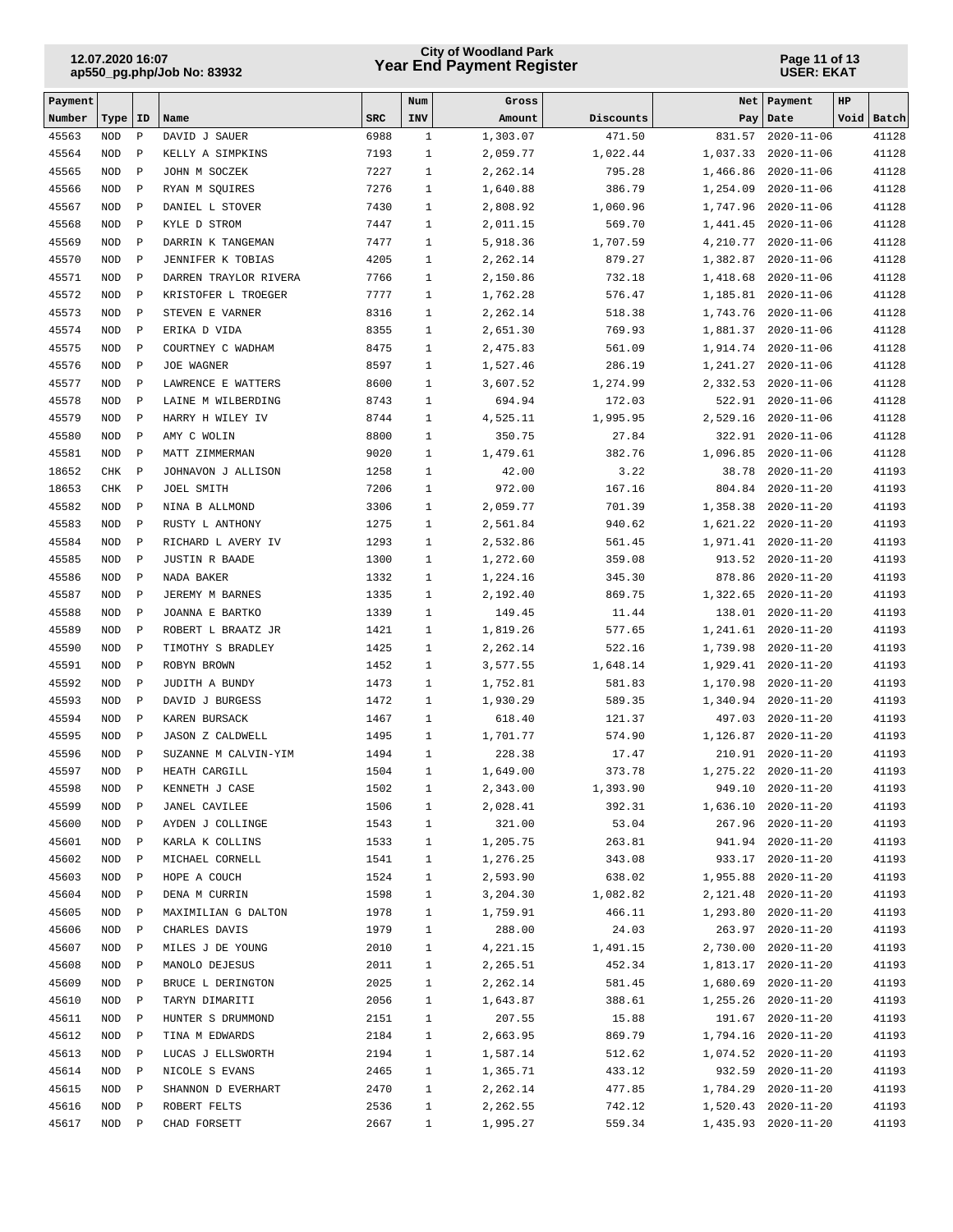## **Year End Payment Register City of Woodland Park 12.07.2020 16:07**

#### **Page 12 of 13 USER: EKAT**

| Payment        |                          |                              |                                          |              | Num                          | Gross                |                    | Net                  | Payment                                  | HP |                |
|----------------|--------------------------|------------------------------|------------------------------------------|--------------|------------------------------|----------------------|--------------------|----------------------|------------------------------------------|----|----------------|
| Number         | Type                     | ID                           | Name                                     | <b>SRC</b>   | INV                          | Amount               | Discounts          | Pay                  | Date                                     |    | Void Batch     |
| 45618          | <b>NOD</b>               | $\, {\bf P}$                 | RYAN J GALBREATH                         | 2989         | $\mathbf{1}$                 | 2,344.31             | 559.76             | 1,784.55             | $2020 - 11 - 20$                         |    | 41193          |
| 45619          | <b>NOD</b>               | $\, {\bf P}$                 | BARRY GAMBLIN                            | 3001         | $\mathbf{1}$                 | 610.88               | 86.05              | 524.83               | $2020 - 11 - 20$                         |    | 41193          |
| 45620          | <b>NOD</b>               | $\, {\bf P}$                 | GEFFREY V GIDDENS                        | 3025         | $\mathbf{1}$                 | 1,276.25             | 371.25             | 905.00               | $2020 - 11 - 20$                         |    | 41193          |
| 45621          | <b>NOD</b>               | $\, {\bf P}$                 | ESPERANZA GIPSON                         | 3067         | $\mathbf{1}$                 | 258.00               | 38.91              | 219.09               | $2020 - 11 - 20$                         |    | 41193          |
| 45622          | <b>NOD</b>               | $\, {\bf P}$                 | ANDREW HEINTZELMAN                       | 3367         | $\mathbf{1}$<br>$\mathbf{1}$ | 1,547.17             | 493.28             | 1,053.89             | $2020 - 11 - 20$                         |    | 41193          |
| 45623<br>45624 | <b>NOD</b><br><b>NOD</b> | $\, {\bf P}$<br>$\, {\bf P}$ | BEVERLY A HODGES<br>RYAN P HOLZWARTH     | 4425<br>3434 | $\mathbf{1}$                 | 1,896.36<br>3,248.86 | 565.62<br>1,231.73 | 1,330.74<br>2,017.13 | $2020 - 11 - 20$<br>$2020 - 11 - 20$     |    | 41193<br>41193 |
| 45625          | <b>NOD</b>               | $\, {\bf P}$                 | CHRISTINE A HUBER                        | 3600         | $\mathbf{1}$                 | 1,580.00             | 491.83             | 1,088.17             | $2020 - 11 - 20$                         |    | 41193          |
| 45626          | <b>NOD</b>               | $\, {\bf P}$                 | DOROTHY E HUBER                          | 3601         | $\mathbf{1}$                 | 2,998.29             | 1,200.31           | 1,797.98             | $2020 - 11 - 20$                         |    | 41193          |
| 45627          | <b>NOD</b>               | $\, {\bf P}$                 | LISA A IVEY                              | 3805         | $\mathbf{1}$                 | 1,808.29             | 393.52             | 1,414.77             | $2020 - 11 - 20$                         |    | 41193          |
| 45628          | <b>NOD</b>               | $\, {\bf P}$                 | MARY J JACKSON                           | 3897         | $\mathbf{1}$                 | 1,073.34             | 312.24             | 761.10               | $2020 - 11 - 20$                         |    | 41193          |
| 45629          | <b>NOD</b>               | $\, {\bf P}$                 | AMY K JACOB                              | 3885         | $\mathbf{1}$                 | 2,203.06             | 839.27             | 1,363.79             | $2020 - 11 - 20$                         |    | 41193          |
| 45630          | <b>NOD</b>               | $\, {\bf P}$                 | GRACE JOHNSON                            | 3969         | $\mathbf{1}$                 | 1,694.40             | 425.53             | 1,268.87             | $2020 - 11 - 20$                         |    | 41193          |
| 45631          | <b>NOD</b>               | $\, {\bf P}$                 | EMILY KATSIMPALIS                        | 3989         | $\mathbf{1}$                 | 3,577.32             | 1,148.30           | 2,429.02             | $2020 - 11 - 20$                         |    | 41193          |
| 45632          | <b>NOD</b>               | $\, {\bf P}$                 | CYNTHIA K KEATING                        | 4200         | $\mathbf{1}$                 | 3,577.32             | 1,215.91           | 2,361.41             | $2020 - 11 - 20$                         |    | 41193          |
| 45633          | <b>NOD</b>               | $\, {\bf P}$                 | KAIDEN KENYON                            | 4208         | $\mathbf{1}$                 | 274.08               | 42.76              | 231.32               | $2020 - 11 - 20$                         |    | 41193          |
| 45634          | <b>NOD</b>               | $\, {\bf P}$                 | MICHAEL LAWSON                           | 5064         | $\mathbf{1}$                 | 3,910.31             | 1,014.20           | 2,896.11             | $2020 - 11 - 20$                         |    | 41193          |
| 45635          | <b>NOD</b>               | $\, {\bf P}$                 | SUZANNE LECLERCQ                         | 4699         | $\mathbf{1}$                 | 3,577.32             | 1,275.84           | 2,301.48             | $2020 - 11 - 20$                         |    | 41193          |
| 45636          | <b>NOD</b>               | $\, {\bf P}$                 | <b>JENNIFER LEHTINEN</b>                 | 4703         | $\mathbf{1}$                 | 1,547.20             | 467.56             | 1,079.64             | $2020 - 11 - 20$                         |    | 41193          |
| 45637          | <b>NOD</b>               | $\, {\bf P}$                 | ANDREW A LEIBBRAND                       | 4702         | $\mathbf{1}$                 | 3,248.86             | 857.13             | 2,391.73             | $2020 - 11 - 20$                         |    | 41193          |
| 45638          | <b>NOD</b>               | $\, {\bf P}$                 | ROBIN D LINDBERG                         | 4790         | $\mathbf{1}$                 | 2,085.49             | 591.85             | 1,493.64             | $2020 - 11 - 20$                         |    | 41193          |
| 45639          | <b>NOD</b>               | $\, {\bf P}$                 | MARK W MACKEL                            | 5010         | $\mathbf{1}$                 | 2,671.50             | 1,174.35           | 1,497.15             | $2020 - 11 - 20$                         |    | 41193          |
| 45640          | <b>NOD</b>               | $\, {\bf P}$                 | ELIZABETH A MCCLINTOCK                   | 5044         | $\mathbf{1}$                 | 564.68               | 47.19              | 517.49               | $2020 - 11 - 20$                         |    | 41193          |
| 45641          | <b>NOD</b>               | $\, {\bf P}$                 | DAVID MCCORMICK                          | 5043         | $\mathbf{1}$                 | 1,909.06             | 449.72             | 1,459.34             | $2020 - 11 - 20$                         |    | 41193          |
| 45642          | <b>NOD</b>               | $\, {\bf P}$                 | KANDY L MCDANIEL                         | 5055         | $\mathbf{1}$                 | 1,605.19             | 541.12             | 1,064.07             | $2020 - 11 - 20$                         |    | 41193          |
| 45643          | <b>NOD</b>               | $\, {\bf P}$                 | MICHAEL G MCDANIEL                       | 5056         | $\mathbf{1}$                 | 3,645.86             | 1,003.00           | 2,642.86             | $2020 - 11 - 20$                         |    | 41193          |
| 45644<br>45645 | <b>NOD</b>               | $\, {\bf P}$<br>$\mathbf{P}$ | KENNETH J MERENDA                        | 5158<br>5161 | $\mathbf{1}$<br>$\mathbf{1}$ | 167.44<br>241.75     | 12.82              | 154.62               | $2020 - 11 - 20$                         |    | 41193<br>41193 |
| 45646          | <b>NOD</b><br><b>NOD</b> | $\mathbf{P}$                 | BRITTANY MEYERS<br><b>JASON E MEYERS</b> | 5160         | $\mathbf{1}$                 | 8,393.94             | 18.50<br>2,987.23  | 223.25<br>5,406.71   | $2020 - 11 - 20$<br>$2020 - 11 - 20$     |    | 41193          |
| 45647          | <b>NOD</b>               | $\, {\bf P}$                 | CHAD M MILDBRANDT                        | 5172         | $\mathbf{1}$                 | 387.36               | 32.63              | 354.73               | $2020 - 11 - 20$                         |    | 41193          |
| 45648          | <b>NOD</b>               | $\, {\bf P}$                 | CHRIS E MOORE                            | 5200         | $\mathbf{1}$                 | 881.13               | 158.15             | 722.98               | $2020 - 11 - 20$                         |    | 41193          |
| 45649          | <b>NOD</b>               | $\, {\bf P}$                 | LAWRENCE W NORQUIST                      | 5606         | $\mathbf{1}$                 | 1,995.65             | 559.46             | 1,436.19             | $2020 - 11 - 20$                         |    | 41193          |
| 45650          | <b>NOD</b>               | $\, {\bf P}$                 | ALEXANDER OFFUTT                         | 5690         | $\mathbf{1}$                 | 1,276.25             | 333.81             | 942.44               | $2020 - 11 - 20$                         |    | 41193          |
| 45651          | <b>NOD</b>               | $\mathbf{P}$                 | LORETTA PELLEGRINO                       | 6190         | $\mathbf{1}$                 | 2,907.80             | 825.53             | 2,082.27             | $2020 - 11 - 20$                         |    | 41193          |
| 45652          | <b>NOD</b>               | $\, {\bf P}$                 | PHILIP K PYLES                           | 6700         | $\mathbf{1}$                 | 2,340.49             | 696.34             | 1,644.15             | $2020 - 11 - 20$                         |    | 41193          |
| 45653          | <b>NOD</b>               | $\mathbf{P}$                 | LEVENTE RACZ                             | 6719         | $\mathbf{1}$                 | 1,909.06             | 586.41             | 1,322.65             | $2020 - 11 - 20$                         |    | 41193          |
| 45654          | <b>NOD</b>               | $\mathbf{P}$                 | EUGENE A RAMIREZ                         | 6722         | $\mathbf{1}$                 | 2,688.26             | 892.05             |                      | 1,796.21 2020-11-20                      |    | 41193          |
| 45655          | NOD                      | P                            | JOSEF P RICHARDSON                       | 6782         | $\mathbf{1}$                 | 765.98               | 546.11             | 219.87               | $2020 - 11 - 20$                         |    | 41193          |
| 45656          | NOD                      | Ρ                            | SALLY W RILEY                            | 6800         | $\mathbf{1}$                 | 3,832.10             | 1,366.06           |                      | 2,466.04 2020-11-20                      |    | 41193          |
| 45657          | NOD                      | Ρ                            | <b>JASMIN RIVAS</b>                      | 6877         | $\mathbf{1}$                 | 1,499.20             | 397.42             |                      | 1,101.78 2020-11-20                      |    | 41193          |
| 45658          | $\rm NOD$                | $\, {\bf P}$                 | IVAN RODRIGUEZ                           | 3372         | $\mathbf{1}$                 | 2,422.60             | 524.47             |                      | 1,898.13 2020-11-20                      |    | 41193          |
| 45659          | NOD                      | Ρ                            | CRYSTAL ROE                              | 6906         | $\mathbf{1}$                 | 2,141.82             | 580.86             |                      | 1,560.96 2020-11-20                      |    | 41193          |
| 45660          | $\rm NOD$                | $\, {\bf P}$                 | MITCHELL L ROTH                          | 6903         | $\mathbf{1}$                 | 1,683.20             | 524.63             |                      | 1, 158.57 2020-11-20                     |    | 41193          |
| 45661          | NOD                      | Ρ                            | ALLY RUSSO                               | 6966         | $\mathbf{1}$                 | 417.00               | 50.44              |                      | 366.56 2020-11-20                        |    | 41193          |
| 45662          | NOD                      | Ρ                            | JEFFREY SANCHEZ                          | 6974         | $\mathbf{1}$                 | 3,173.49             | 1,104.64           |                      | 2,068.85 2020-11-20                      |    | 41193          |
| 45663          | NOD                      | $\, {\bf P}$                 | DAVID J SAUER                            | 6988         | $\mathbf{1}$                 | 1,303.07             | 471.51             |                      | 831.56 2020-11-20                        |    | 41193          |
| 45664          | NOD                      | $\, {\bf P}$                 | KELLY A SIMPKINS                         | 7193         | $\mathbf{1}$                 | 2,059.77             | 1,022.43           |                      | 1,037.34 2020-11-20                      |    | 41193          |
| 45665<br>45666 | NOD<br>NOD               | $\, {\bf P}$<br>$\, {\bf P}$ | DORIE D SLAUGHTER<br>JOHN M SOCZEK       | 7198<br>7227 | $\mathbf{1}$<br>$\mathbf{1}$ | 733.82<br>2,262.14   | 227.75<br>795.28   |                      | 506.07 2020-11-20<br>1,466.86 2020-11-20 |    | 41193<br>41193 |
| 45667          | $\rm NOD$                | $\, {\bf P}$                 | RYAN M SQUIRES                           | 7276         | $\mathbf{1}$                 | 1,640.88             | 386.80             |                      | 1,254.08 2020-11-20                      |    | 41193          |
| 45668          | NOD                      | $\, {\bf P}$                 | DANIEL L STOVER                          | 7430         | $\mathbf{1}$                 | 2,808.92             | 1,060.96           |                      | 1,747.96 2020-11-20                      |    | 41193          |
| 45669          | $\rm NOD$                | $\, {\bf P}$                 | KYLE D STROM                             | 7447         | $\mathbf{1}$                 | 1,870.81             | 536.11             |                      | 1,334.70 2020-11-20                      |    | 41193          |
| 45670          | NOD                      | Ρ                            | DARRIN K TANGEMAN                        | 7477         | $\mathbf{1}$                 | 5,918.36             | 1,751.17           |                      | 4, 167. 19  2020 - 11 - 20               |    | 41193          |
| 45671          | NOD                      | Ρ                            | JOHN E THOMPSON III                      | 7599         | $\mathbf{1}$                 | 272.36               | 21.84              |                      | 250.52 2020-11-20                        |    | 41193          |
| 45672          | NOD                      | Ρ                            | JENNIFER K TOBIAS                        | 4205         | $\mathbf{1}$                 | 2,262.14             | 879.27             |                      | 1,382.87 2020-11-20                      |    | 41193          |
| 45673          | NOD                      | Ρ                            | DARREN TRAYLOR RIVERA                    | 7766         | $\mathbf{1}$                 | 2,325.93             | 787.48             |                      | 1,538.45 2020-11-20                      |    | 41193          |
| 45674          | $\rm NOD$                | $\, {\bf P}$                 | KRISTOFER L TROEGER                      | 7777         | $\mathbf{1}$                 | 1,762.28             | 576.46             |                      | 1,185.82 2020-11-20                      |    | 41193          |
|                |                          |                              |                                          |              |                              |                      |                    |                      |                                          |    |                |